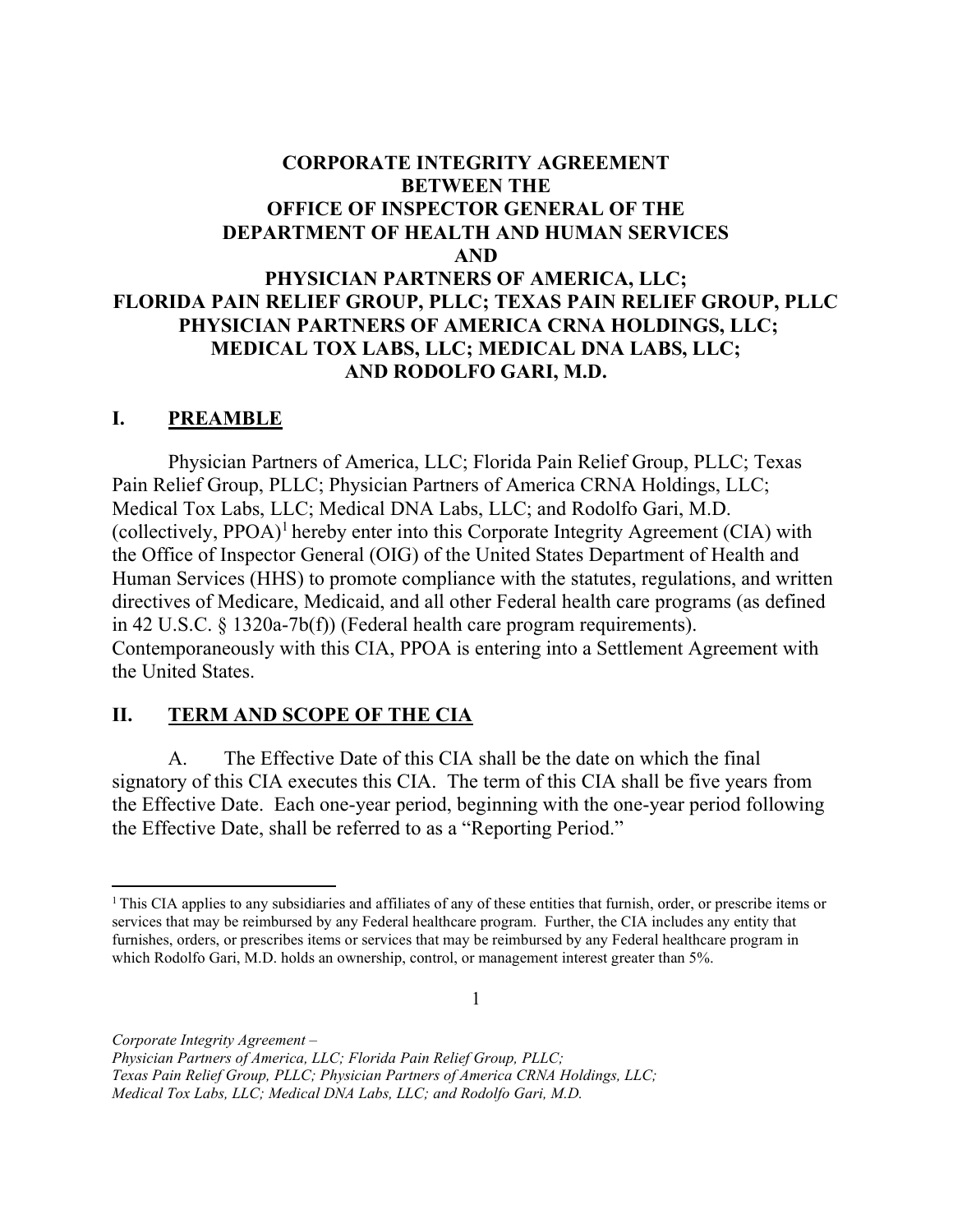B. Sections VII, X, and XI shall expire no later than 120 days after OIG's receipt of: (1) PPOA's final Annual Report or (2) any additional materials submitted by PPOA pursuant to OIG's request, whichever is later.

- $C_{\cdot}$ The scope of this CIA shall be governed by the following definitions:
	- 1. "Arrangements" shall mean:
		- $\mathbf{a}$ . indirectly, the offer, payment, solicitation, or receipt of anything of value; and is between PPOA and any actual or potential source of health care business or referrals to PPOA or any actual or potential recipient of health care business or referrals from PPOA or every arrangement or transaction that involves, directly or
		- $\mathbf{b}$ . 411.354(a)) that is between PPOA and a physician (or a physician's immediate family member (as defined at 42 C.F.R. § 411.351)) who makes a referral (as defined at 42 U.S.C. § 1395nn(h)(5)) to PPOA for designated health services (as defined at 42 U.S.C.  $\S$  1395nn(h)(6)). every financial relationship (as defined at  $42$  C.F.R.  $\delta$ )

 $\overline{2}$ . individual or entity that refers, recommends, arranges for, orders, leases, or purchases any good, facility, item, or service for which payment may be made in whole or in part by a Federal health care program. The term "source of health care business or referrals" shall mean any

3. any individual or entity (a) to whom PPOA refers an individual for the furnishing or arranging for the furnishing of any item or service, or (b) from whom PPOA purchases, leases or orders or arranges for or recommends the purchasing, leasing, or ordering of any good, facility, item, or service for which payment may be made in whole or in part by a Federal health care program. The term "recipient of health care business or referrals" shall mean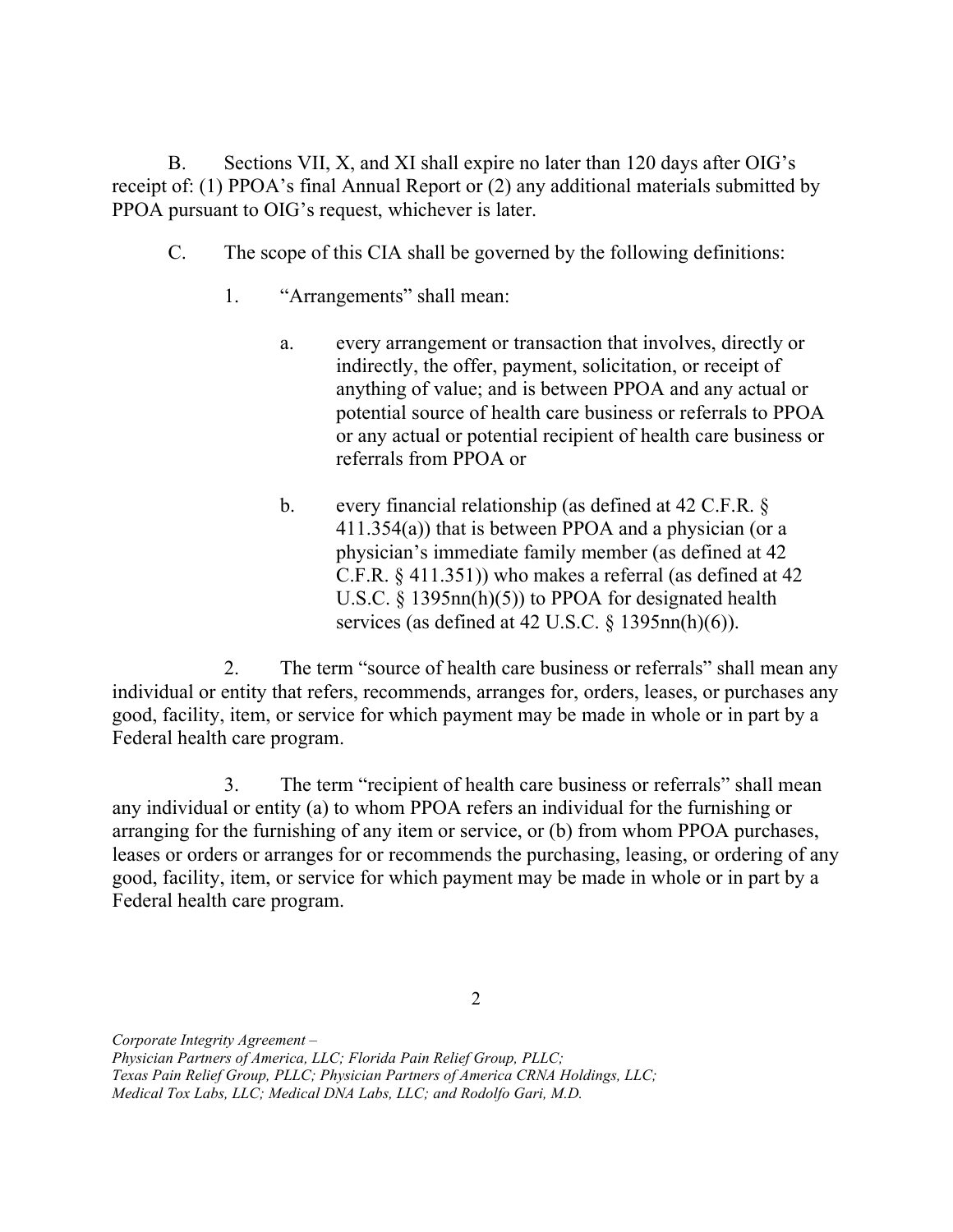$\overline{4}$ . persons, officers, directors, and employees of PPOA; (b) all contractors, subcontractors, agents, and other persons who furnish patient care items or services or who perform billing or coding functions on behalf of PPOA, excluding vendors whose sole connection with PPOA is selling or otherwise providing medical supplies or equipment to PPOA; and (c) all physicians and other non-physician practitioners who are members of PPOA's active medical staff. 4. "Covered Persons" shall include: (a) all owners who are natural

 and who orders Testing (as defined below) that is billed by or on behalf of PPOA to any Federal health care program. 5. "Ordering Provider" means any Covered Person authorized to order

 urine drug testing, genetic testing, and psychological testing, which is billed by or on behalf of PPOA to any Federal health care program and which is not included as part of an evaluation and management (E&M) code. 6. "Testing" means any diagnostic testing, including, but not limited to,

# III. COMPLIANCE PROGRAM REQUIREMENTS

 PPOA shall establish and maintain a compliance program that includes the following elements:

A. Compliance Committee, Compliance and Clinical Oversight Board, and Management Certifications Chief Compliance Officer, Deputy Compliance Officers, Medical Director,

 $1_{\cdot}$  PPOA shall appoint a Chief Compliance Officer and shall maintain a Chief Compliance Officer and Deputy Compliance Officers for the term of the CIA. The Chief Compliance Officer shall be an employee and a member of senior management of PPOA, shall report directly to the Chief Executive Officer of PPOA, and shall not be or be subordinate to the General Counsel or Chief Financial Officer or have any responsibilities that involve acting in any capacity as legal counsel or supervising legal counsel functions for PPOA. The Chief Compliance Officer shall be responsible for, without limitation: Chief Compliance Officer. Within 90 days after the Effective Date,

 Physician Partners of America, LLC; Florida Pain Relief Group, PLLC; Texas Pain Relief Group, PLLC; Physician Partners of America CRNA Holdings, LLC; Medical Tox Labs, LLC; Medical DNA Labs, LLC; and Rodolfo Gari, M.D.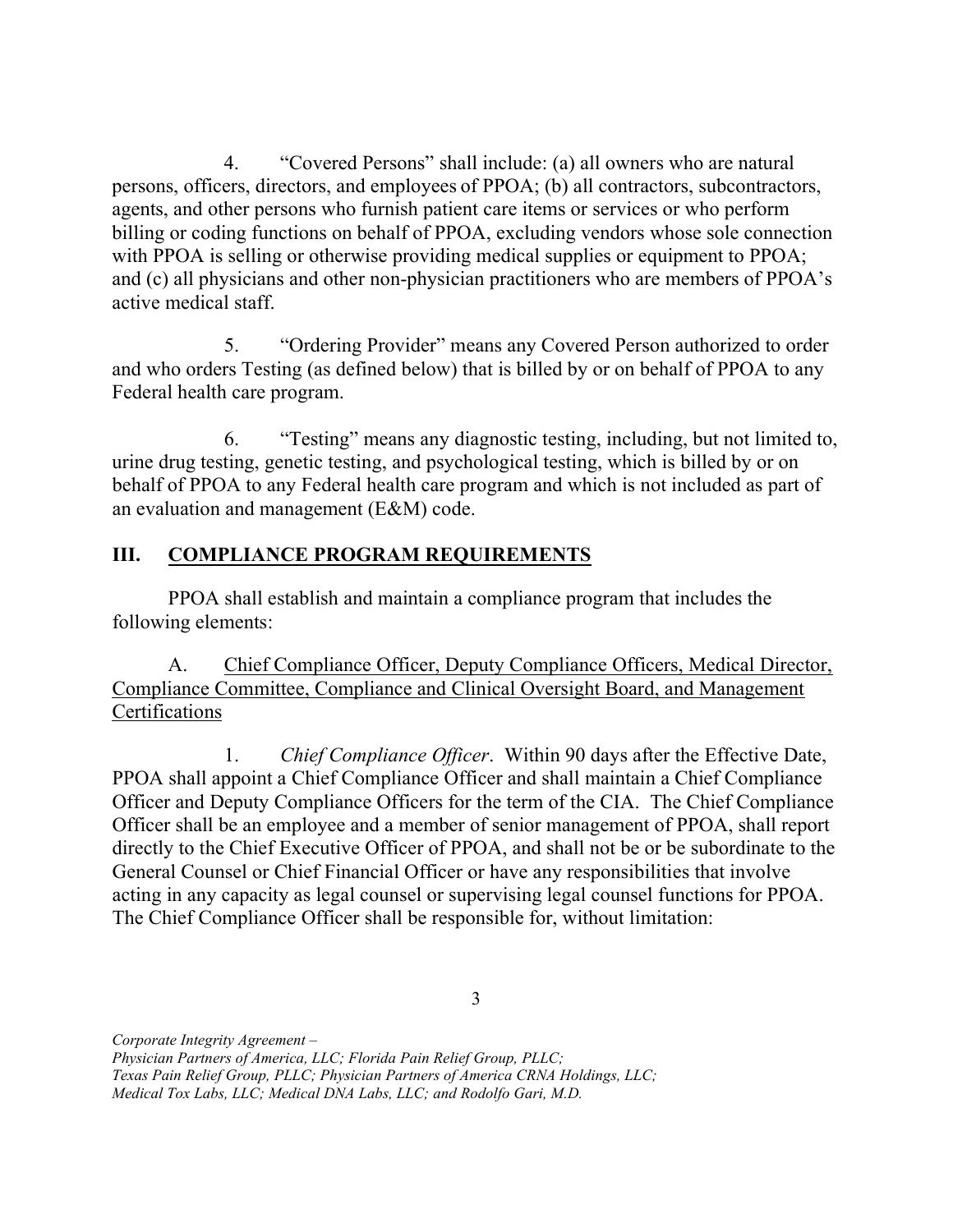- a. developing and implementing policies, procedures, and practices designed to ensure compliance with the requirements set forth in this CIA and with Federal health care program requirements;
- b. overseeing the work of all Deputy Compliance Officers;
- $\mathbf{c}$ . compliance matters to the Compliance and Clinical Oversight Board of PPOA and shall be authorized to report on such matters to the Compliance and Clinical Oversight Board at any time. Written documentation of the Chief Compliance Officer's reports to the Compliance and Clinical Oversight Board shall be made available to OIG upon request; and making periodic (at least quarterly) reports regarding
- d. monitoring the day-to-day compliance activities engaged in by PPOA as well as any reporting requirements created under this CIA.

 Any noncompliance job responsibilities of the Chief Compliance Officer or the Deputy Compliance Officers shall be limited and shall not interfere or conflict with their ability to perform the duties outlined in this CIA.

 The Chief Compliance Officer shall, within 180 days after the Effective Date, appoint Deputy Compliance Officers, and shall maintain Deputy Compliance Officers throughout the term of this CIA. Deputy Compliance Officers will be appointed, as appropriate, based on geographic location, type of service provided (with subject matter expertise), or both.

 PPOA shall report to OIG, in writing, any changes in the identity or the duties and job responsibilities of the Chief Compliance Officer or any Deputy Compliance Officer, or any actions or other changes that would affect the Chief Compliance Officer or Deputy Compliance Officer's ability to perform the duties necessary to meet the requirements in this CIA, within five business days after such a change.

4

 Physician Partners of America, LLC; Florida Pain Relief Group, PLLC; Texas Pain Relief Group, PLLC; Physician Partners of America CRNA Holdings, LLC; Medical Tox Labs, LLC; Medical DNA Labs, LLC; and Rodolfo Gari, M.D.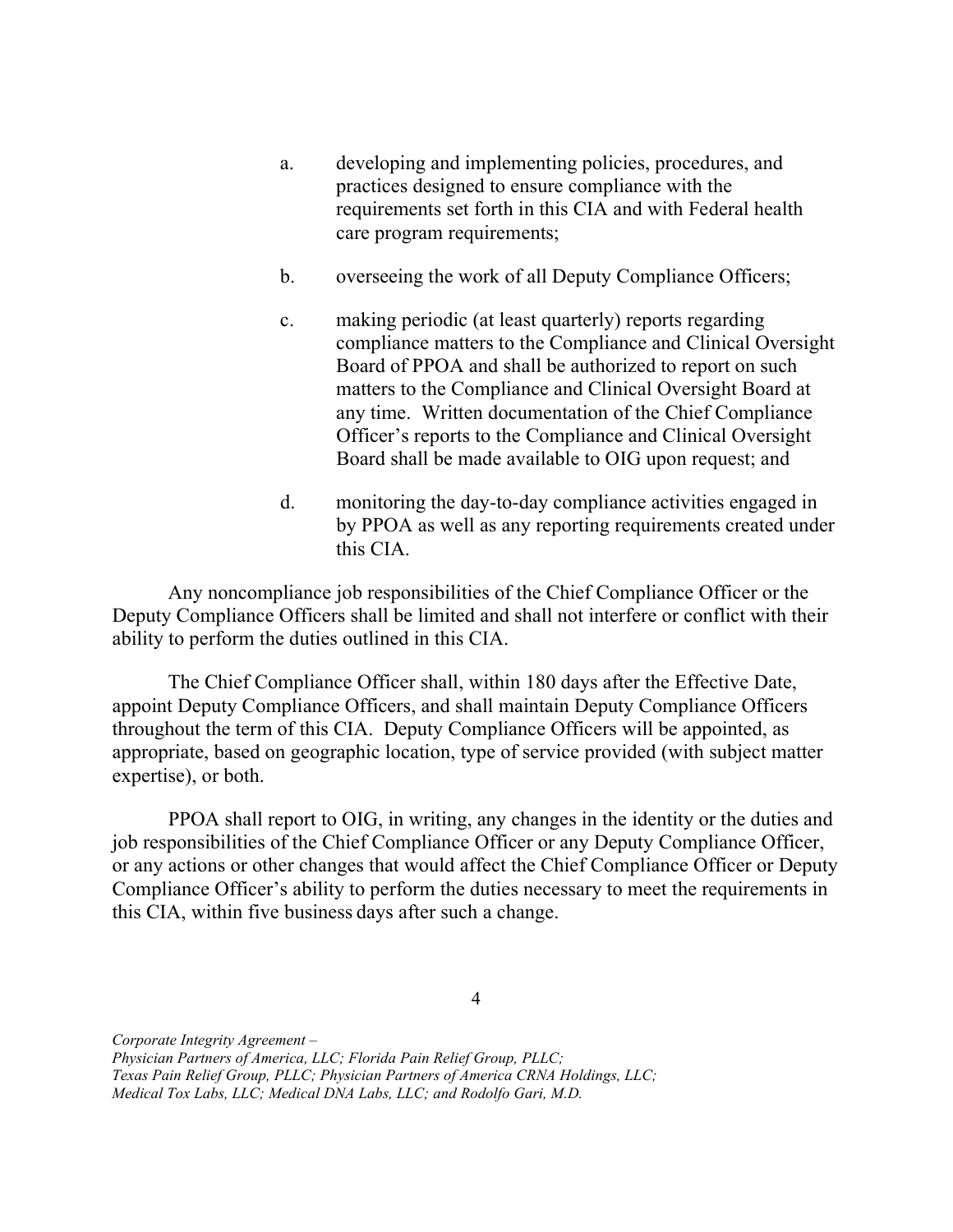2. appoint an employee to serve as its Medical Director and shall maintain a Medical Director for the term of the CIA. The Medical Director shall be a member of senior management of PPOA, shall report directly to the Chief Executive Officer of PPOA, shall not be subordinate to the General Counsel or Chief Financial Officer, and shall be either an M.D. or a D.O. with experience in the field of pain management and urine drug testing. The Medical Director shall be responsible for, without limitation: Medical Director. Within 90 days after the Effective Date, PPOA shall

- a. medical or clinical decision-making; and reviewing and approving policies, procedures, and practices related to any
- $\mathbf{b}$ . matters directly to the Chief Executive Officer and Compliance and Clinical Oversight Board of PPOA and shall be authorized to report on such Oversight Board at any time. Written documentation of the Medical Director's reports to the Chief Executive Officer and Compliance and Clinical Oversight Board shall be made available to OIG upon request. making periodic (at least quarterly) reports regarding medical/clinical matters to the Chief Executive Officer and Compliance and Clinical

 PPOA shall report to OIG, in writing, any changes in the identity or position description of the Medical Director, or any actions or changes that would affect the Medical Director's ability to perform the duties necessary to meet the obligations in this CIA, within five business days after such a change.

3. Compliance Committee. Within 90 days after the Effective Date, PPOA shall appoint a Compliance Committee. The Compliance Committee shall, at a minimum, include the Chief Compliance Officer, the Medical Director, all Deputy Compliance Officers, and other members of senior management necessary to meet the requirements of this CIA (e.g., senior executives of relevant departments, such as billing, clinical, human resources, audit, and operations). The Chief Compliance Officer shall chair the Compliance Committee and the Compliance Committee shall support the Chief Compliance Officer in fulfilling his/her responsibilities (e.g., shall assist in the analysis of PPOA's risk areas and shall oversee monitoring of internal and external audits and investigations). The Compliance Committee shall meet at least quarterly. The minutes of the Compliance Committee meetings shall be made available to OIG upon request.

5

Corporate Integrity Agreement –

Physician Partners of America, LLC; Florida Pain Relief Group, PLLC;

Texas Pain Relief Group, PLLC; Physician Partners of America CRNA Holdings, LLC;

Medical Tox Labs, LLC; Medical DNA Labs, LLC; and Rodolfo Gari, M.D.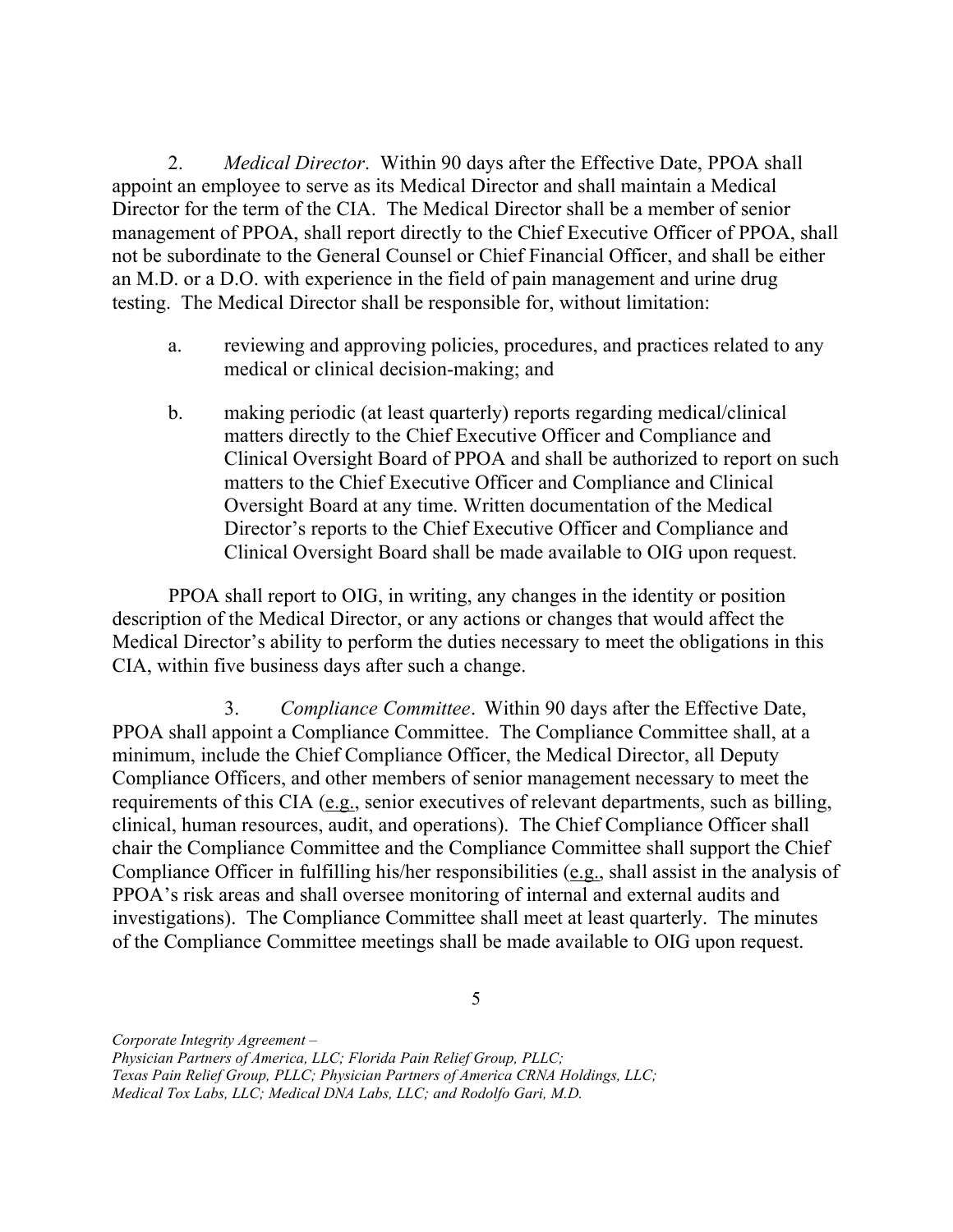PPOA shall report to OIG, in writing, any actions or changes that would affect the Compliance Committee's ability to perform the duties necessary to meet the requirements in this CIA, within 15 business days after such a change.

4. Compliance and Clinical Oversight Board. The Compliance and Clinical Oversight Board of PPOA shall be responsible for the review and oversight of matters related to compliance with Federal health care program requirements and the requirements of this CIA. The Compliance and Clinical Oversight Board must include independent (i.e., non-employee and non-executive) members.

 The Compliance and Clinical Oversight Board shall, at a minimum, be responsible for the following:

- a. meeting at least quarterly to review and oversee PPOA's compliance program, including but not limited to the performance of the Compliance Officer and Compliance Committee;
- b. submitting to OIG a description of the documents and other materials it reviewed, as well as any additional steps taken, such as the engagement of an independent advisor or other third-party resources, in its oversight of the compliance program and in support of making the resolution below during each Reporting Period; and
- $\mathbf{c}$ . signed by each member of the Compliance and Clinical Oversight Board summarizing its review and oversight of PPOA's compliance with Federal health care program requirements and the requirements of this CIA. for each Reporting Period of the CIA, adopting a resolution,

At minimum, the resolution shall include the following language:

 "The Compliance and Clinical Oversight Board has made a reasonable inquiry into the operations of PPOA's compliance program, including the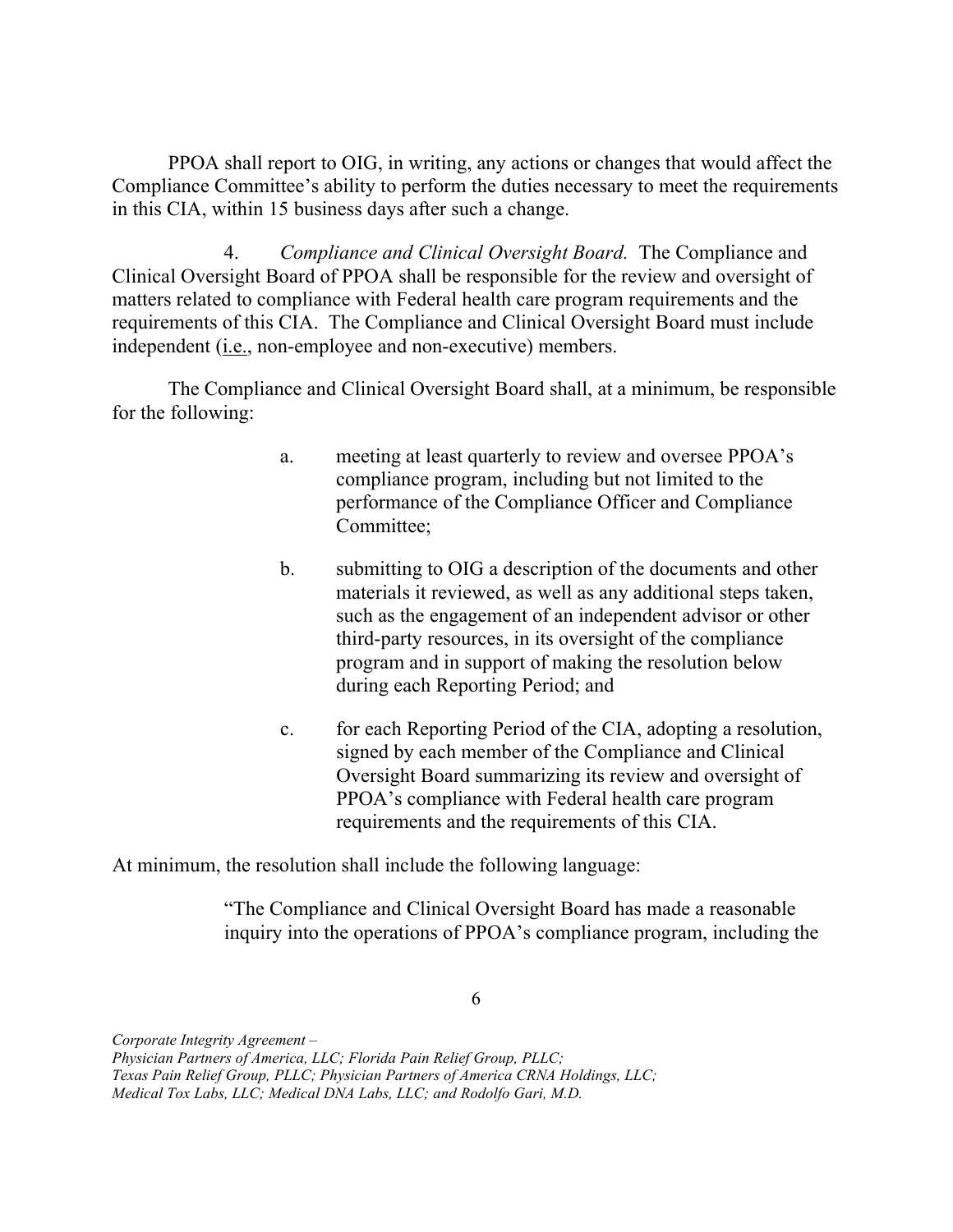performance of the Chief Compliance Officer and the Compliance Committee. Based on its inquiry and review, the Compliance and Clinical Oversight Board has concluded that, to the best of its knowledge, PPOA has implemented an effective compliance program to meet Federal health care program requirements and the requirements of the CIA."

 If the Compliance and Clinical Oversight Board is unable to provide such a conclusion in the resolution, the Compliance and Clinical Oversight Board shall include in the resolution a written explanation of the reasons why it is unable to provide the conclusion and the steps it is taking to implement an effective compliance program at PPOA.

 PPOA shall report to OIG, in writing, any changes in the composition of the Compliance and Clinical Oversight Board, or any actions or changes that would affect the Compliance and Clinical Oversight Board's ability to perform the duties necessary to meet the requirements in this CIA, within 15 business days after such a change.

> $d_{\cdot}$  Compliance and Clinical Oversight Board shall retain an individual or entity with expertise in compliance with Federal health care program requirements (Compliance Expert) to perform a review of the effectiveness of PPOA's compliance program (Compliance Program Review). The Compliance Expert shall create a work plan for the Compliance Program Review and prepare a written report about the Compliance Program Review. The written report (Compliance Program Review Report) shall include a description of the Compliance Program Review and any recommendations with respect to PPOA's compliance program. The Compliance and Clinical Oversight Board shall review the Compliance Program Review Report as part of its review and oversight of PPOA's compliance program. A copy of the Compliance Program Review report shall be provided to OIG in each Annual Report submitted by PPOA. In addition, copies of any materials provided to the Compliance and Clinical Oversight for the First and Fourth Reporting Periods of the CIA, the

> > 7

 Physician Partners of America, LLC; Florida Pain Relief Group, PLLC; Texas Pain Relief Group, PLLC; Physician Partners of America CRNA Holdings, LLC; Medical Tox Labs, LLC; Medical DNA Labs, LLC; and Rodolfo Gari, M.D.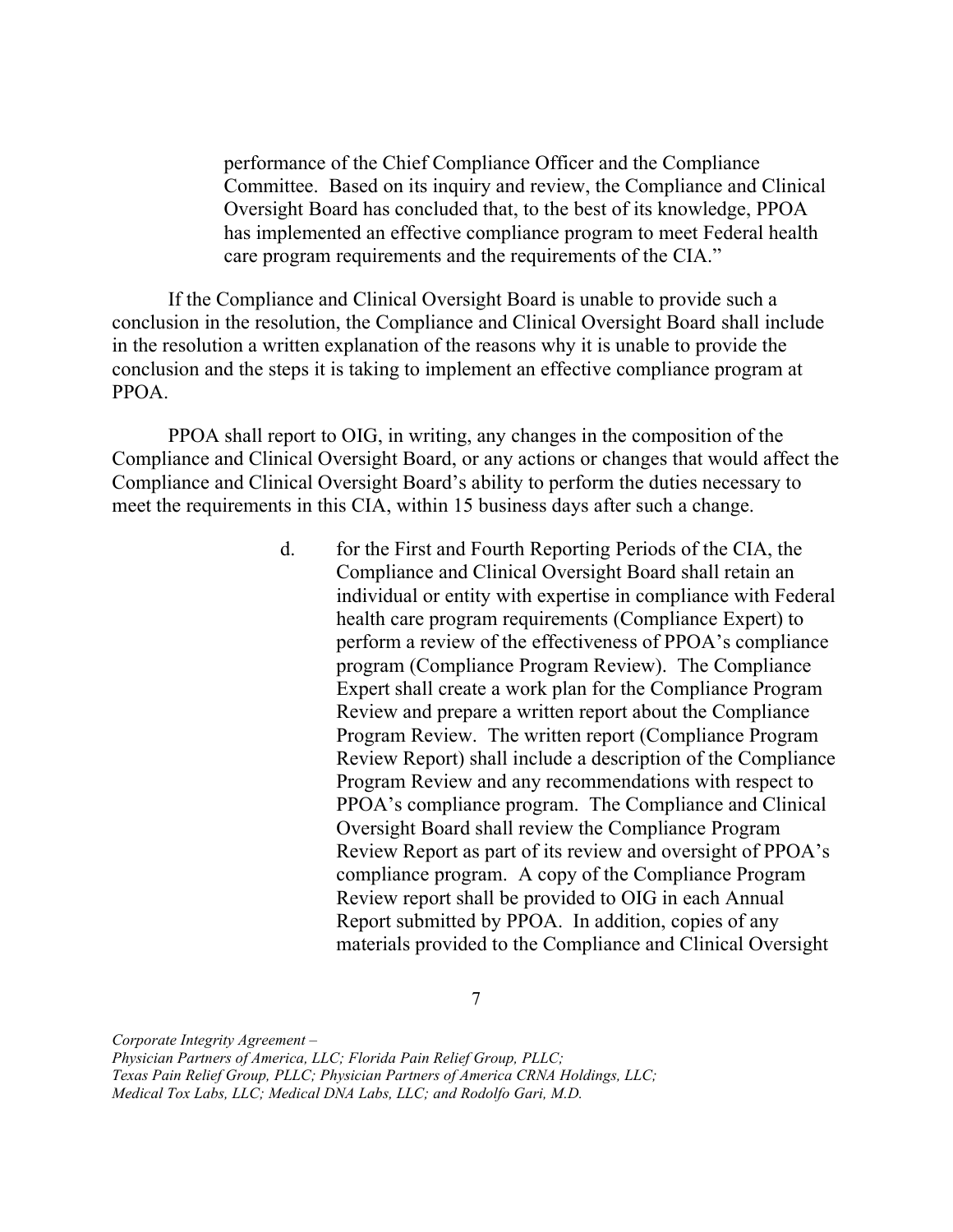Board by the Compliance Expert, along with minutes of any meetings between the Compliance Expert and the Compliance and Clinical Oversight Board, shall be made available to OIG upon request.

5. Management Certifications. In addition to the responsibilities set forth in this CIA for all Covered Persons, certain PPOA employees (Certifying Employees) are expected to monitor and oversee activities within their areas of authority and shall annually certify that the applicable PPOA department is in compliance with applicable Federal health care program requirements and the obligations of this CIA. These Certifying Employees shall include, at a minimum, the following:

Chief Executive Officer

Chief Operating Officer

Vice President of Finance

Senior Vice President of Anesthesia

Vice President of Anesthesia Services

Director of Operations Practices Division (Florida)

Regional Director Operations Clinics (Texas and California)

Laboratory Manager

 For each Reporting Period, each Certifying Employee shall sign a certification that states:

> "I have been trained on and understand the compliance requirements and responsibilities as they relate to [insert name of department], an area under my supervision. My job responsibilities include ensuring compliance with regard to the [insert name of department] with all applicable Federal health care program requirements, requirements of the Corporate Integrity

> > 8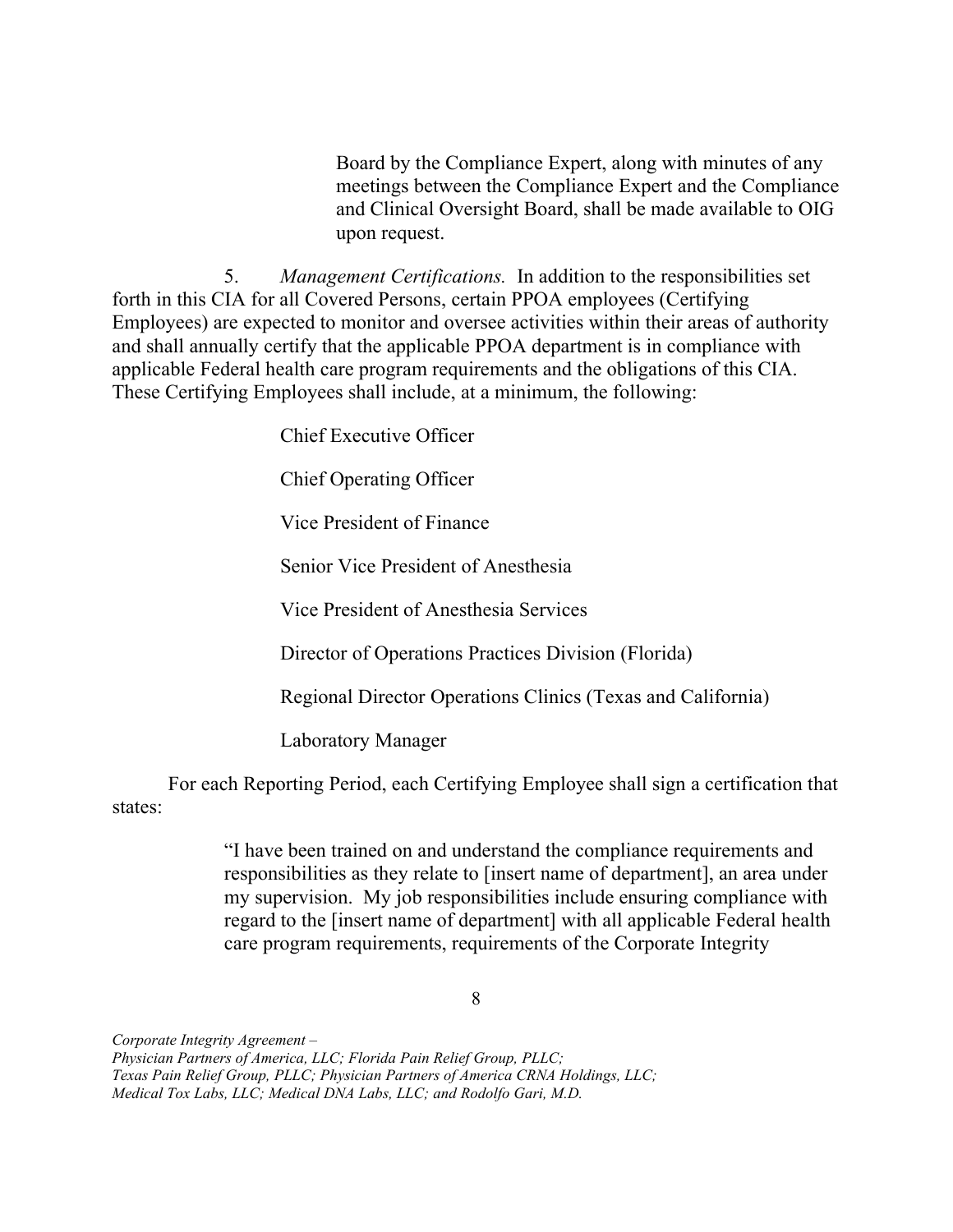Agreement, and PPOA policies, and I have taken steps to promote such compliance. To the best of my knowledge, the [insert name of department] of PPOA is in compliance with all applicable Federal health care program requirements and the requirements of the Corporate Integrity Agreement. I understand that this certification is being provided to and relied upon by the United States."

 If any Certifying Employee is unable to provide such a certification, the Certifying Employee shall provide a written explanation of the reasons why he or she is unable to provide the certification outlined above.

 Within 90 days after the Effective Date, PPOA shall develop and implement a written process for Certifying Employees to follow for the purpose of completing the certification required by this section (e.g., reports that must be reviewed, assessments that must be completed, sub-certifications that must be obtained, etc. prior to the Certifying Employee making the required certification).

#### **B.** Written Standards

 Within 90 days after the Effective Date, PPOA shall develop and implement written policies and procedures regarding the operation of its compliance program, including the compliance program requirements outlined in this CIA and PPOA's compliance with Federal health care program requirements (Policies and Procedures). The Policies and Procedures also shall address compliance with 42 U.S.C. §1320a-7b(b) (Anti-Kickback Statute) and 42 U.S.C. § 1395nn (Stark Law), and the regulations and other guidance documents related to these statutes, and shall include a written review and approval process for Arrangements, the purpose of which is to ensure that all Arrangements do not violate the Anti-Kickback Statute and the Stark Law. Throughout the term of this CIA, PPOA shall enforce its Policies and Procedures and shall make compliance with its Policies and Procedures an element of evaluating the performance of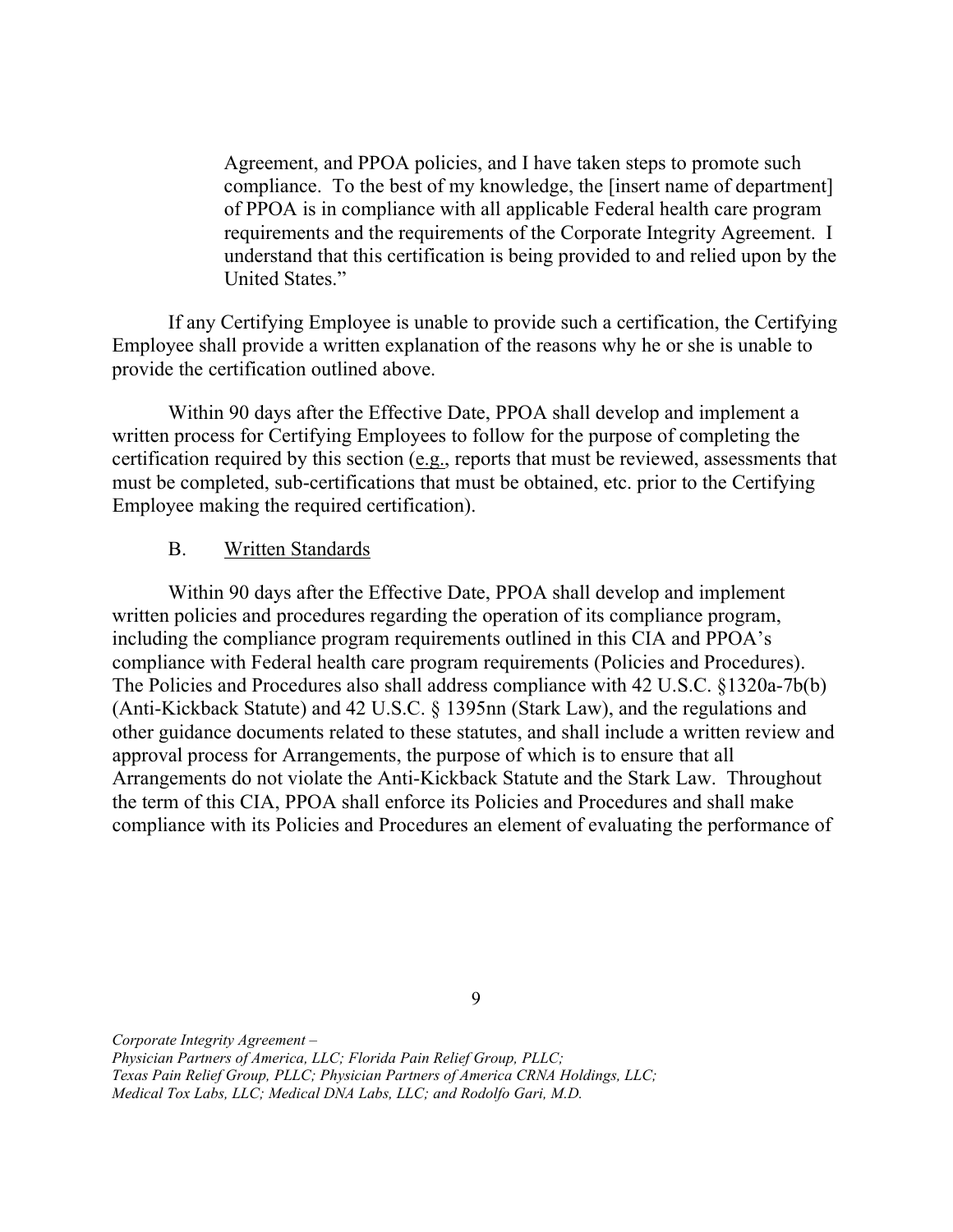all employees. The Policies and Procedures shall be made available to all Covered Persons.

 At least annually (and more frequently, if appropriate), PPOA shall assess and update, as necessary, the Policies and Procedures. Any new or revised Policies and Procedures shall be made available to all Covered Persons.

All Policies and Procedures shall be made available to OIG upon request.

## C. Training and Education

1. PPOA shall develop a written plan (Training Plan) that outlines the steps PPOA will take to ensure that all Covered Persons receive at least annual training regarding PPOA's CIA requirements and compliance program and the applicable Federal health care program requirements, including the requirements of the Anti-Kickback Statute and the Stark Law. The Training Plan shall include information regarding the following: training topics, categories of Covered Persons required to attend each training session, length of the training session(s), schedule for training, and format of the training. PPOA shall furnish training to its Covered Persons pursuant to the Training Plan during each Reporting Period. Covered Persons Training. Within 90 days after the Effective Date,

2. Board Training. In addition to the training described in Section III.C.1, within 90 days after the Effective Date, each member of the Compliance and Clinical Oversight Board shall receive training regarding the corporate governance responsibilities of board members and the responsibilities of board members with respect to review and oversight of the compliance program. Specifically, the training shall address the unique responsibilities of health care Board members, including the risks, oversight areas, and strategic approaches to conducting oversight of a health care entity. This training may be conducted by an outside compliance expert hired by the Compliance and Clinical Oversight Board and should include a discussion of the OIG's guidance on Board member responsibilities.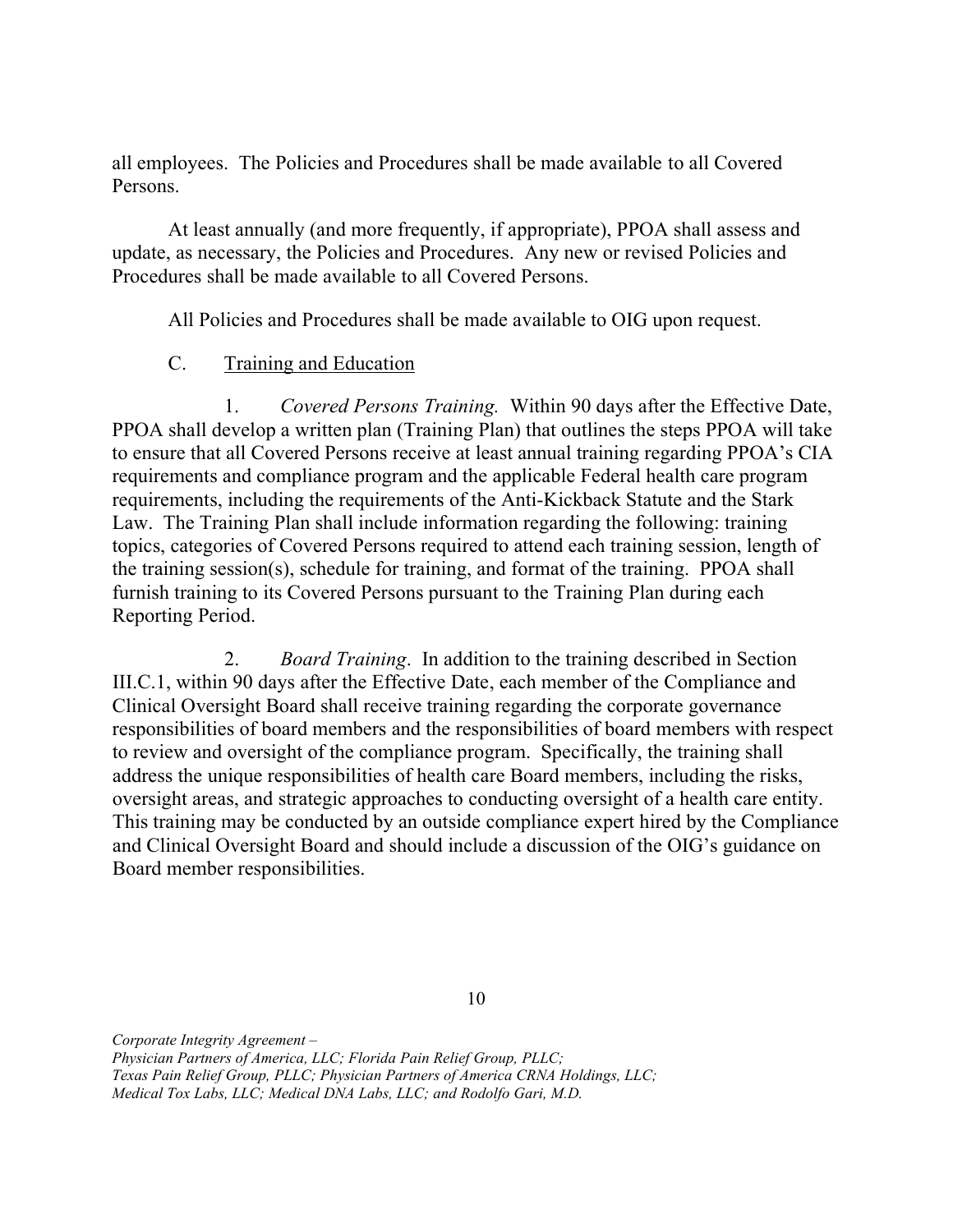New members of the Compliance and Clinical Oversight Board shall receive the Compliance and Clinical Oversight Board training described above within 30 days after becoming a member or within 90 days after the Effective Date, whichever is later.

 training materials and records verifying that the training described in Sections III.C.1 and III.C.2 has been provided as required. 3. Training Records. PPOA shall make available to OIG, upon request,

- D. Review Procedures
	- 1. General Description
		- a. Engagement of Independent Review Organization. Within 90 days after the Effective Date, PPOA shall engage an entity (or entities), such as an accounting, auditing, or consulting firm (hereinafter "Independent Review Organization" or "IRO"), to perform the reviews listed in this Section III.D. The applicable requirements relating to the IRO are outlined in Appendix A to this CIA, which is incorporated by reference.
		- b. Retention of Records. The IRO and PPOA shall retain and make available to OIG, upon request, all work papers, supporting documentation, correspondence, and draft reports (those exchanged between the IRO and PPOA) related to the reviews.
		- c. Access to Records and Personnel. PPOA shall ensure that the IRO has access to all records and personnel necessary to complete the reviews listed in this Section III.D and that all records furnished to the IRO are accurate and complete.

2. Claims Review. The IRO shall review claims submitted by PPOA and reimbursed by the Medicare and Medicaid programs, to determine whether the items and services furnished were medically necessary and appropriately documented and whether the claims were correctly coded, submitted and reimbursed (Claims Review) and

11

 Corporate Integrity Agreement – Physician Partners of America, LLC; Florida Pain Relief Group, PLLC;

 Texas Pain Relief Group, PLLC; Physician Partners of America CRNA Holdings, LLC;

 Medical Tox Labs, LLC; Medical DNA Labs, LLC; and Rodolfo Gari, M.D.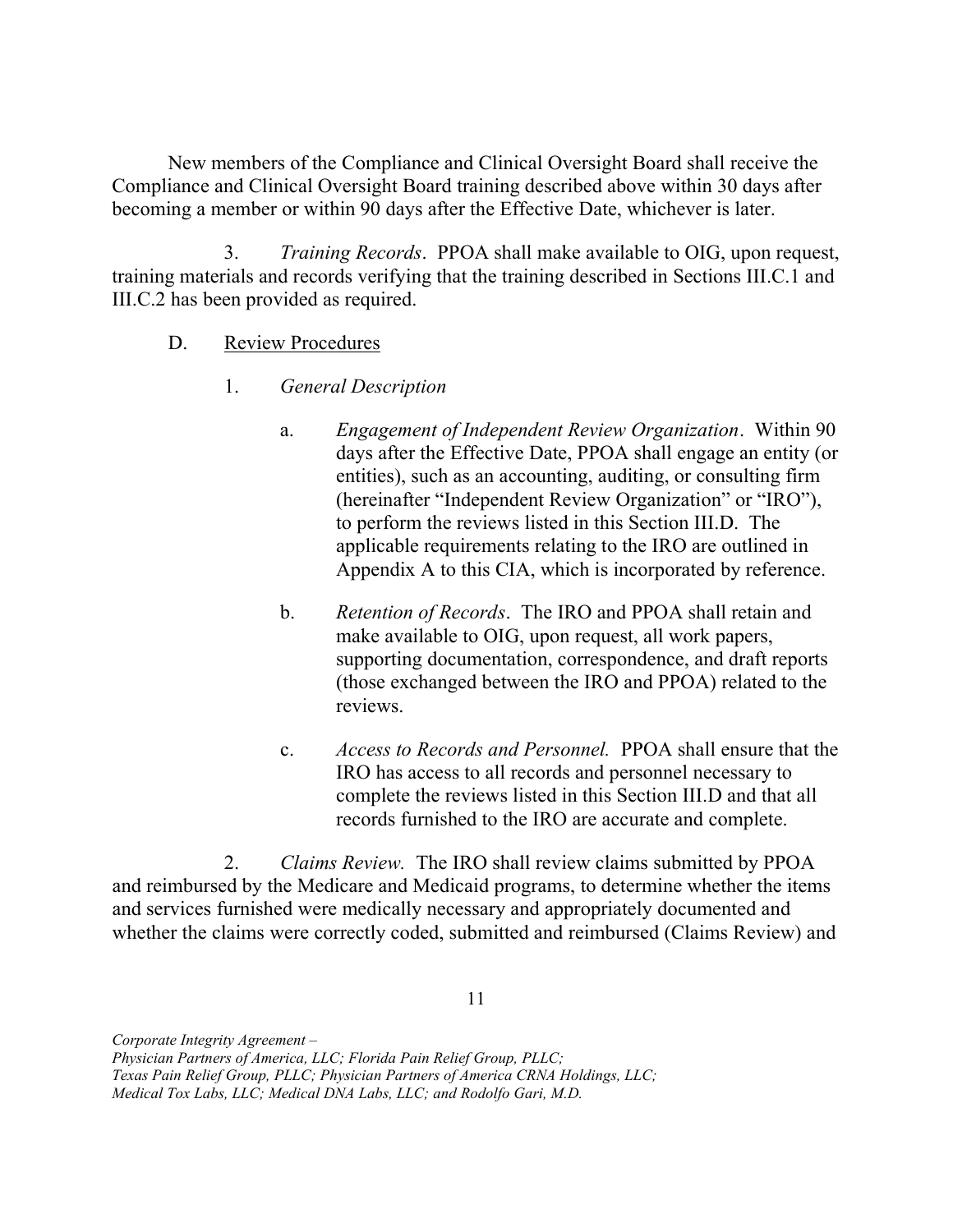shall prepare a Claims Review Report, as outlined in Appendix B to this CIA, which is incorporated by reference.

3. Independence and Objectivity Certification. The IRO shall include in its report(s) to PPOA a certification that the IRO has (a) evaluated its professional independence and objectivity with respect to the reviews required under this Section III.D and (b) concluded that it is, in fact, independent and objective, in accordance with the requirements specified in Appendix A to this CIA. The IRO's certification shall include a summary of all current and prior engagements between PPOA and the IRO.

#### $E_{\cdot}$ E. Risk Assessment and Internal Review Process

 Within 90 days after the Effective Date, PPOA shall develop and implement a centralized annual risk assessment and internal review process to identify and address risks associated with PPOA's participation in the Federal health care programs, including but not limited to the risks associated with the submission of claims for items and services furnished to Medicare and Medicaid program beneficiaries and the Anti- Kickback Statute and Stark Law risks associated with Arrangements (as defined in Section II.C.1 above). The Compliance Committee shall be responsible for implementation and oversight of the risk assessment and internal review process. The risk assessment and internal review process shall be conducted at least annually and shall require PPOA to: (1) identify and prioritize risks, (2) develop internal audit work plans related to the identified risk areas, (3) implement the internal audit work plans, (4) develop corrective action plans in response to the results of any internal audits performed, and (5) track the implementation of the corrective action plans in order to assess the effectiveness of such plans. PPOA shall maintain the risk assessment and internal review process for the term of the CIA.

## F. Disclosure Program

 Within 90 days after the Effective Date, PPOA shall establish a Disclosure Program that includes a mechanism (e.g., a toll-free compliance telephone line) to enable individuals to disclose, to the Chief Compliance Officer, Deputy Compliance Officer, or some other person who is not in the disclosing individual's chain of command, any identified issues or questions associated with PPOA's policies, conduct, practices, or

 Physician Partners of America, LLC; Florida Pain Relief Group, PLLC;

 Texas Pain Relief Group, PLLC; Physician Partners of America CRNA Holdings, LLC;

 Medical Tox Labs, LLC; Medical DNA Labs, LLC; and Rodolfo Gari, M.D.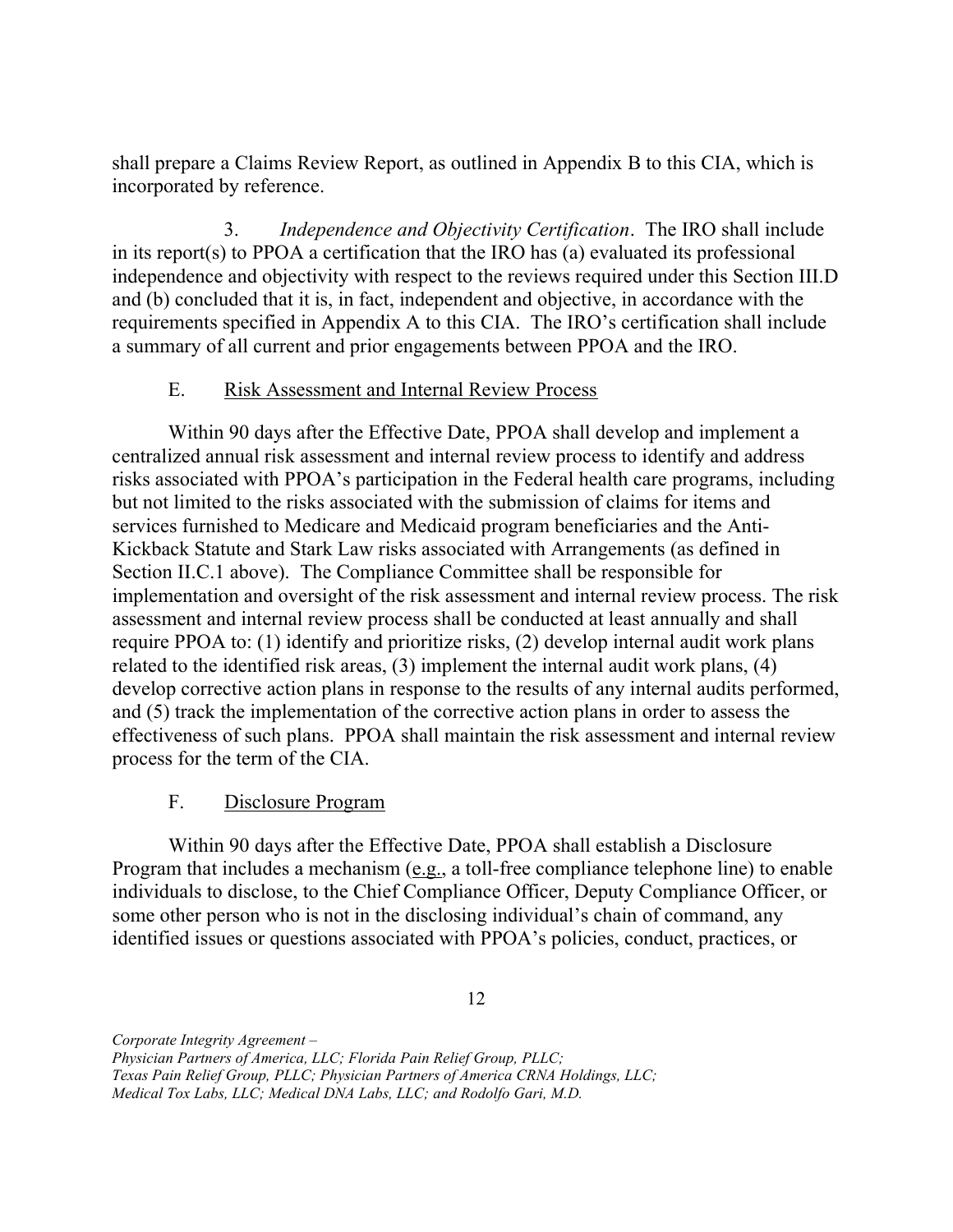procedures with respect to a Federal health care program believed by the individual to be a potential violation of criminal, civil, or administrative law. PPOA shall appropriately publicize the existence of the disclosure mechanism (e.g., via periodic e-mails to employees or by posting the information in prominent common areas).

 The Disclosure Program shall emphasize a nonretribution, nonretaliation policy and shall include a reporting mechanism for anonymous communications for which appropriate confidentiality shall be maintained. The Disclosure Program also shall include a requirement that all of PPOA's Covered Persons shall be expected to report suspected violations of any Federal health care program requirements to the Chief Compliance Officer or other appropriate individual designated by PPOA. Upon receipt of a disclosure, the Chief Compliance Officer (or designee) shall gather all relevant information from the disclosing individual. The Chief Compliance Officer (or designee) shall make a preliminary, good faith inquiry into the allegations set forth in every disclosure to ensure that he or she has obtained all of the information necessary to determine whether a further review should be conducted. For any disclosure that is sufficiently specific so that it reasonably: (1) permits a determination of the appropriateness of the alleged improper practice; and (2) provides an opportunity for taking corrective action, PPOA shall conduct an internal review of the allegations set forth in the disclosure and ensure that proper follow-up is conducted.

 The Chief Compliance Officer (or designee) shall maintain a disclosure log and shall record all disclosures, whether or not related to a potential violation of criminal, civil, or administrative law related to the Federal health care programs, in the disclosure log within two business days of receipt of the disclosure. The disclosure log shall include a summary of each disclosure received (whether anonymous or not), the individual or department responsible for reviewing the disclosure, the status of the review, and any corrective action taken in response to the review.

- G. Ineligible Persons
	- 1. Definitions. For purposes of this CIA:
		- a. an "Ineligible Person" shall include an individual or entity who: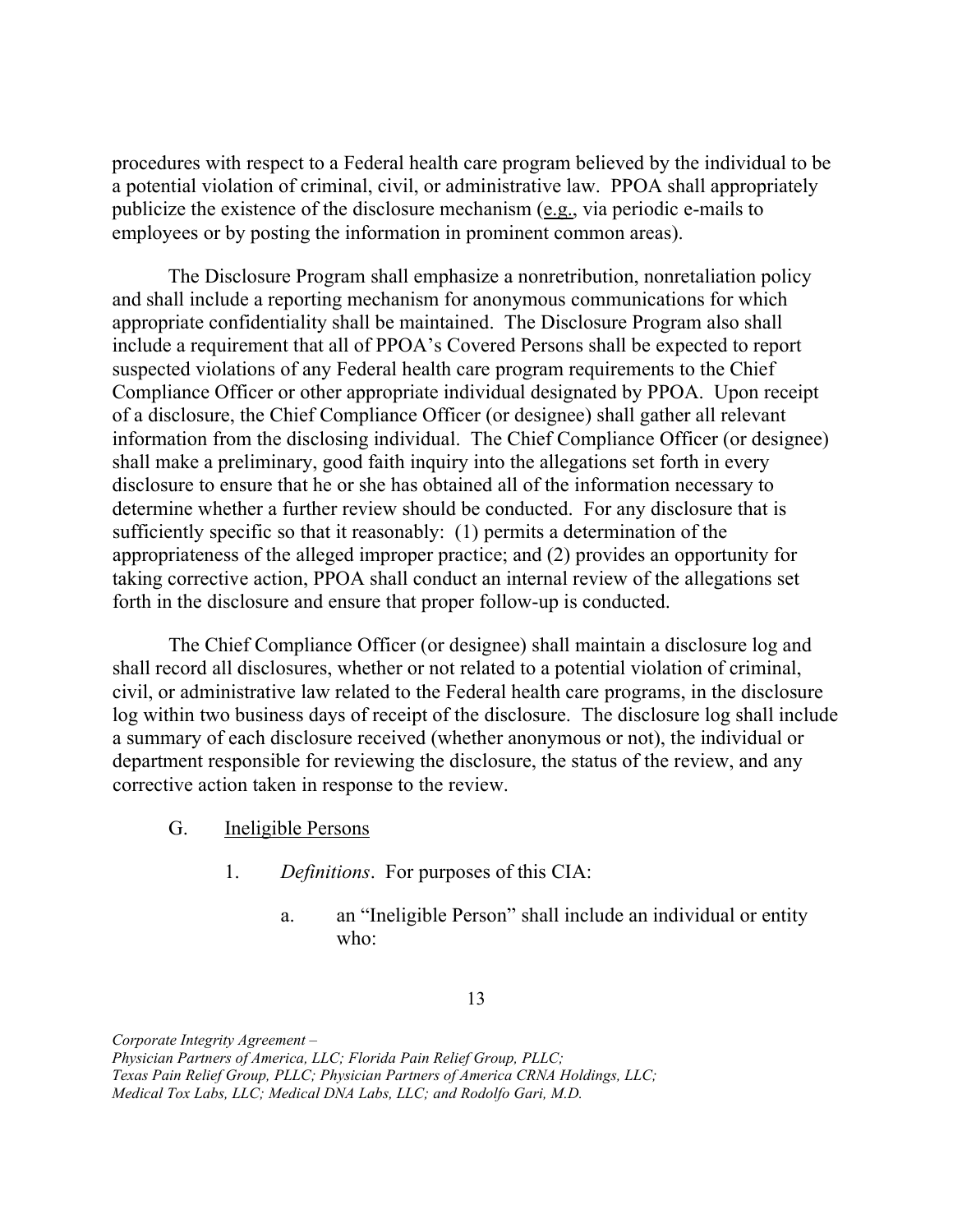- $\mathbf{i}$ . health care program; or is currently excluded from participation in any Federal
- $ii$  within the scope of 42 U.S.C. § 1320a-7(a) but has not yet been excluded. has been convicted of a criminal offense that falls
- b. "Exclusion List" means the HHS/OIG List of Excluded Individuals/Entities (LEIE) (available through the Internet at <http://www.oig.hhs.gov>).

2. Screening Requirements. PPOA shall ensure that all prospective and current Covered Persons are not Ineligible Persons, by implementing the following screening requirements.

- $a<sub>1</sub>$  the Exclusion List prior to engaging their services and, as part of the hiring or contracting process, or medical staff credentialing process, shall require such Covered Persons to disclose whether they are Ineligible Persons. PPOA shall screen all prospective Covered Persons against
- $\mathbf{b}$ . Exclusion List within 90 days after the Effective Date and on a monthly basis thereafter. b. PPOA shall screen all current Covered Persons against the
- $\mathbf{c}$ . to disclose immediately if they become an Ineligible Person. PPOA shall implement a policy requiring all Covered Persons

 Nothing in this Section III.G affects PPOA's responsibility to refrain from (and liability for) billing Federal health care programs for items or services furnished, ordered, or prescribed by an excluded person. PPOA understands that items or services furnished, ordered, or prescribed by excluded persons are not payable by Federal health care programs and that PPOA may be liable for overpayments and/or criminal, civil, and administrative sanctions for employing or contracting with an excluded person regardless of whether PPOA meets the requirements of Section III.G.

14

 Physician Partners of America, LLC; Florida Pain Relief Group, PLLC;

 Texas Pain Relief Group, PLLC; Physician Partners of America CRNA Holdings, LLC;

 Medical Tox Labs, LLC; Medical DNA Labs, LLC; and Rodolfo Gari, M.D.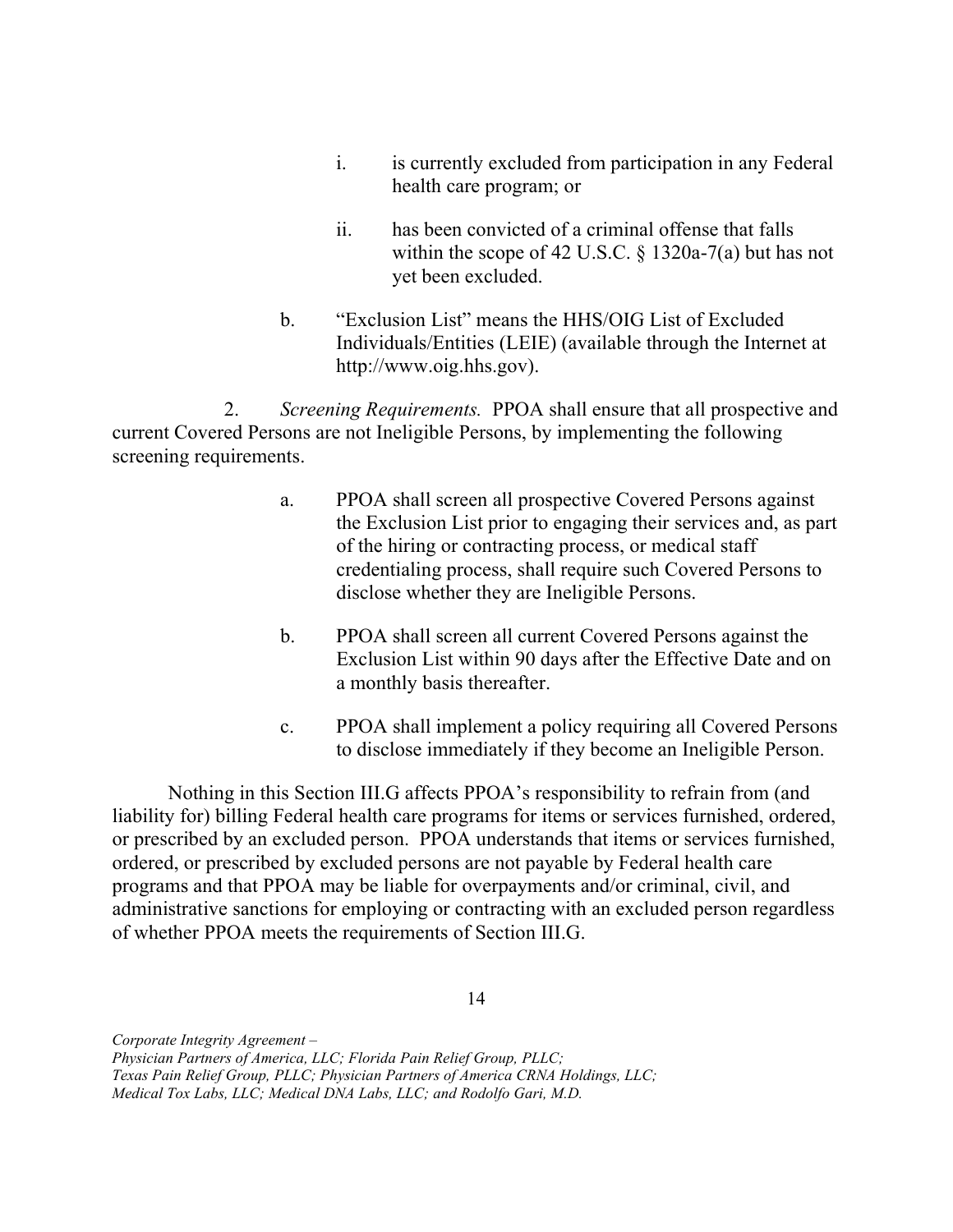3. Removal Requirement. If PPOA has actual notice that a Covered Person has become an Ineligible Person, PPOA shall remove such Covered Person from responsibility for, or involvement with, PPOA's business operations related to the Federal health care program(s) from which such Covered Person has been excluded and shall remove such Covered Person from any position for which the Covered Person's compensation or the items or services furnished, ordered, or prescribed by the Covered Person are paid in whole or part, directly or indirectly, by any Federal health care program(s) from which the Covered Person has been excluded at least until such time as the Covered Person is reinstated into participation in such Federal health care program(s).

4. Pending Charges and Proposed Exclusions. If PPOA has actual notice that a Covered Person is charged with a criminal offense that falls within the scope of 42 U.S.C. §§ 1320a-7(a), 1320a-7(b)(1)-(3), or is proposed for exclusion during the Covered Person's employment or contract term, or during the term of a physician's or other practitioner's medical staff privileges, PPOA shall take all appropriate actions to ensure that the responsibilities of that Covered Person have not and shall not adversely affect the quality of care rendered to any beneficiary or the accuracy of any claims submitted to any Federal health care program.

## H. Notification of Government Investigation or Legal Proceeding

 Within 30 days after discovery, PPOA shall notify OIG, in writing, of any ongoing investigation or legal proceeding known to PPOA conducted or brought by a governmental entity or its agents involving an allegation that PPOA has committed a crime or has engaged in fraudulent activities. This notification shall include a description of the allegation, the identity of the investigating or prosecuting agency, and the status of such investigation or legal proceeding. PPOA also shall provide written notice to OIG within 30 days after the resolution of the matter and a description of the findings and/or results of the investigation or proceeding, if any.

## I. Overpayments

1. Definition of Overpayment. An "Overpayment" means any funds that PPOA receives or retains under any Federal health care program to which PPOA, after applicable reconciliation, is not entitled under such Federal health care program.

15

 Physician Partners of America, LLC; Florida Pain Relief Group, PLLC; Texas Pain Relief Group, PLLC; Physician Partners of America CRNA Holdings, LLC;

 Medical Tox Labs, LLC; Medical DNA Labs, LLC; and Rodolfo Gari, M.D.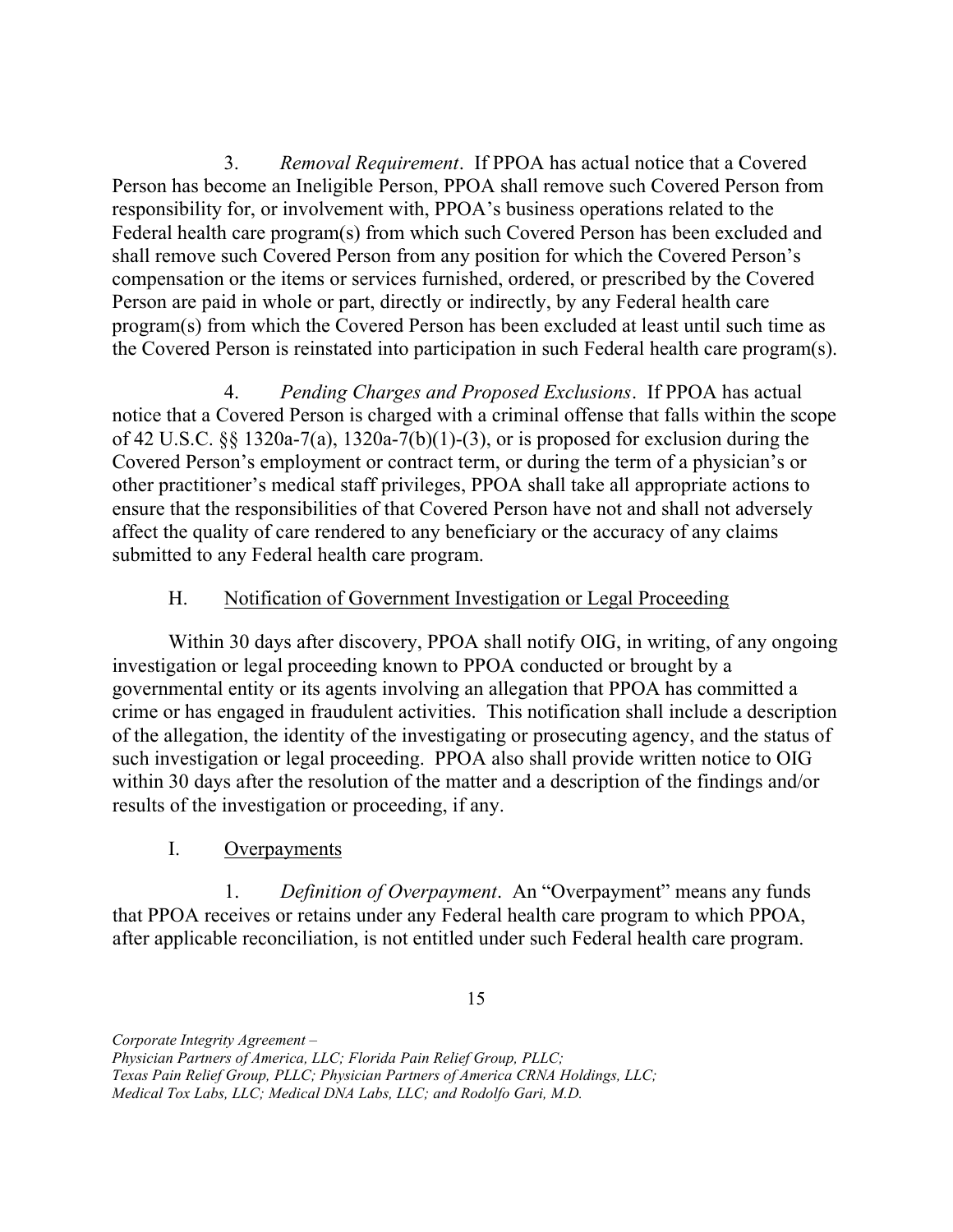2. Overpayment Policies and Procedures. Within 90 days after the Effective Date, PPOA shall develop and implement written policies and procedures regarding the identification, quantification, and repayment of Overpayments received from any Federal health care program.

J. Reportable Events

1. Definition of Reportable Event. For purposes of this CIA, a "Reportable Event" means anything that involves:

- a. a. a substantial Overpayment;
- $\mathbf{b}$ . violation of criminal, civil, or administrative laws applicable to any Federal health care program for which penalties or exclusion may be authorized; a matter that a reasonable person would consider a probable
- $\mathbf{c}$ . member of the active medical staff, a Covered Person who is an Ineligible Person as defined by Section III.G.1.a; or the employment of or contracting with, or having as a
- $d.$ the filing of a bankruptcy petition by PPOA.

A Reportable Event may be the result of an isolated event or a series of occurrences.

2. Reporting of Reportable Events. If PPOA determines (after a reasonable opportunity to conduct an appropriate review or investigation of the allegations) through any means that there is a Reportable Event, PPOA shall notify OIG, in writing, within 30 days after making the determination that the Reportable Event exists.

 3. Reportable Events under Section III.J.1.a. and III.J.1.b. For Reportable Events under Section III.J.1.a and b, the report to OIG shall include:

> a. Event, including, at a minimum, the types of claims, a. a complete description of all details relevant to the Reportable

> > 16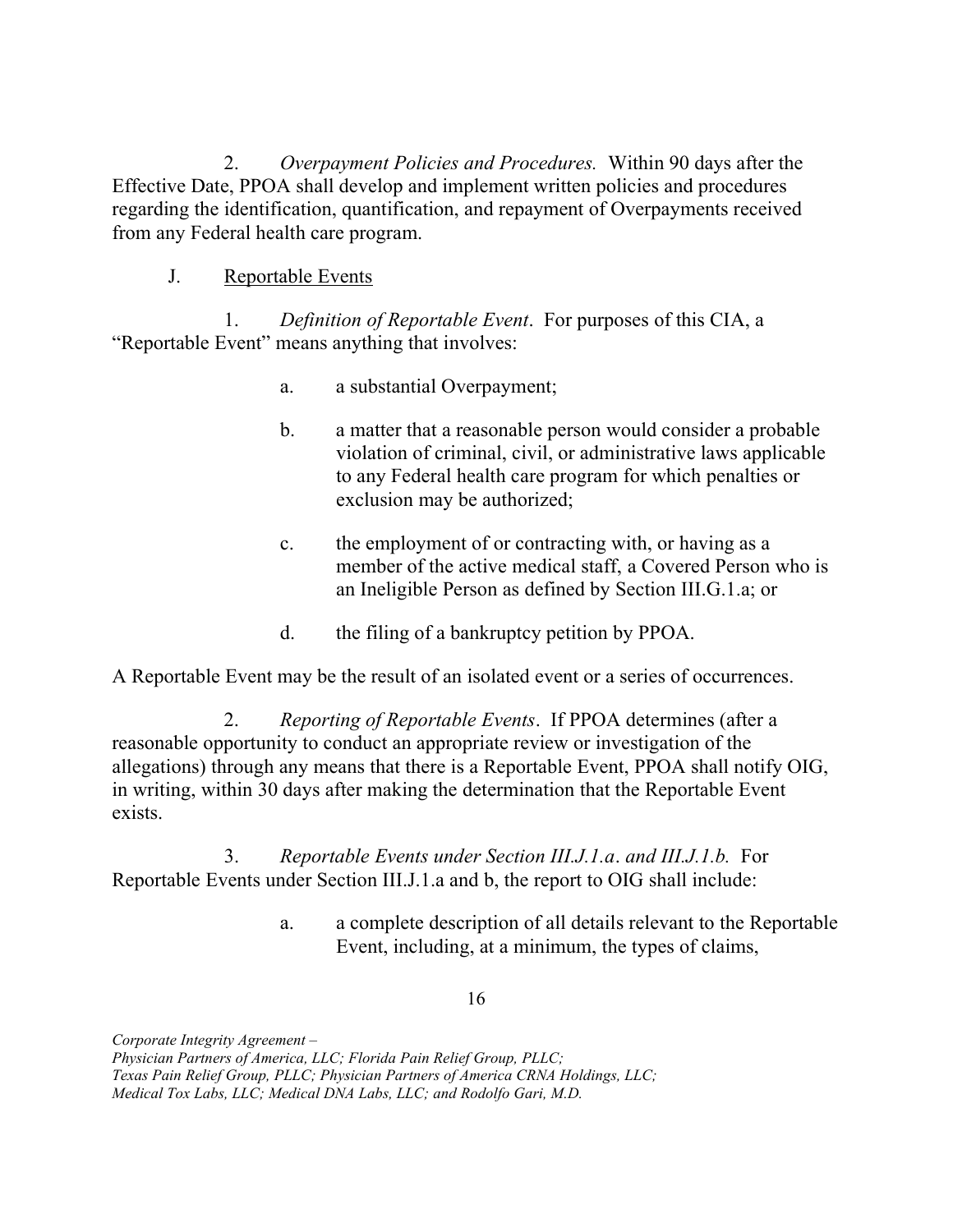transactions or other conduct giving rise to the Reportable Event; the period during which the conduct occurred; and the names of individuals and entities believed to be implicated, including an explanation of their roles in the Reportable Event;

- $\mathbf{b}$ . laws that are probably violated by the Reportable Event, if a statement of the Federal criminal, civil or administrative any;
- $\mathbf{c}$ . Event; the Federal health care programs affected by the Reportable
- $d_{\cdot}$  quantify any Overpayments; and a description of the steps taken by PPOA to identify and
- $e_{-}$  Reportable Event and prevent it from recurring. a description of PPOA's actions taken to correct the

 of the Overpayment, PPOA shall repay the Overpayment, in accordance with the requirements of 42 U.S.C. § 1320a-7k(d) and any applicable regulations and Centers for Medicare and Medicaid Services (CMS) guidance and provide OIG with a copy of the notification and repayment. If the Reportable Event involves an Overpayment, within 60 days of identification

4. Reportable Events under Section III.J.1.c. For Reportable Events under Section III.J.1.c, the report to OIG shall include:

- a. performed by that individual; the identity of the Ineligible Person and the job duties
- $\mathbf{b}$ . relationship or medical staff membership; b. the dates of the Ineligible Person's employment or contractual
- $\mathbf{c}$ . completed before and/or during the Ineligible Person's a description of the Exclusion List screening that PPOA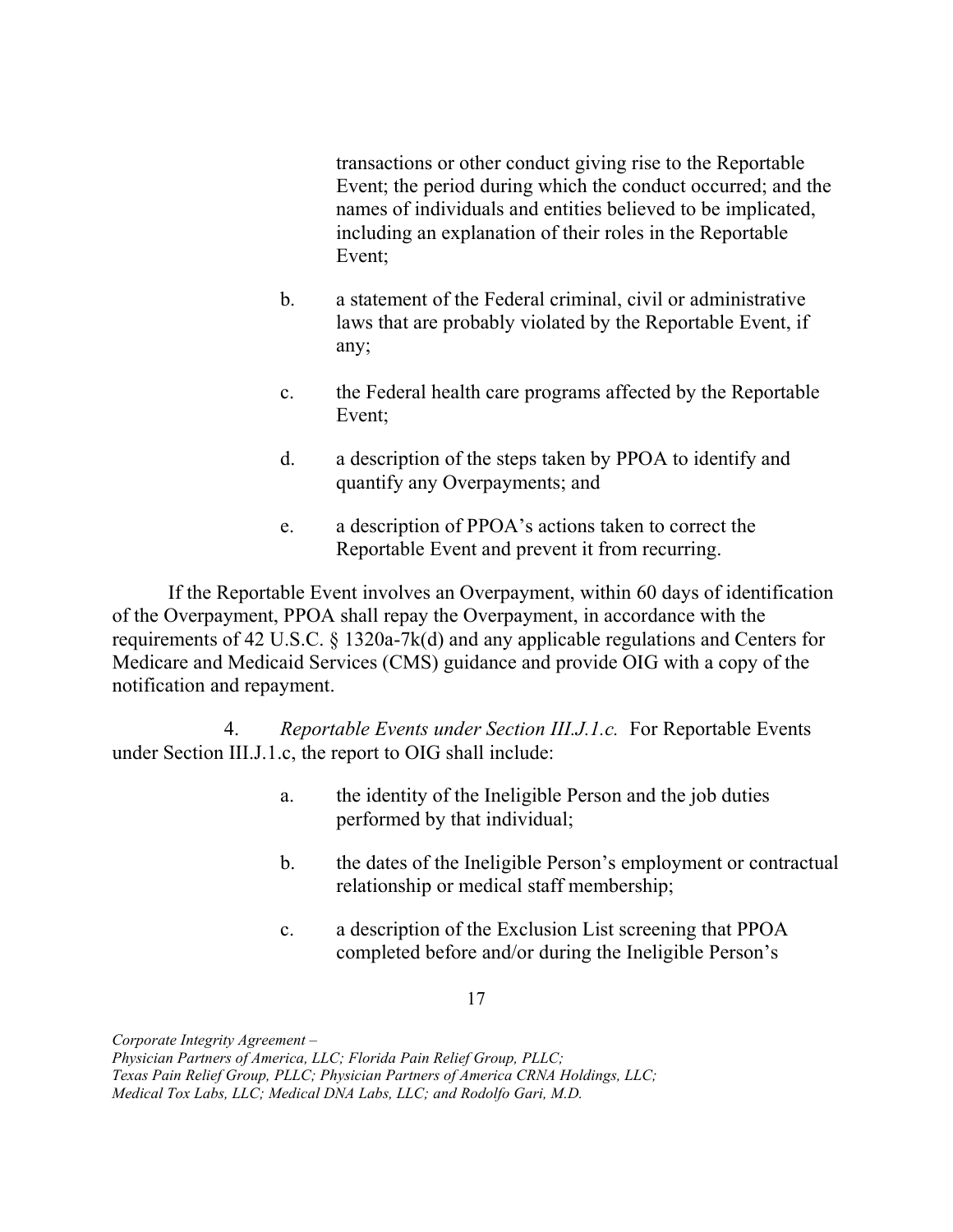employment or contract or medical staff membership and any flaw or breakdown in the screening process that led to the hiring or contracting with or credentialing the Ineligible Person;

- $d_{\cdot}$ a description of how the Ineligible Person was identified; and
- e. future employment or contracting with or credentialing an Ineligible Person. a description of any corrective action implemented to prevent

5. Reportable Events under Section III.J.1.d. For Reportable Events under Section III.J.1.d, the report to OIG shall include documentation of the bankruptcy filing and a description of any Federal health care program requirements implicated.

6. reporting requirements outlined above, any Reportable Event that involves solely a probable violation of section 1877 of the Social Security Act, 42 U.S.C. §1395nn (the Stark Law) should be submitted by PPOA to CMS through the self-referral disclosure protocol (SRDP), with a copy to the OIG. If PPOA identifies a probable violation of the Stark Law and repays the applicable Overpayment directly to the CMS contractor, then PPOA is not required by this Section III.J to submit the Reportable Event to CMS through the SRDP. Reportable Events Involving the Stark Law. Notwithstanding the

#### $K_{\cdot}$ **Testing Monitoring**

 PPOA shall create and maintain a report of all orders for Testing by Ordering Providers (Testing Report). The Testing Report shall include at least the following information: (a) specific type of testing ordered, (b) patient's name, (c) Ordering Provider name (d) date the testing was ordered, and (e) reason the testing was ordered (including relevant diagnosis code and explanation of the diagnostic relevance of the test results). Order/requisition forms shall be modified to capture all information required for the Testing Report.

 Physician Partners of America, LLC; Florida Pain Relief Group, PLLC; Texas Pain Relief Group, PLLC; Physician Partners of America CRNA Holdings, LLC; Medical Tox Labs, LLC; Medical DNA Labs, LLC; and Rodolfo Gari, M.D.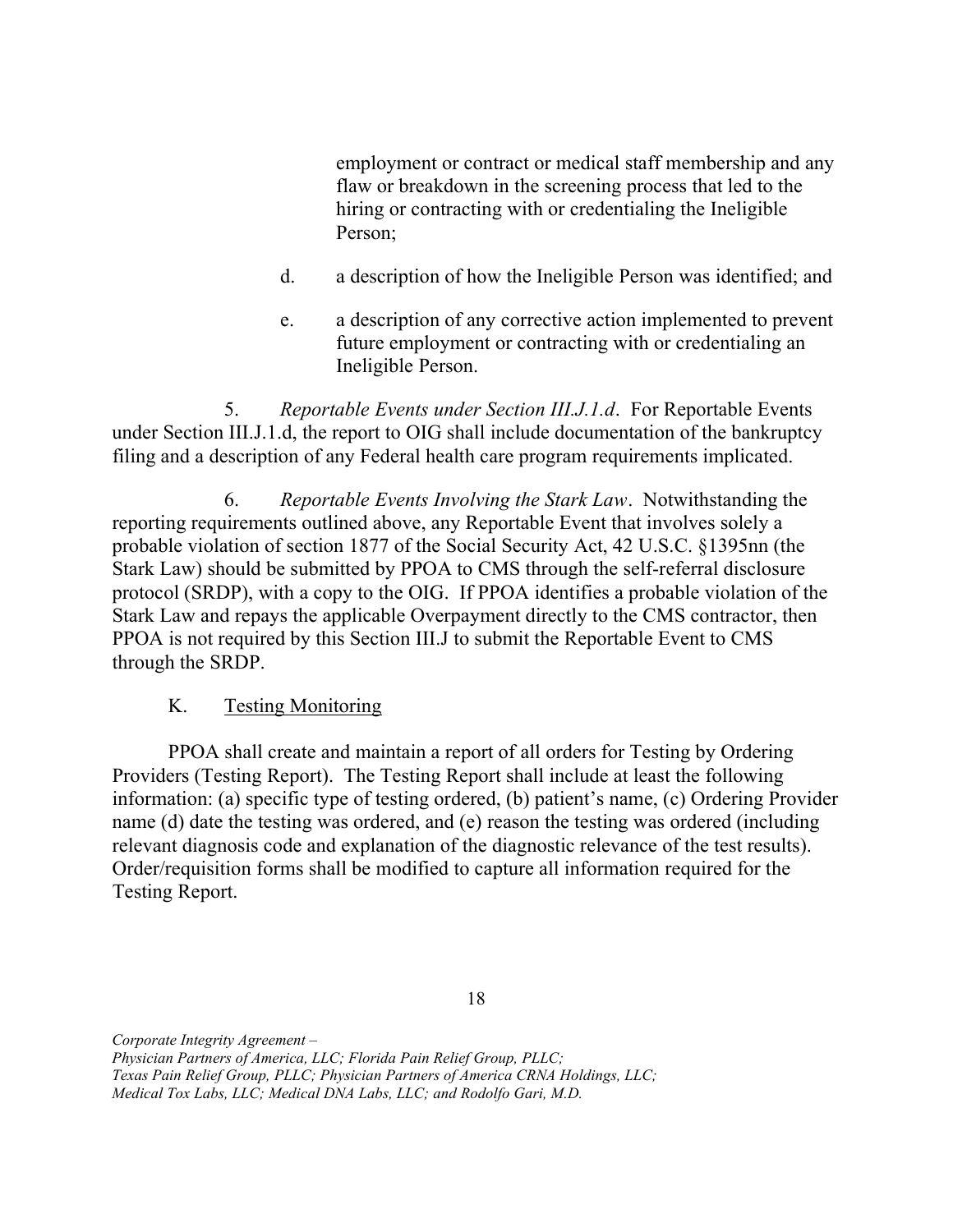On a monthly basis, the Compliance Officer shall review the Testing Report with the Medical Director (Monthly Testing Review) to determine whether, by Ordering Provider: (a) the entries contain the required information and (b) the Ordering Provider does not exhibit patterns and practices that may be inconsistent with standards for the medical reasonableness and necessity of the testing ordered. The Compliance Officer shall prepare a written summary of the findings of each Monthly Testing Review that describes the methodology used to perform the Monthly Testing Review and the results of the Monthly Testing Review.

 On a quarterly basis, the Compliance Officer and Compliance Committee shall review the Testing Report to identify trends or outlier Ordering Providers for further review (Quarterly Testing Review), including but not limited to: (a) providers whose testing frequency, patterns, or practices appear to be beyond what is medically reasonable and necessary and (b) providers who have not regularly and timely reviewed the results of testing ordered and acted, as appropriate, to modify patient care. The Compliance Officer shall prepare a written summary of the findings of each Quarterly Testing Review that describes the methodology used to perform the Quarterly Testing Review.

 Reviews and the Quarterly Testing Reviews for the applicable Reporting Period, along with a response and corrective action plan to address any identified issues. Copies of each Monthly Testing Review and Quarterly Testing Review shall be available to OIG upon request. In each Annual Report, PPOA shall include a summary of the Monthly Testing

## IV. SUCCESSOR LIABILITY

#### A. Sale or Purchase of a Location or Business.

 In the event that, after the Effective Date, PPOA proposes to (a) sell any or all of its business, business units, or locations (whether through a sale of assets, sale of stock, or other type of transaction) relating to the furnishing of items or services that may be reimbursed by a Federal health care program; or (b) purchase or establish a new business, business unit, or location relating to the furnishing of items or services that may be of any business, business unit, or location and any new business, business unit, or reimbursed by a Federal health care program, the CIA shall be binding on the purchaser

19

 Physician Partners of America, LLC; Florida Pain Relief Group, PLLC;

 Texas Pain Relief Group, PLLC; Physician Partners of America CRNA Holdings, LLC;

 Medical Tox Labs, LLC; Medical DNA Labs, LLC; and Rodolfo Gari, M.D.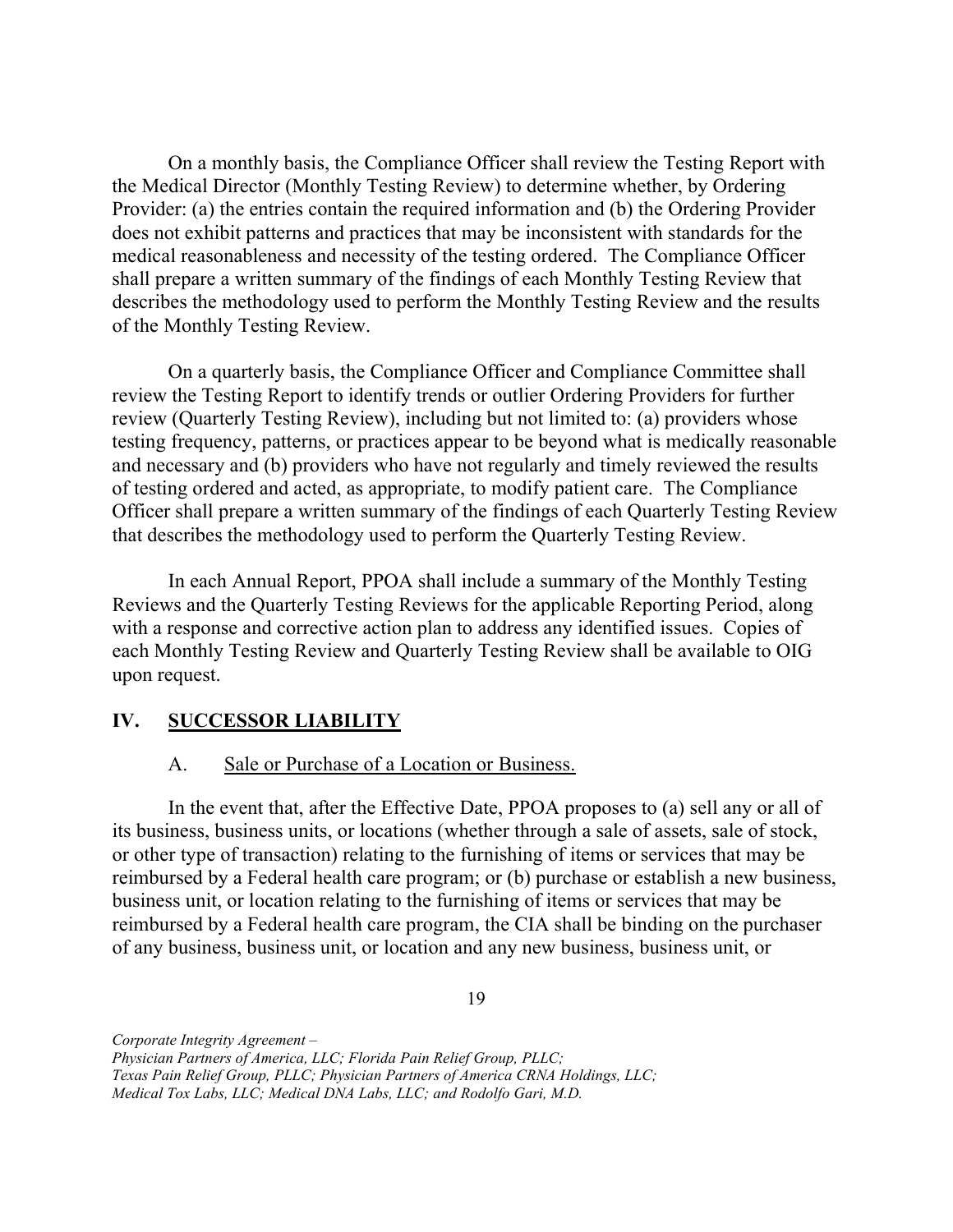location (and all Covered Persons at each new business, business unit, or location) shall be subject to the applicable requirements of this CIA, unless otherwise determined and agreed to in writing by OIG. PPOA shall give notice of such sale or purchase to OIG within 30 days following the closing of the transaction.

 If, in advance of a proposed sale or a proposed purchase, PPOA wishes to obtain a determination by OIG that the proposed purchaser or the proposed acquisition will not be subject to the requirements of the CIA, PPOA must notify OIG in writing of the proposed sale or purchase at least 30 days in advance. This notification shall include a description of the business, business unit, or location to be sold or purchased, a brief description of the terms of the transaction and, in the case of a proposed sale, the name and contact information of the prospective purchaser.

#### **B.** New Employment or Contractual Arrangement

 At least 30 days prior to Rodolfo Gari, M.D. becoming an employee or contractor with another entity related to the furnishing of items or services that may be reimbursed by any Federal health care program, Rodolfo Gari, M.D. shall notify OIG of his plan to become an employee or contractor and must provide OIG with the name, location, status (employee or contractor) and an explanation of Rodolfo Gari, M.D.'s responsibilities with respect to such potential relationship (as an employee or contractor). In addition, prior to Rodolfo Gari, M.D. becoming an employee or contractor with another party related to the furnishing of items or services that may be reimbursed by any Federal health care program, Rodolfo Gari, M.D. shall notify that party of this CIA. This notification shall include a copy of the CIA and a statement indicating the remaining term of the CIA. The CIA shall continue to apply to Rodolfo Gari, M.D. following the start of

20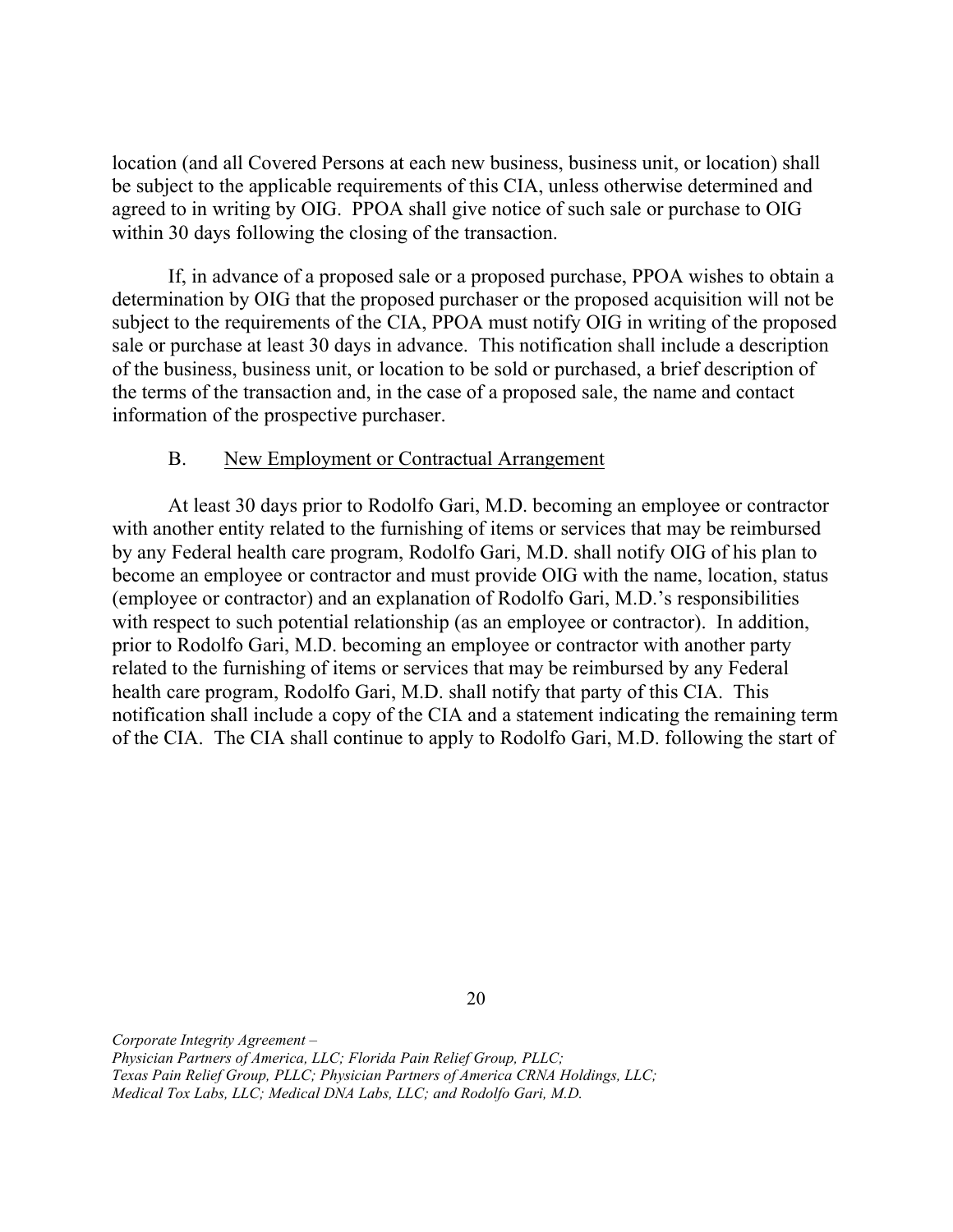the new employment or contractual relationship, unless otherwise agreed to in writing by the OIG.

# V. IMPLEMENTATION AND ANNUAL REPORTS

## A. **Implementation Report**

 Within 120 days after the Effective Date, PPOA shall submit a written report to OIG summarizing the status of its implementation of the requirements of this CIA (Implementation Report). The Implementation Report shall, at a minimum, include:

1. description of the Chief Compliance Officer as required by Section III.A, and a summary of other noncompliance job responsibilities the Chief Compliance Officer may have; the name, business address, business phone number, and position

 $2.$  Committee required by Section III.A; 2. the names and positions of the members of the Compliance

 who are responsible for satisfying the Compliance and Clinical Oversight Board compliance requirements described in Section III.A.4; 3. the names of the Compliance and Clinical Oversight Board members

 $\overline{4}$ . Section III.A.4 and a copy of the written process for Certifying Employees to follow in order to complete the certification required by Section III.A.5; the names and positions of the Certifying Employees required by

> 5. 5. a list of the Policies and Procedures required by Section III.B;

 $6<sup>1</sup>$  Compliance and Clinical Oversight Board training required by Section III.C.2 (including a summary of the topics covered, the length of the training, and when the training was 6. the Training Plan required by Section III.C.1 and a description of the provided);

 $7.$  position description of the Medical Director as required by Section III.A.2; 7. the name, business address, business phone number, credentials, and

21

 Physician Partners of America, LLC; Florida Pain Relief Group, PLLC;

 Texas Pain Relief Group, PLLC; Physician Partners of America CRNA Holdings, LLC;

 Medical Tox Labs, LLC; Medical DNA Labs, LLC; and Rodolfo Gari, M.D.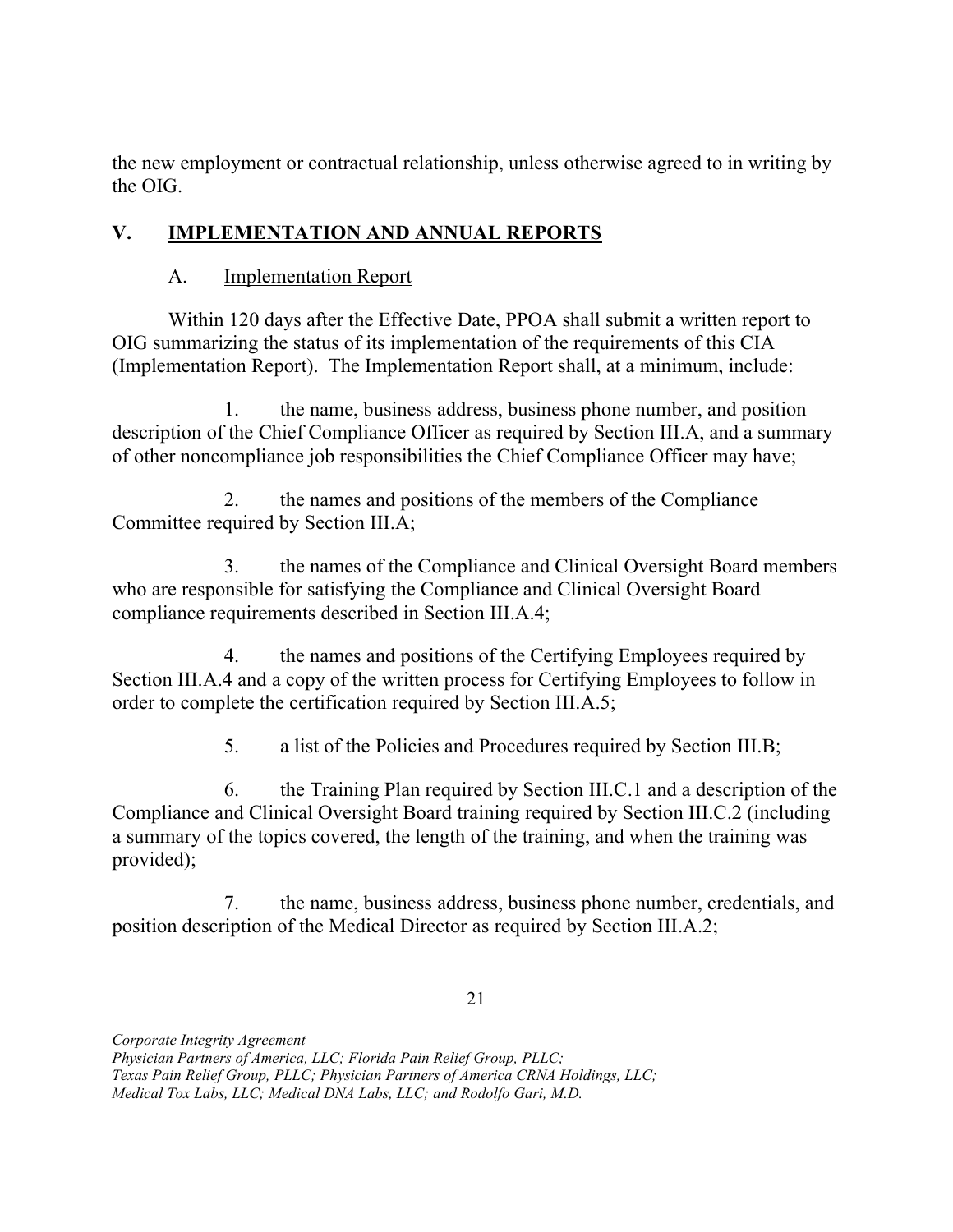8. and phone number; (b) a copy of the engagement letter; (c) information to demonstrate that the IRO has the qualifications outlined in Appendix A to this CIA; and (d) a certification from the IRO regarding its professional independence and objectivity with respect to PPOA that includes a summary of all current and prior engagements between PPOA and the IRO; the following information regarding the  $IRO(s)$ : (a) identity, address,

9 required by Section III.E; a description of the risk assessment and internal review process

> $10.$ a description of the Disclosure Program required by Section III.F;

 required by Section III.G; 11. a description of the Ineligible Persons screening and removal process

 $12.$  identification, quantification and repayment of Overpayments required by Section III.I; a copy of PPOA's policies and procedures regarding the

13. Testing Monitoring required by Section III.K; a description of the methodology that will be used to perform the

 $14.$  of any parent and sister companies, subsidiaries, and their respective lines of business; a description of PPOA's corporate structure, including identification

 $15<sub>1</sub>$  addresses), the corresponding name under which each location is doing business, and the location's Medicare and state Medicaid program provider number and/or supplier number(s); a list of all of PPOA's locations (including locations and mailing

16. ownership or control interest, as defined in 42 U.S.C. § 1320a-3; and (2) that submits claims to the Federal health care programs or provides items or services that are payable, directly or indirectly, by Federal health care programs; and a list of all entities: (1) in which Rodolfo Gari, M.D. has an

> 17. the certifications required by Section V.C.

> > 22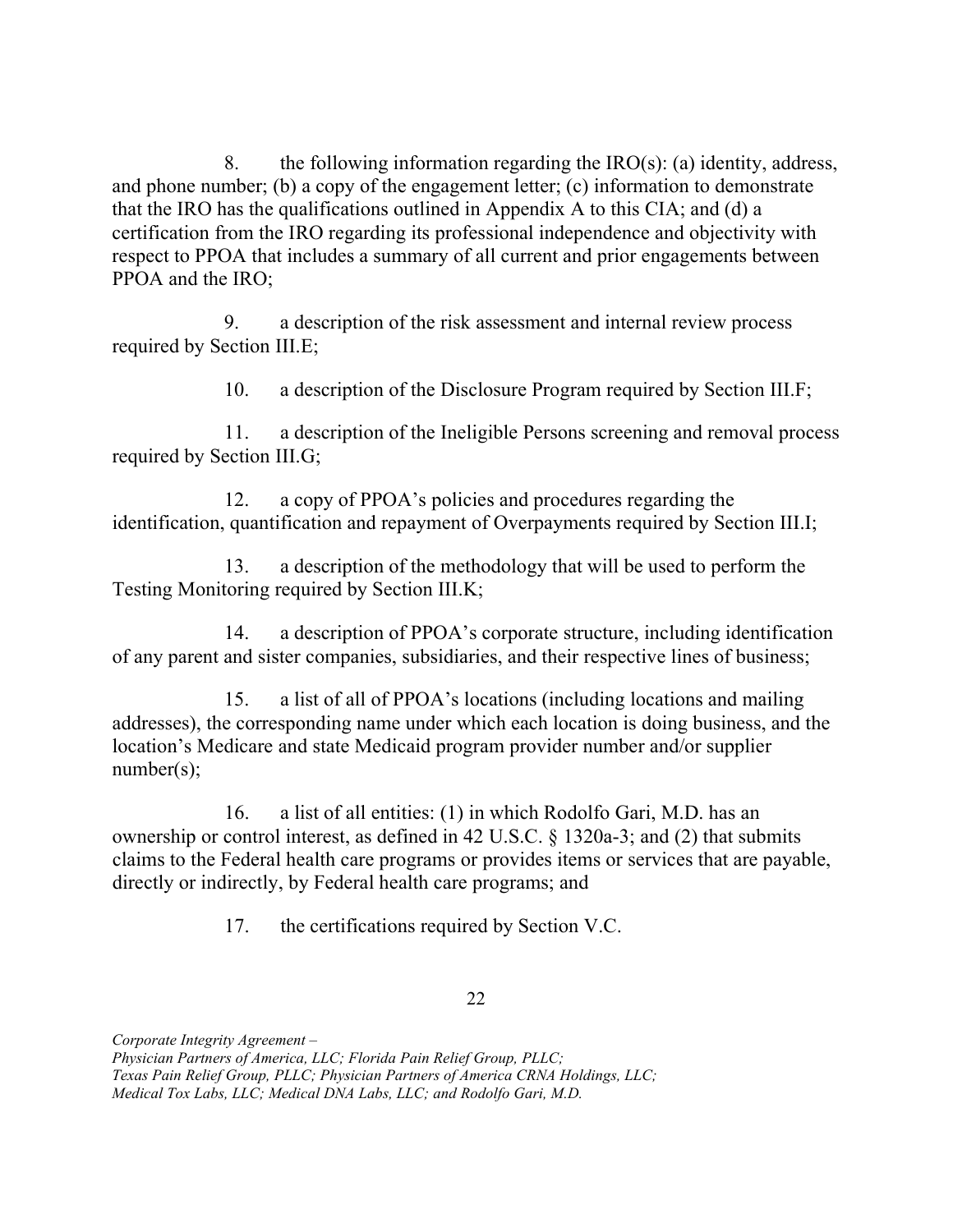#### $B<sub>1</sub>$ Annual Reports

 requirements for each of the five Reporting Periods (Annual Report). Each Annual Report shall include, at a minimum, the following information: PPOA shall submit to OIG a written report on its compliance with the CIA

1. noncompliance job responsibilities of the Chief Compliance Officer, Medical Director, and any Deputy Compliance Officer; a current list of the Compliance Committee members; a current list of the Compliance and Clinical Oversight Board members who are responsible for satisfying the Compliance and Clinical Oversight Board compliance requirements; a current list of the Certifying Employees; the name, business address, business phone number, and position description of each Deputy Compliance Officer as well as a summary of other noncompliance job responsibilities the Deputy Compliance Officers may have; along with the identification of any changes made during the Reporting Period to the Compliance Committee, Board, and Certifying Employees; any change in the identity, position description, or other

2. Employees to follow in order to complete the certification required by Section III.A.5; a description of any changes to the written process for Certifying

 $\overline{3}$ . by the Medical Director to the Compliance and Clinical Oversight Board (written documentation of such reports shall be made available to OIG upon request); the dates of each report made by the Chief Compliance Officer and

4. Section III.A.4 and a description of the documents and other materials reviewed by the Compliance and Clinical Oversight Board, as well as any additional steps taken, in its oversight of the compliance program and in support of making the resolution, as well as a copy of the Compliance Program Review Report; the Compliance and Clinical Oversight Board resolution required by

5. during the Reporting Period; a list of any new or revised Policies and Procedures developed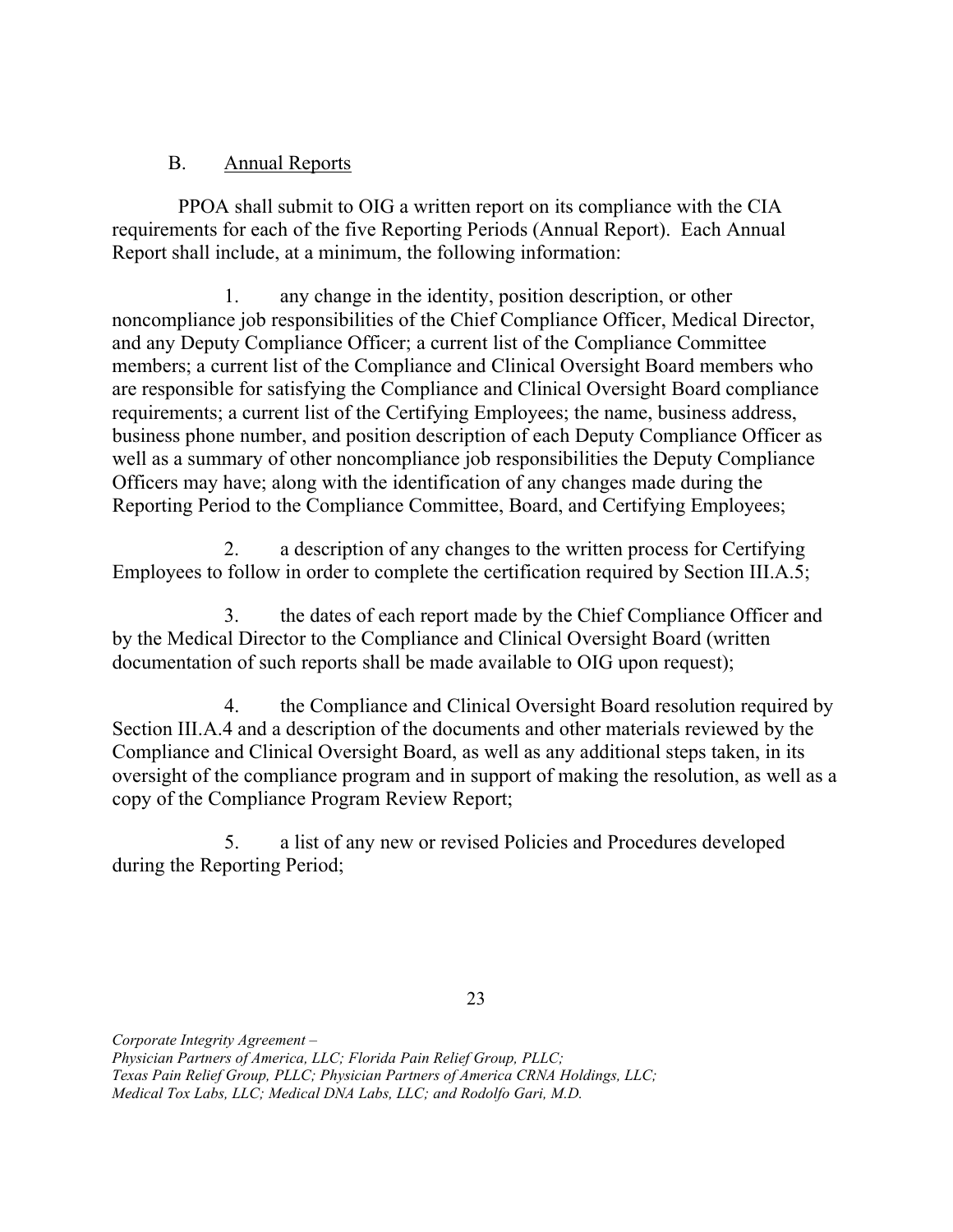6. pursuant to Section III.C, and a summary of any Board training provided during the Reporting Period; a description of any changes to PPOA's Training Plan developed

7. PPOA's response to the reports, along with corrective action plan(s) related to any issues raised by the reports, including PPOA's determination of whether the CMS overpayment rule requires the repayment of an extrapolated Overpayment (as defined in Appendix B); 7. a complete copy of all reports prepared pursuant to Section III.D and

 $8_{-}$  and objectivity with respect to PPOA, including a summary of all current and prior engagements between PPOA and the IRO; a certification from the IRO regarding its professional independence

9. review process required by Section III.E, including the reasons for such changes; a description of any changes to the risk assessment and internal

10. internal review process during the Reporting Period: (a) work plans developed, (b) audits, and (d) steps taken to track the implementation of the corrective action plans. Copies of any work plans, internal audit reports, and corrective action plans shall be made available to OIG upon request; a summary of the following components of the risk assessment and internal audits performed, (c) corrective action plans developed in response to internal

11. Section III.F that relate to Federal health care programs, including at least the following information: (a) a description of the disclosure, (b) the date the disclosure was received, (c) the resolution of the disclosure, and (d) the date the disclosure was resolved (if applicable). The complete disclosure log shall be made available to OIG upon request; a summary of the disclosures in the disclosure log required by

12. removal process required by Section III.G, including the reasons for such changes; a description of any changes to the Ineligible Persons screening and

13. required to have been reported pursuant to Section III.H. The summary shall include a a summary describing any ongoing investigation or legal proceeding

 Physician Partners of America, LLC; Florida Pain Relief Group, PLLC;

 Texas Pain Relief Group, PLLC; Physician Partners of America CRNA Holdings, LLC;

 Medical Tox Labs, LLC; Medical DNA Labs, LLC; and Rodolfo Gari, M.D.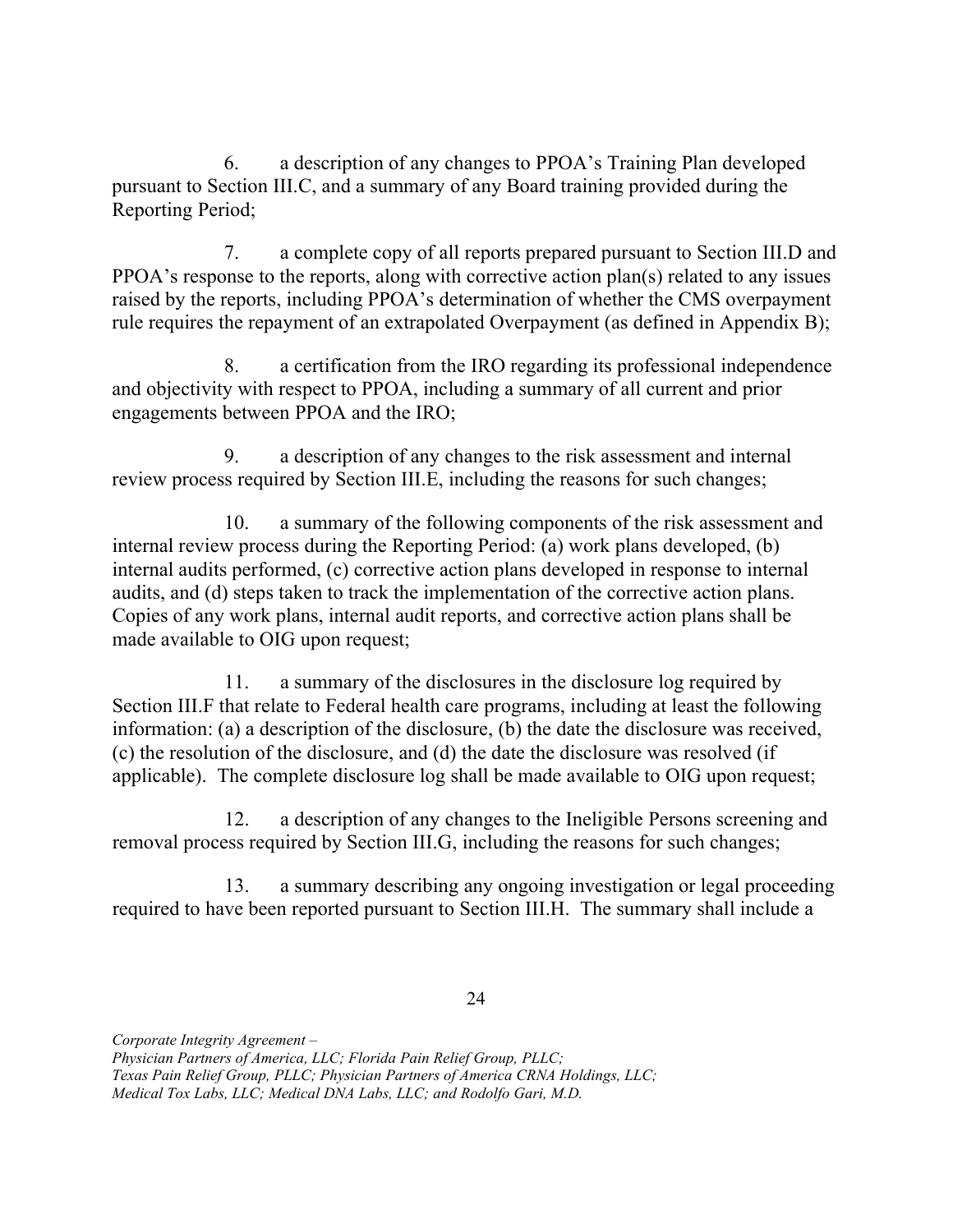description of the allegation, the identity of the investigating or prosecuting agency, and the status of such investigation or legal proceeding;

14. procedures required by Section III.I, including the reasons for such changes; a description of any changes to the Overpayment policies and

 $15.$  identified during the Reporting Period; a summary of Reportable Events (as defined in Section III.J)

 $16.$  Testing Reviews for the applicable Reporting Period, along with a response and corrective action plan to address any identified issues. The written summaries of each Monthly Testing Review and Quarterly Testing Review shall be made available to OIG upon request; a summary of the Monthly Testing Reviews and the Quarterly

17. Period by any Medicare or state Medicaid program contractor or any government entity or contractor, involving a review of Federal health care program claims, and PPOA's response/corrective action plan (including information regarding any Federal health care program refunds) relating to the audit findings; a summary of any audits conducted during the applicable Reporting

18. PPOA's locations as required by Section V.A.15; a description of all changes to the most recently provided list of

19. structure, including any parent and sister companies, subsidiaries, and their respective lines of business; a description of any changes to PPOA's owners or corporate

20. entities in which Rodolfo Gari, M.D. has an ownership or control interest and that submit claims to the Federal health care programs as required by Section V.A.15; and a description of all changes to the most recently provided list of

> 20. the certifications required by Section V.C.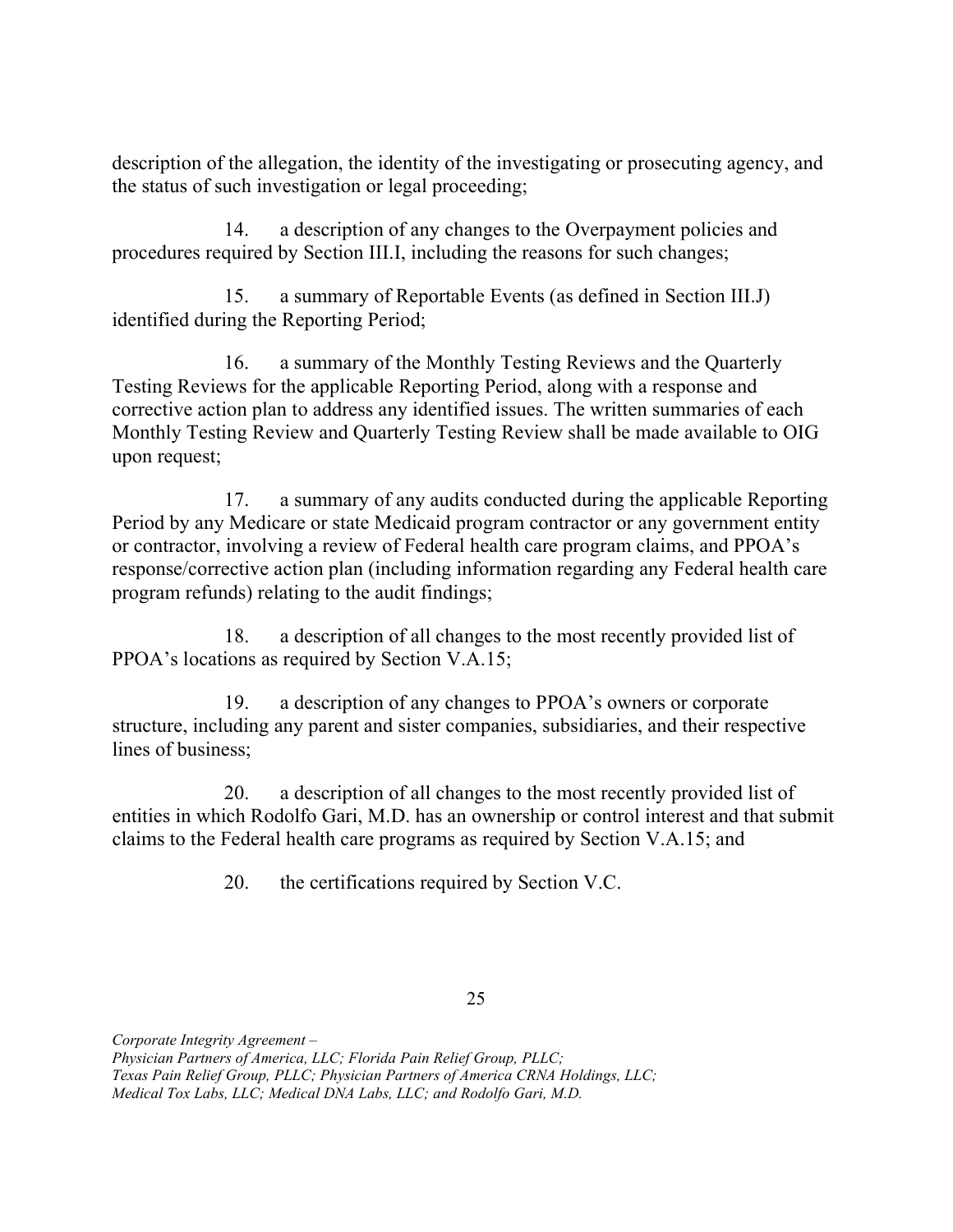The first Annual Report shall be received by OIG no later than 60 days after the end of the first Reporting Period. Subsequent Annual Reports shall be received by OIG no later than the anniversary date of the due date of the first Annual Report.

## C. Certifications

Officer:

1. Certifying Employees. In each Annual Report, PPOA shall include the certifications of Certifying Employees required by Section III.A.4;

2. Compliance Officers. The Implementation Report and each Annual Report shall include a certification by the Chief Compliance Officer, Chief Executive Officer each Deputy Compliance Officer. 2. Chief Compliance Officer, Chief Executive Officer, and Deputy

Certification by the Chief Compliance Officer and the Chief Executive

- a. described in the report, PPOA has implemented and is in compliance with all of the requirements of this CIA; to the best of his or her knowledge, except as otherwise
- $<sub>b</sub>$ .</sub> inquiry regarding its content and believes that the information in the report is accurate and truthful; and b. he or she has reviewed the report and has made reasonable
- $\mathbf{c}$ . to and relied upon by the United States. he or she understands that the certification is being provided

Certification by the Deputy Compliance Officers:

 described in the report, the region or division of PPOA over which that Deputy Compliance Officer has oversight has implemented and is in compliance with all of the requirements of this CIA; a. to the best of his or her knowledge, except as otherwise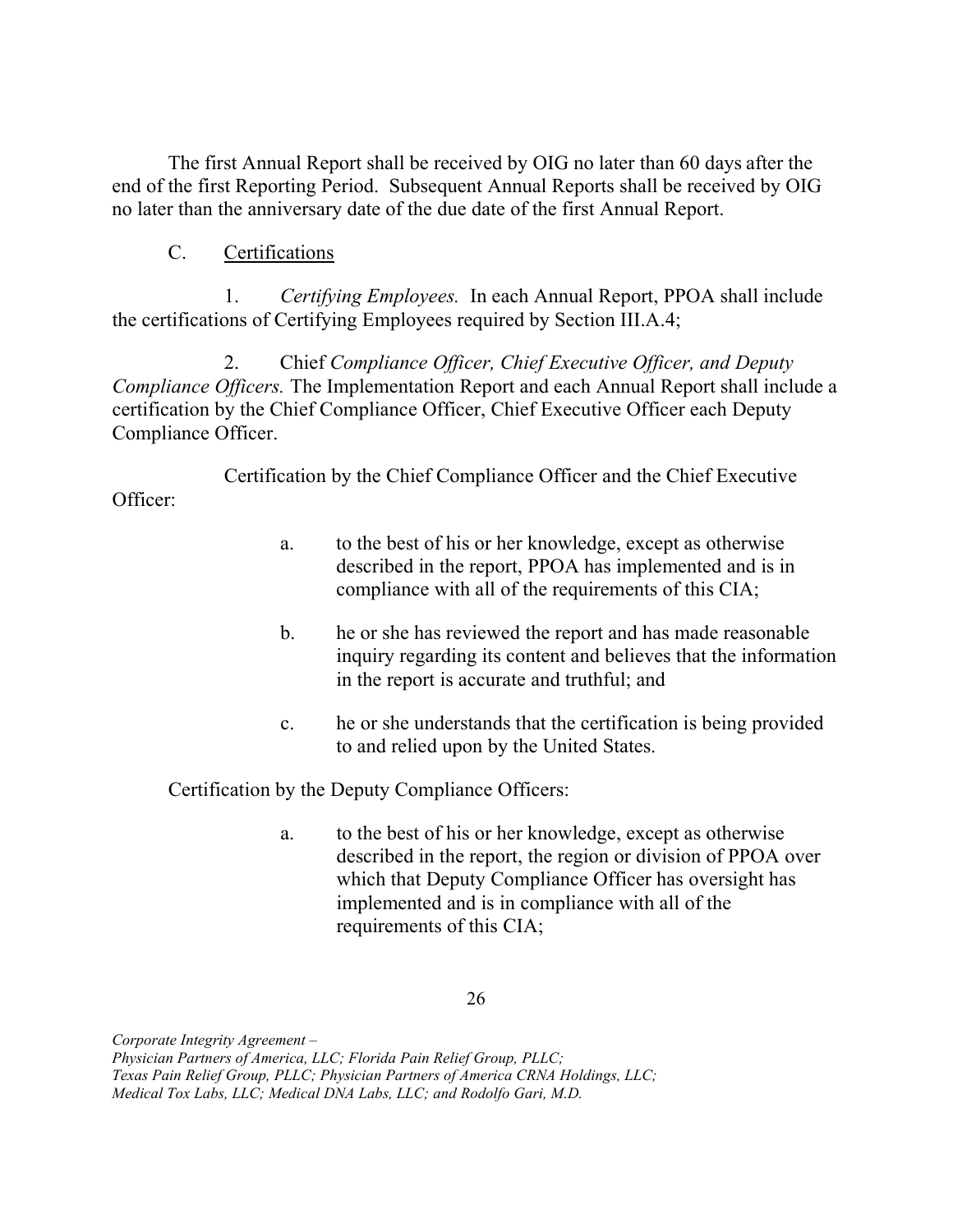- inquiry regarding its content and believes that the information in the report is accurate and truthful as it relates to their particular area of oversight; and b. he or she has reviewed the report and has made reasonable
- $\mathbf{c}$ . to and relied upon by the United States. he or she understands that the certification is being provided

3. Chief Financial Officer. The first Annual Report shall include a certification by the Chief Financial Officer that, to the best of his or her knowledge, PPOA has complied with its requirements under the Settlement Agreement: (a) not to resubmit to any Federal health care program payors any previously denied claims related to the Covered Conduct addressed in the Settlement Agreement, and not to appeal any such denials of claims; (b) not to charge to or otherwise seek payment from federal or state payors for unallowable costs (as defined in the Settlement Agreement); and (c) to identify and adjust any past charges or claims for unallowable costs; and (d) he or she understands that the certification is being provided to and relied upon by the United States.

### D. Designation of Information

 PPOA shall clearly identify any portions of its submissions that it believes are trade secrets, or information that is commercial or financial and privileged or confidential, and therefore potentially exempt from disclosure under the Freedom of Information Act (FOIA), 5 U.S.C. § 552. PPOA shall refrain from identifying any information as exempt from disclosure if that information does not meet the criteria for exemption from disclosure under FOIA.

### VI. NOTIFICATIONS AND SUBMISSION OF REPORTS

 Unless otherwise stated in writing after the Effective Date, all notifications and reports required under this CIA shall be submitted to the following entities:

## OIG:

27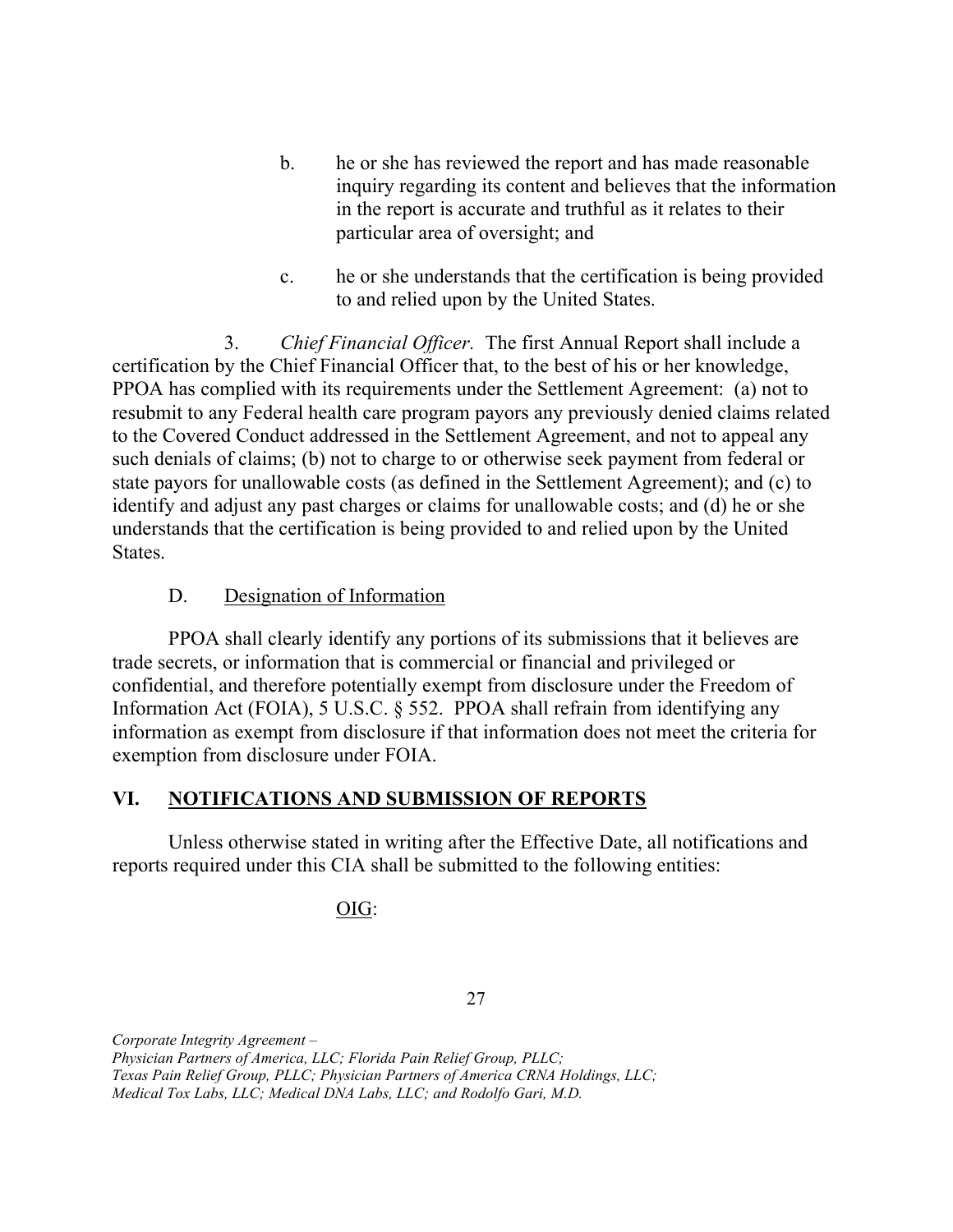Administrative and Civil Remedies Branch Office of Counsel to the Inspector General Office of Inspector General U.S. Department of Health and Human Services Cohen Building, Room 5527 330 Independence Avenue, S.W. Washington, DC 20201 Telephone: 202.619.2078 Facsimile: 202.205.0604

#### PPOA:

 Mark Wade Chief Executive Officer Physician Partners of America 504 N Reo Street Tampa, FL 33609 Phone: 813.549.2134 Email: [mwade@physicianpartnersoa.com](mailto:mwade@physicianpartnersoa.com)

 Unless otherwise specified, all notifications and reports required by this CIA may be made by electronic mail, overnight mail, hand delivery, or other means, provided that there is proof that such notification was received. Upon request by OIG, PPOA may be required to provide OIG with an additional copy of each notification or report required by this CIA in OIG's requested format (electronic or paper).

#### VII. **OIG INSPECTION, AUDIT, AND REVIEW RIGHTS**

 In addition to any other rights OIG may have by statute, regulation, or contract, OIG or its duly authorized representative(s) may conduct interviews, examine and/or request copies of or copy PPOA's books, records, and other documents and supporting materials, and conduct on-site reviews of any of PPOA's locations, for the purpose of verifying and evaluating: (a) PPOA's compliance with the terms of this CIA and (b) PPOA's compliance with the requirements of the Federal health care programs. The documentation described above shall be made available by PPOA to OIG or its duly

28

 Physician Partners of America, LLC; Florida Pain Relief Group, PLLC;

 Texas Pain Relief Group, PLLC; Physician Partners of America CRNA Holdings, LLC;

 Medical Tox Labs, LLC; Medical DNA Labs, LLC; and Rodolfo Gari, M.D.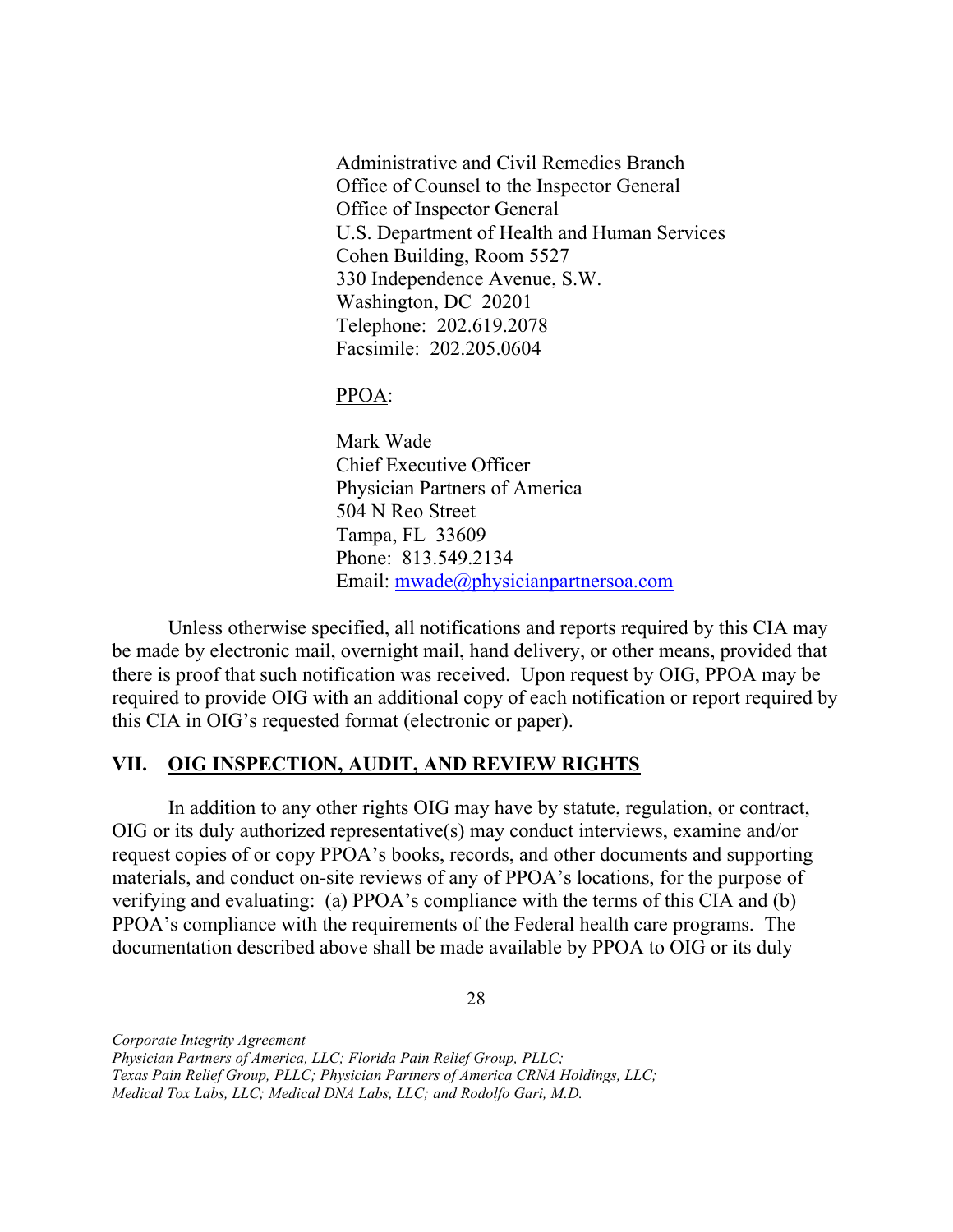authorized representative(s) at all reasonable times for inspection, audit, and/or reproduction. Furthermore, for purposes of this provision, OIG or its duly authorized representative(s) may interview any of PPOA's owners, employees, contractors, and directors who consent to be interviewed at the individual's place of business during normal business hours or at such other place and time as may be mutually agreed upon between the individual and OIG. PPOA shall assist OIG or its duly authorized representative(s) in contacting and arranging interviews with such individuals upon OIG's request. PPOA's owners, employees, contractors, and directors may elect to be interviewed with or without a representative of PPOA present.

## VIII. DOCUMENT AND RECORD RETENTION

 PPOA shall maintain for inspection all documents and records relating to reimbursement from the Federal health care programs and to compliance with this CIA for six years (or longer if otherwise required by law) from the Effective Date.

#### IX. **DISCLOSURES**

 Consistent with HHS's FOIA procedures, set forth in 45 C.F.R. Part 5, OIG shall make a reasonable effort to notify PPOA prior to any release by OIG of information submitted by PPOA pursuant to this CIA and identified upon submission by PPOA as trade secrets, or information that is commercial or financial and privileged or confidential, under the FOIA rules. With respect to such releases, PPOA shall have the rights set forth at  $45$  C.F.R.  $\S$  5.42(a).

## X. BREACH AND DEFAULT PROVISIONS

## A. Stipulated Penalties

OIG may assess:

 $1<sub>1</sub>$  comply with Section III.A; 1. A Stipulated Penalty of up to \$2,500 for each day PPOA fails to

 comply with Section III.B; 2. A Stipulated Penalty of up to \$2,500 for each day PPOA fails to

29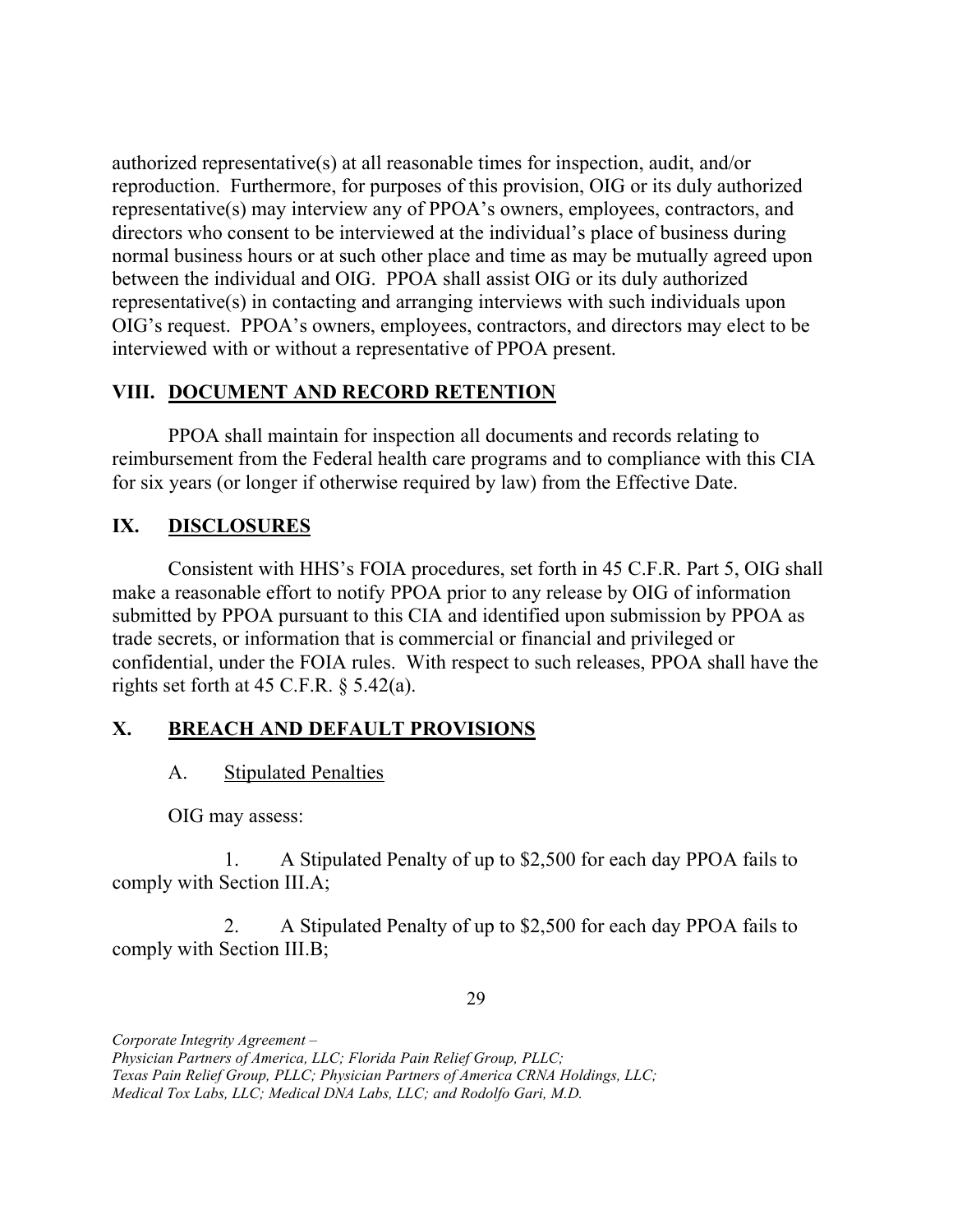$3.$  comply with Section III.C; 3. A Stipulated Penalty of up to \$2,500 for each day PPOA fails to

 comply with Section III.D; 4. A Stipulated Penalty of up to \$2,500 for each day PPOA fails to

 comply with Section III.E; 5. A Stipulated Penalty of up to \$2,500 for each day PPOA fails to

 comply with Section III.F; 6. A Stipulated Penalty of up to \$2,500 for each day PPOA fails to

 comply with Section III.G; 7. A Stipulated Penalty of up to \$2,500 for each day PPOA fails to

 comply with Section III.H; 8. A Stipulated Penalty of up to \$2,500 for each day PPOA fails to

 comply with Section III.I; 9. A Stipulated Penalty of up to \$2,500 for each day PPOA fails to

10. comply with Section III.J; A Stipulated Penalty of up to \$2,500 for each day PPOA fails to

 comply with Section III.K; 11. A Stipulated Penalty of up to \$2,500 for each day PPOA fails to

 comply with Section IV; 12. A Stipulated Penalty of up to \$2,500 for each day PPOA fails to

 comply with Section V; 13. A Stipulated Penalty of up to \$2,500 for each day PPOA fails to

 comply with Section VII; 14. A Stipulated Penalty of up to \$2,500 for each day PPOA fails to

Corporate Integrity Agreement –

Texas Pain Relief Group, PLLC; Physician Partners of America CRNA Holdings, LLC;

 Physician Partners of America, LLC; Florida Pain Relief Group, PLLC;

 Medical Tox Labs, LLC; Medical DNA Labs, LLC; and Rodolfo Gari, M.D.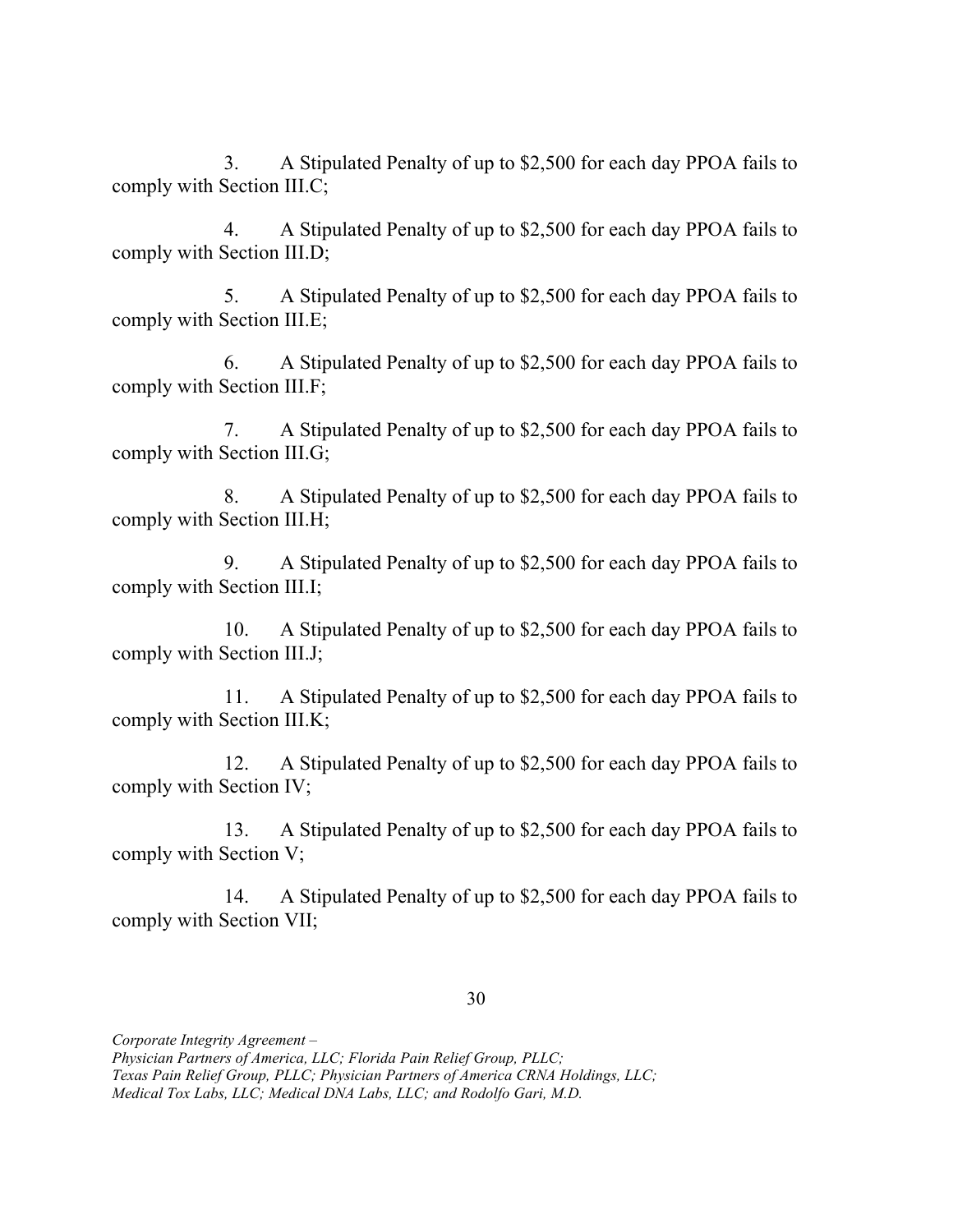15. comply with Section VIII; or A Stipulated Penalty of up to \$2,500 for each day PPOA fails to

16. false statement made to OIG by or on behalf of PPOA under this CIA. A Stipulated Penalty of up to \$50,000 for each false certification or

#### **B.** Timely Written Requests for Extensions

 PPOA may, in advance of the due date, submit a timely written request for an extension of time to perform any act or file any notification or report required by this CIA. If OIG grants the timely written request with respect to an act, notification, or report, Stipulated Penalties for failure to perform the act or file the notification or report shall not begin to accrue until one day after PPOA fails to meet the revised deadline set by OIG. If OIG denies such a timely written request, Stipulated Penalties for failure to perform the act or file the notification or report shall not begin to accrue until three business days after PPOA receives OIG's written denial of such request or the original due date, whichever is later. A "timely written request" is defined as a request in writing received by OIG at least five business days prior to the date by which any act is due to be performed or any notification or report is due to be filed.

C. Payment of Stipulated Penalties

1. Demand Letter. If OIG determines that a basis for Stipulated Penalties under Section X.A exists, OIG shall notify PPOA of: (a) PPOA's failure to comply; and (b) OIG's demand for payment of Stipulated Penalties. (This notification shall be referred to as the "Demand Letter.")

2. Response to Demand Letter. Within 15 business days after the date of the Demand Letter, PPOA shall either: (a) pay the applicable Stipulated Penalties or (b) request a hearing before an HHS administrative law judge (ALJ) to dispute OIG's determination of noncompliance, pursuant to the agreed upon provisions set forth below in Section X.E.

3. Form of Payment. Payment of the Stipulated Penalties shall be made by electronic funds transfer to an account specified by OIG in the Demand Letter.

31

 Physician Partners of America, LLC; Florida Pain Relief Group, PLLC;

 Texas Pain Relief Group, PLLC; Physician Partners of America CRNA Holdings, LLC;

 Medical Tox Labs, LLC; Medical DNA Labs, LLC; and Rodolfo Gari, M.D.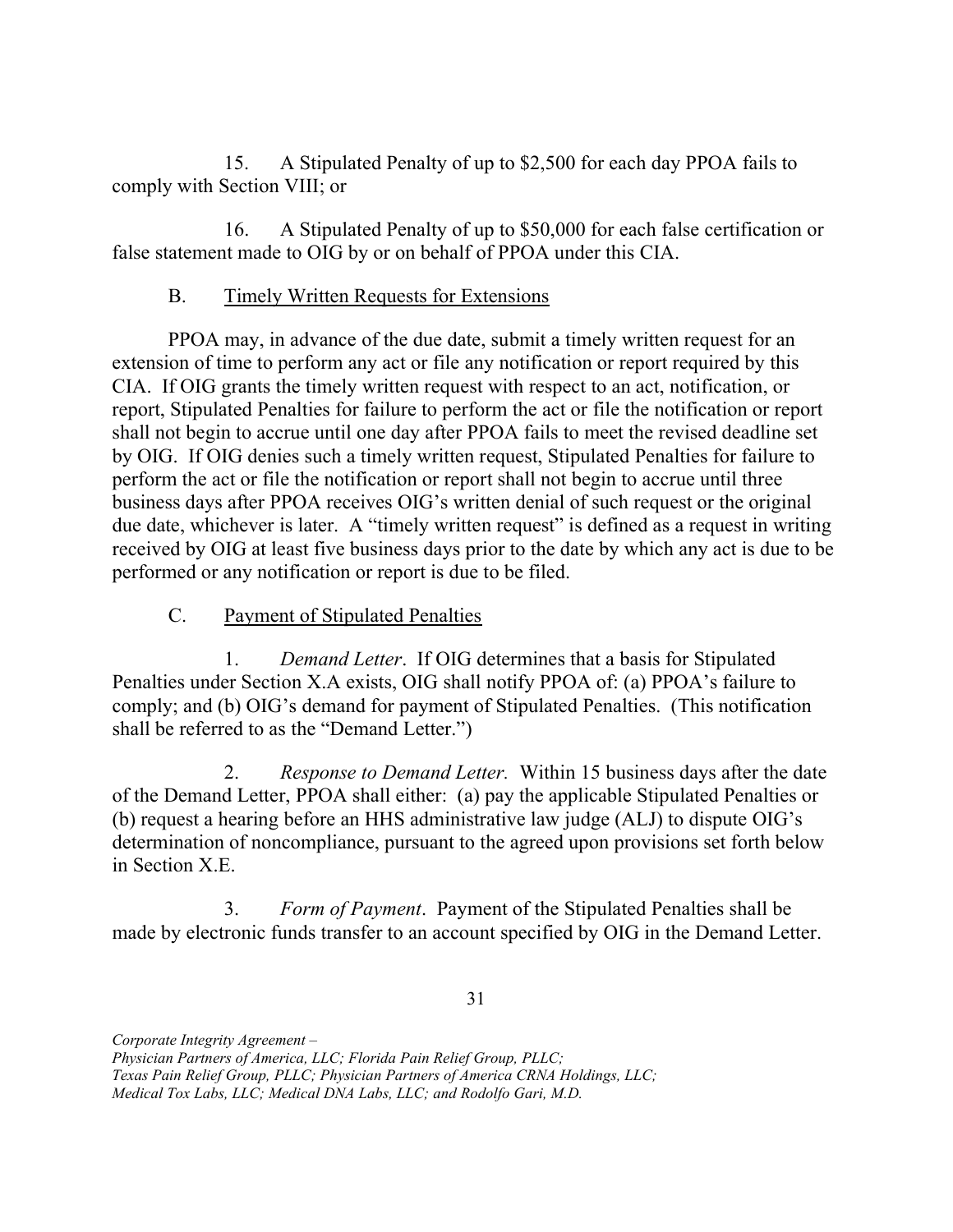### D. Exclusion for Material Breach of this CIA

1. Definition of Material Breach. A material breach of this CIA

#### means:

- a. which OIG has previously issued a demand for Stipulated Penalties under Section X.C; failure to comply with any of the requirements of this CIA for
- $\mathbf{b}$ . failure to comply with Section III.A.1;
- $\mathbf{c}$ . failure to comply with Section III.D;
- $d_{-}$ failure to comply with Section III.J;
- e. failure to comply with Section III.K;
- f. failure to comply with Section  $V$ ;
- g. Section X.C; failure to respond to a Demand Letter in accordance with
- $h_{\cdot}$  issues a decision ordering PPOA to pay the Stipulated Penalties or within 20 days after the HHS Departmental Appeals Board (DAB) issues a decision upholding the determination of OIG; or failure to pay Stipulated Penalties within 20 days after an ALJ
- $\mathbf{i}$ . CIA for which OIG has demanded Stipulated Penalties, pursuant to the deadlines listed in Section X.E.2. failure to come into compliance with a requirement of this

2. Notice of Material Breach and Intent to Exclude. The parties agree that a material breach of this CIA by PPOA constitutes an independent basis for PPOA's exclusion from participation in the Federal health care programs. The length of the exclusion shall be in the OIG's discretion, but not more than five years for each material

32

 Physician Partners of America, LLC; Florida Pain Relief Group, PLLC;

 Texas Pain Relief Group, PLLC; Physician Partners of America CRNA Holdings, LLC;

 Medical Tox Labs, LLC; Medical DNA Labs, LLC; and Rodolfo Gari, M.D.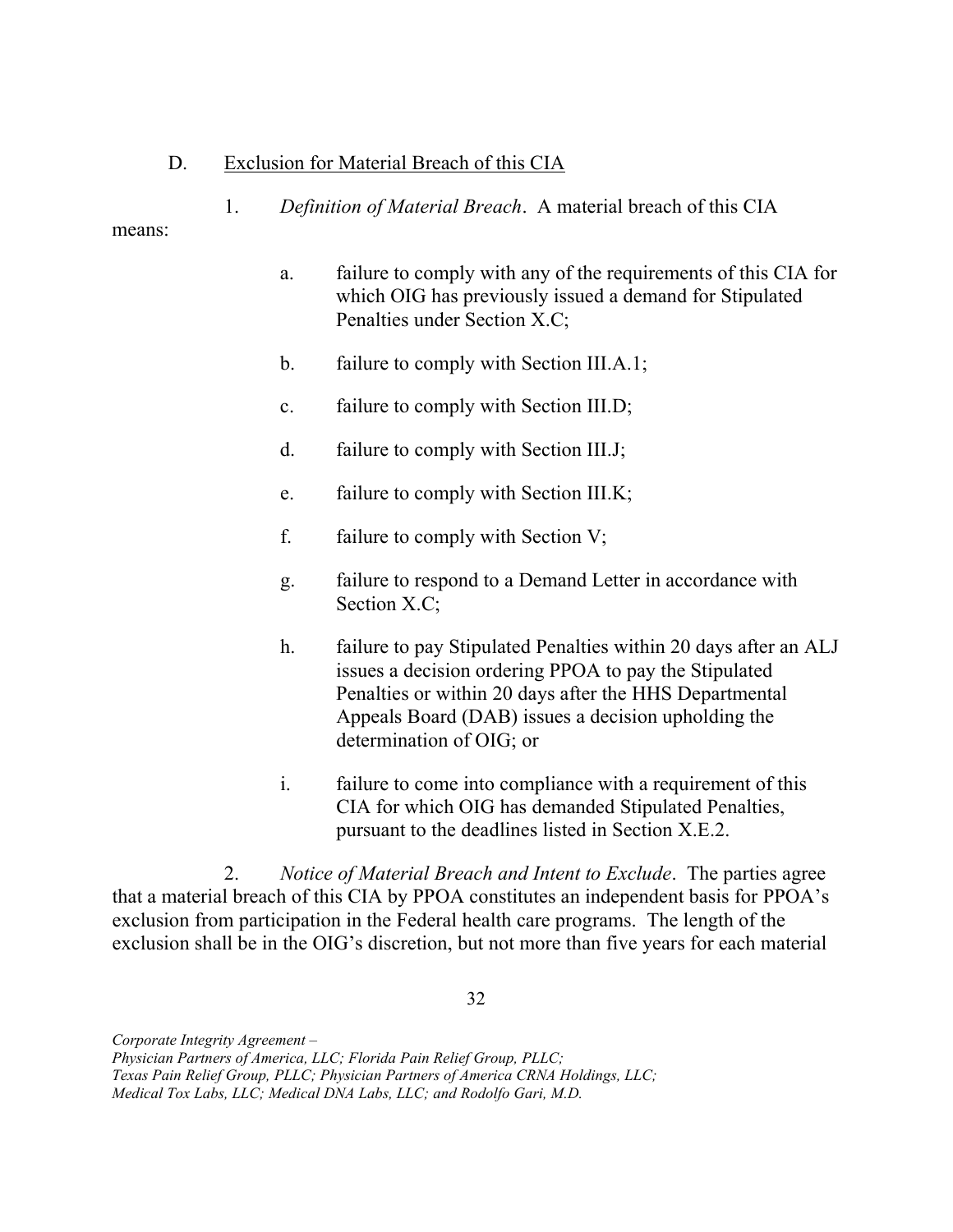breach. Upon a preliminary determination by OIG that PPOA has materially breached this CIA, OIG shall notify PPOA of: (a) PPOA's material breach; and (b) OIG's intent to exclude PPOA. (This notification shall be referred to as the "Notice of Material Breach and Intent to Exclude.")

3. Response to Notice. PPOA shall have 30 days from the date of the Notice of Material Breach and Intent to Exclude to submit any information and documentation for OIG to consider before it makes a final determination regarding exclusion.

4. Exclusion Letter. If OIG determines that exclusion is warranted, OIG shall notify PPOA in writing of its determination to exclude PPOA. (This letter shall be referred to as the "Exclusion Letter.") Subject to the Dispute Resolution provisions in Section X.E, below, the exclusion shall go into effect 30 days after the date of the Exclusion Letter. The exclusion shall have national effect. The effect of the exclusion shall be that no Federal health care program payment may be made for any items or services furnished, ordered, or prescribed by PPOA, including administrative and management services, except as stated in regulations found at 42 C.F.R. §1001.1901(c). Reinstatement to program participation is not automatic. At the end of the period of exclusion, PPOA may apply for reinstatement by submitting a written request for reinstatement in accordance with the provisions at 42 C.F.R. §§ 1001.3001- .3004.

#### $E_{\cdot}$ Dispute Resolution

1. Review Rights. Upon OIG's issuing a Demand Letter or Exclusion Letter to PPOA, and as an agreed-upon remedy for the resolution of disputes arising under this CIA, PPOA shall be afforded certain review rights comparable to the ones that are provided in 42 U.S.C. § 1320a-7(f) and 42 C.F.R. Part 1005. Specifically, OIG's determination to demand payment of Stipulated Penalties or to seek exclusion shall be subject to review by an HHS ALJ and, in the event of an appeal, the DAB, in a manner consistent with the provisions in 42 C.F.R. § [1005.2-1005.21,](https://1005.2-1005.21) but only to the extent this CIA does not provide otherwise. Notwithstanding the language in 42 C.F.R. § 1005: (a) the request for a hearing involving Stipulated Penalties shall be made within 15 business days after the date of the Demand Letter and the request for a hearing involving exclusion

33

 Physician Partners of America, LLC; Florida Pain Relief Group, PLLC;

 Texas Pain Relief Group, PLLC; Physician Partners of America CRNA Holdings, LLC;

 Medical Tox Labs, LLC; Medical DNA Labs, LLC; and Rodolfo Gari, M.D.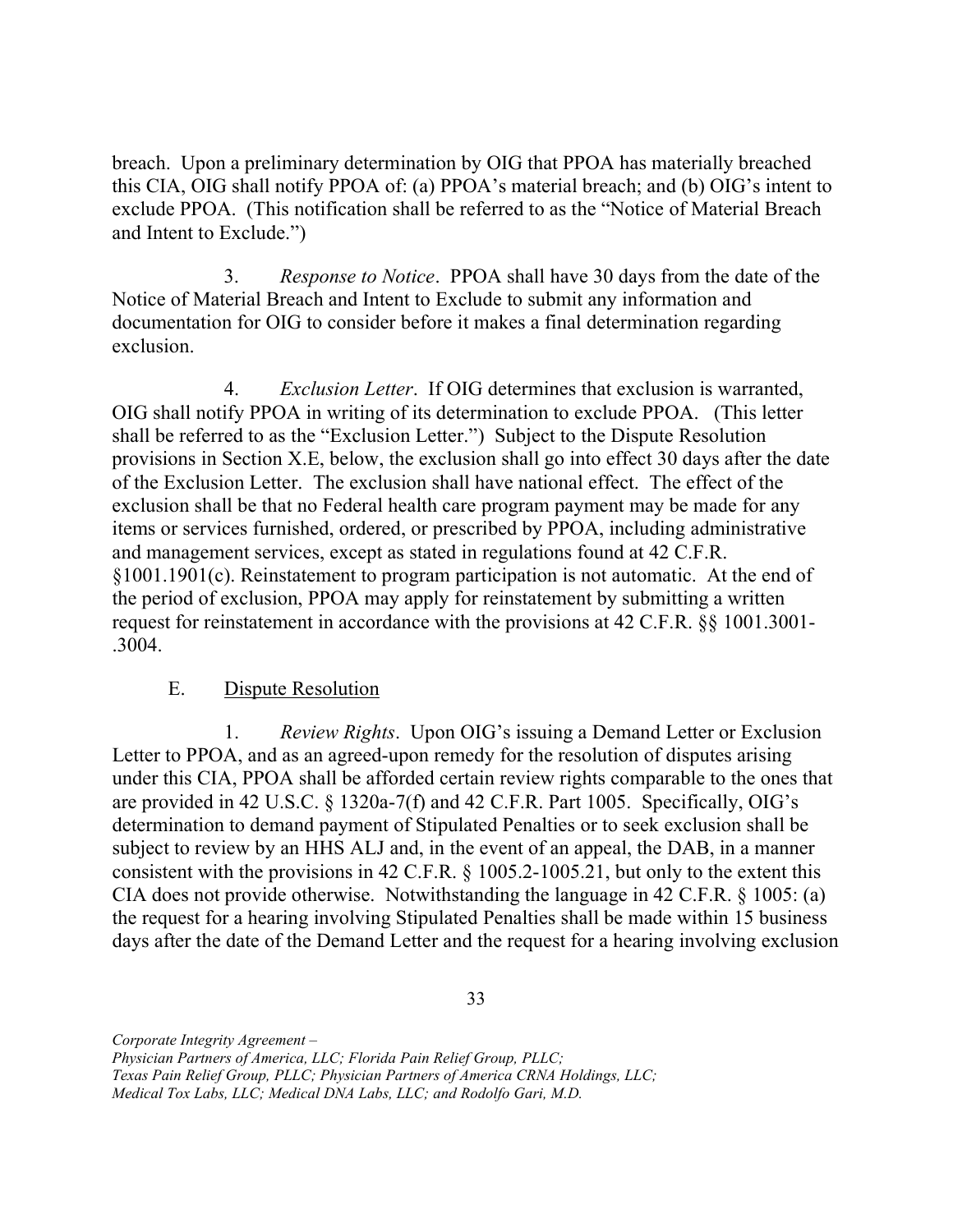shall be made within 25 days after the date of the Exclusion Letter; and (b) no discovery shall be available to the parties. The procedures relating to the filing of a request for a hearing can be found at

<http://www.hhs.gov/dab/divisions/civil/procedures/divisionprocedures.html>

2. Stipulated Penalties Review. Notwithstanding any provision of Title 42 of the United States Code or Title 42 of the Code of Federal Regulations, the only issues in a proceeding for Stipulated Penalties under this CIA shall be: (a) whether PPOA was in full and timely compliance with the requirements of this CIA for which OIG demands payment; and (b) the period of noncompliance. PPOA shall have the burden of proving its full and timely compliance. If the ALJ upholds the OIG's determination that PPOA has breached this CIA and orders PPOA to pay Stipulated Penalties, PPOA must (a) come into compliance with the requirement(s) of this CIA that resulted in the OIG imposing Stipulated Penalties, and (b) pay the Stipulated Penalties within 20 days after the ALJ issues a decision, unless PPOA properly and timely requests review of the ALJ decision by the DAB. If the ALJ decision is properly and timely appealed to the DAB and the DAB upholds the determination of OIG, PPOA must (a) come into compliance with the requirement(s) that resulted in the OIG imposing Stipulated Penalties and (b) pay the Stipulated Penalties within 20 days after the DAB issues its decision.

3. Exclusion Review. Notwithstanding any provision of Title 42 of the United States Code or Title 42 of the Code of Federal Regulations, the only issues in a proceeding for exclusion based on a material breach of this CIA shall be whether PPOA was in material breach of this CIA. If the ALJ sustains the OIG's determination of material breach, the exclusion shall take effect 20 days after the ALJ issues the decision. If the DAB finds in favor of OIG after an ALJ decision adverse to OIG, the exclusion shall take effect 20 days after the DAB decision. PPOA shall waive its right to any notice by OIG of the exclusion if a decision upholding the exclusion is rendered by the ALJ or DAB. If the DAB finds in favor of PPOA, PPOA shall be reinstated effective on the date of the exclusion.

4. Finality of Decision. The review by an ALJ or DAB provided for above shall not be considered to be an appeal right arising under any statutes or regulations. The parties to this CIA agree that the DAB's decision (or the ALJ's decision

34

Corporate Integrity Agreement –

Physician Partners of America, LLC; Florida Pain Relief Group, PLLC;

Texas Pain Relief Group, PLLC; Physician Partners of America CRNA Holdings, LLC;

 Medical Tox Labs, LLC; Medical DNA Labs, LLC; and Rodolfo Gari, M.D.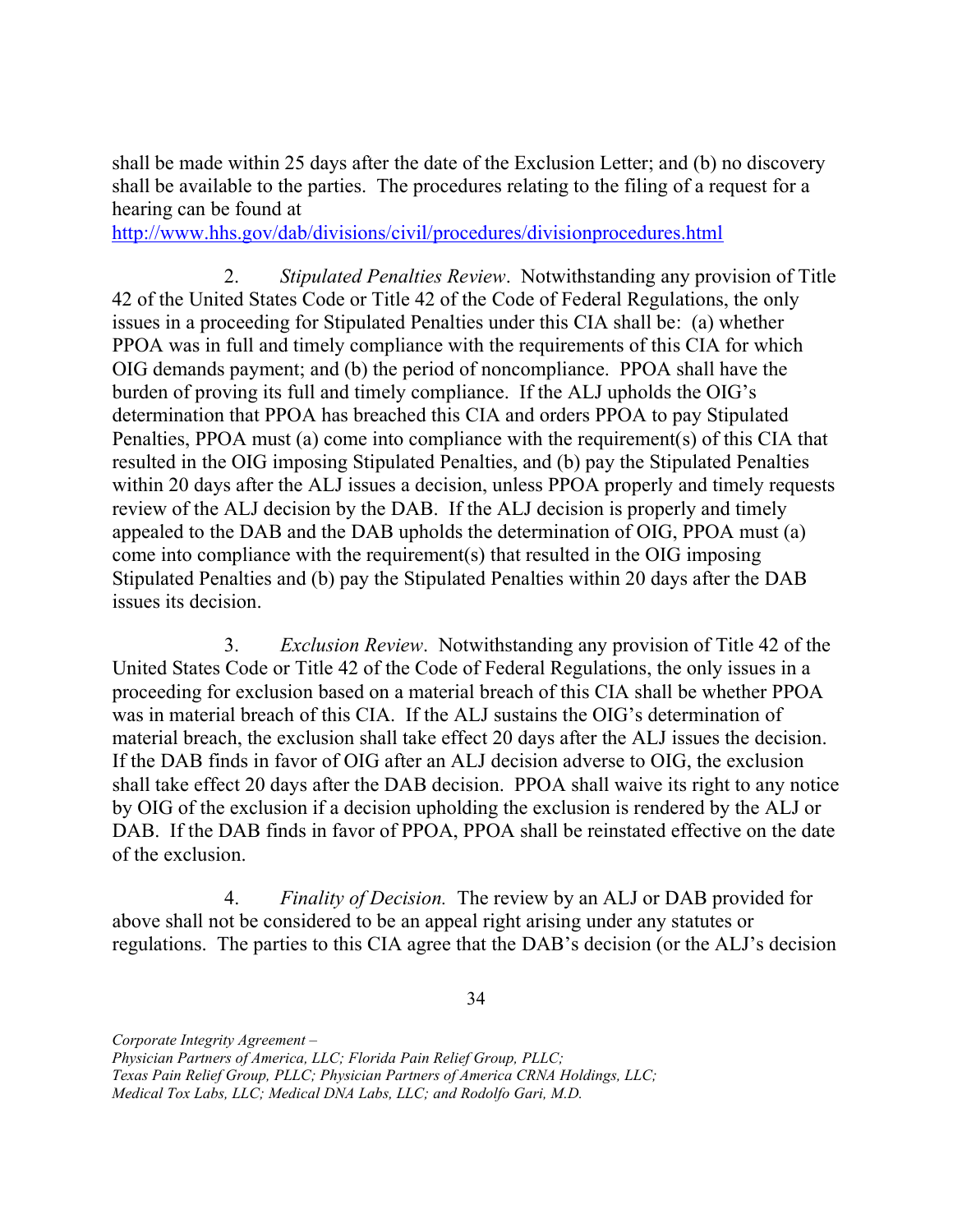if not appealed) shall be considered final for all purposes under this CIA and PPOA agrees not to seek additional review of the DAB's decision (or the ALJ's decision if not appealed) in any judicial forum.

## XI. EFFECTIVE AND BINDING AGREEMENT

PPOA and OIG agree as follows:

А. obtained on the CIA. This CIA shall become final and binding on the date the final signature is

 $B<sub>r</sub>$  not be amended except by written consent of the parties to this CIA. This CIA constitutes the complete agreement between the parties and may

 $C_{\cdot}$  based on a certification by PPOA that it is no longer providing health care items or services that will be billed to any Federal health care program and it does not have any ownership or control interest, as defined in 42 U.S.C. §1320a-3, in any entity that bills any Federal health care program. If PPOA is relieved of its CIA requirements, PPOA shall be required to notify OIG in writing at least 30 days in advance if PPOA plans to resume providing health care items or services that are billed to any Federal health care program or to obtain an ownership or control interest in any entity that bills any Federal health care program. At such time, OIG shall evaluate whether the CIA will be reactivated or modified. OIG may agree to a suspension of PPOA's requirements under this CIA

D. do not affect (1) PPOA's responsibility to follow all applicable Federal health care program requirements or (2) the government's right to impose appropriate remedies for failure to follow applicable Federal health care program requirements. All requirements and remedies set forth in this CIA are in addition to and

 $E.$  authorized to execute this CIA. The undersigned OIG signatories represent that they are signing this CIA in their official capacities and that they are authorized to execute this The undersigned PPOA signatories represent and warrant that they are CIA.

 Physician Partners of America, LLC; Florida Pain Relief Group, PLLC; Texas Pain Relief Group, PLLC; Physician Partners of America CRNA Holdings, LLC; Medical Tox Labs, LLC; Medical DNA Labs, LLC; and Rodolfo Gari, M.D.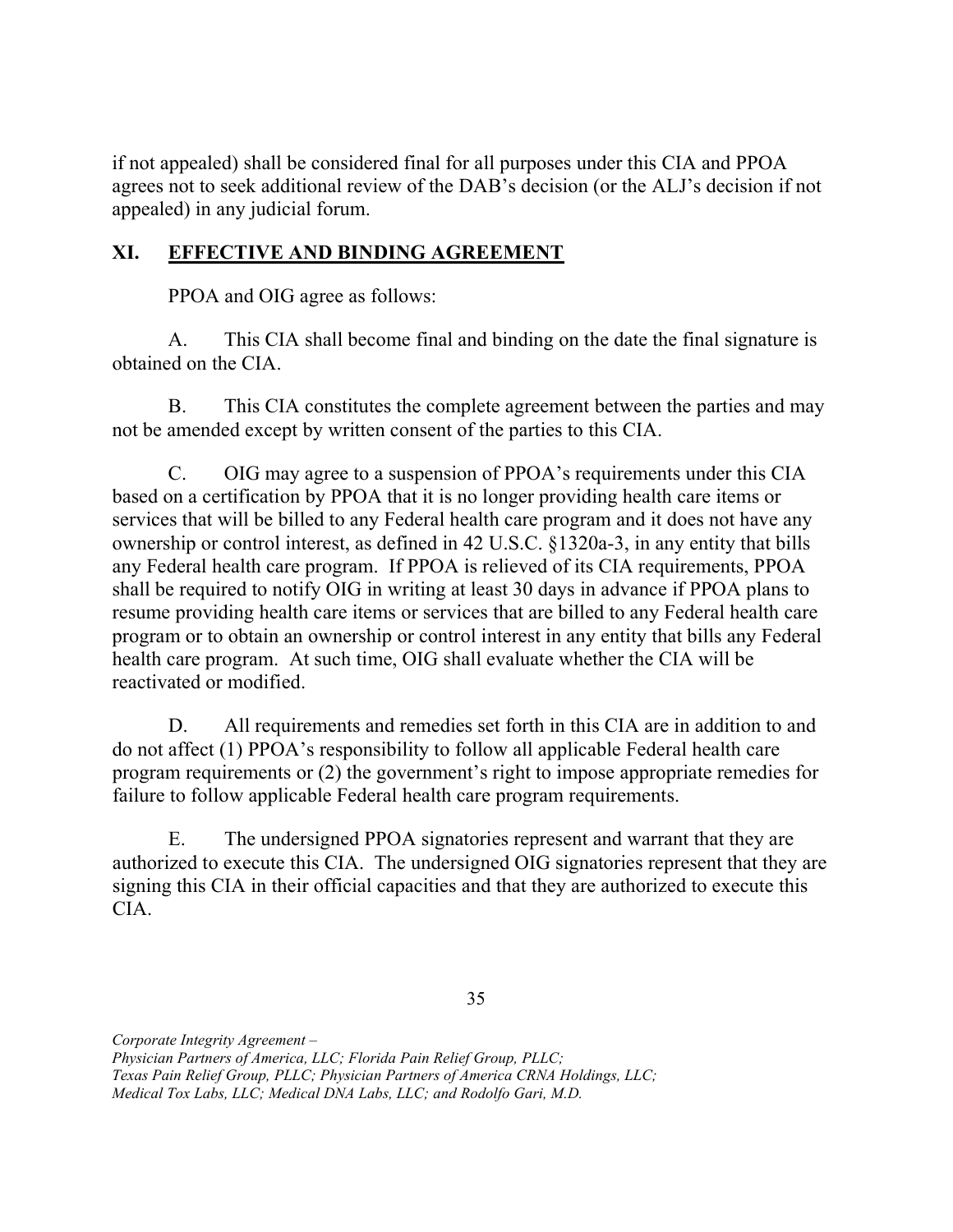$F.$  original and all of which constitute one and the same CIA. Electronically transmitted copies of signatures shall constitute acceptable, binding signatures for purposes of this This CIA may be executed in counterparts, each of which constitutes an CIA.

 Corporate Integrity Agreement – Physician Partners of America, LLC; Florida Pain Relief Group, PLLC; Texas Pain Relief Group, PLLC; Physician Partners of America CRNA Holdings, LLC; Medical Tox Labs, LLC; Medical DNA Labs, LLC; and Rodolfo Gari, M.D.

36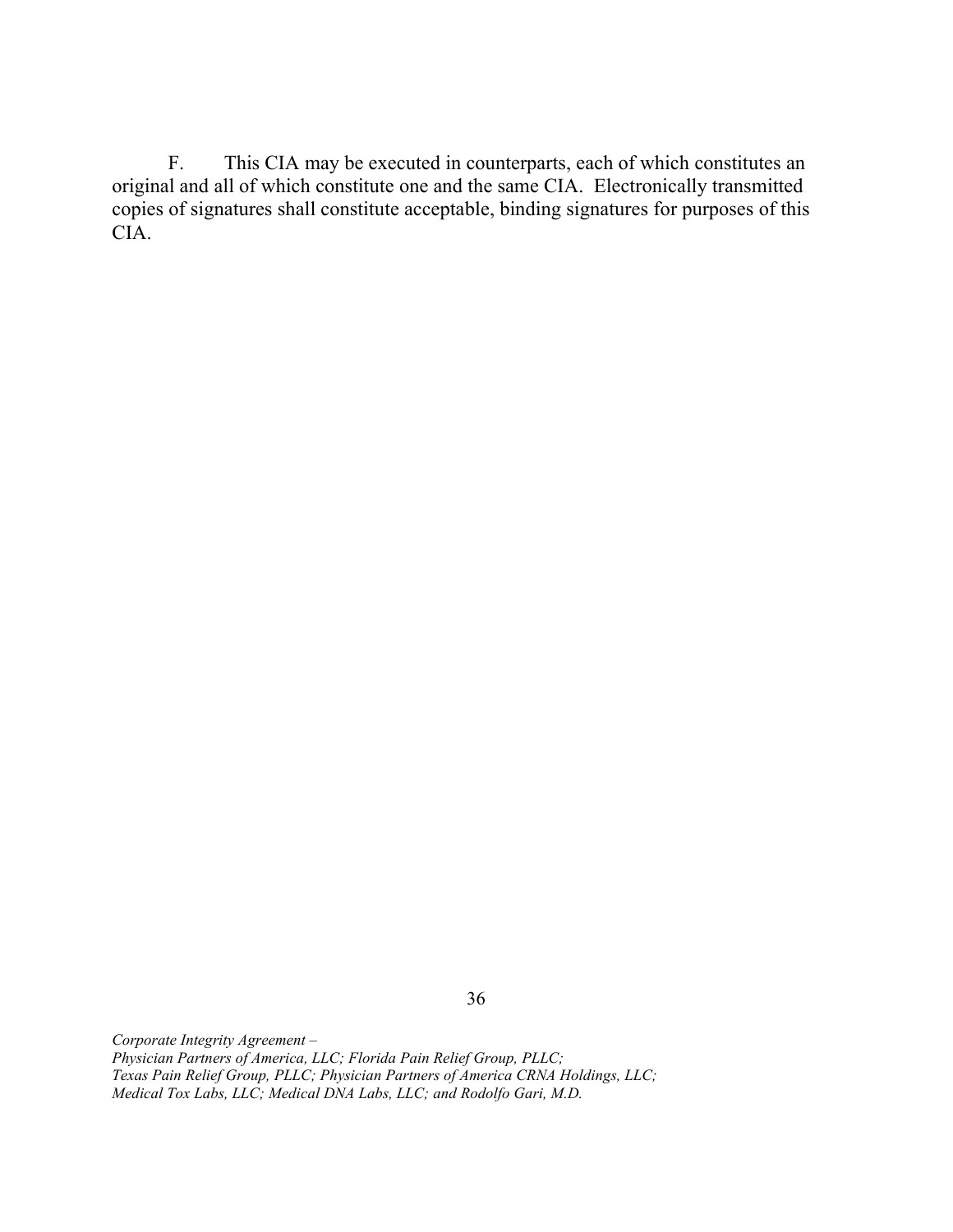#### ON BEHALF OF PHYSICIAN PARTNERS OF AMERICA, LLC

 MARK WADE Chief Executive Officer Physician Partners of America

/Mark Wade/ 2022 DATE

 $3-23-22$ 

 TODD FOSTER, ESQ. Barnett Kirkwood Koche Long & Foster, P.A. Counsel for Physician Partners of America, LLC \_\_\_\_/Todd Foster/\_\_\_\_\_\_\_\_\_\_\_\_\_\_\_\_\_

 LAURENCE J. FREEDMAN, ESQ. Mintz, Levin, Cohn, Ferris, Glovsky & Popeo, P.C. Counsel for Physician Partners of America, LLC /Laurence Freedman/

 $\Delta$ David B. Honig/ DAVID B. HONIG, ESQ. Hall, Render, Killian, Heath & Lyman, P.C. Counsel for Physician Partners of America, LLC

\_\_\_\_\_3/23/2022\_\_\_\_\_\_\_\_\_\_\_\_

DATE

\_\_\_\_\_3-23-2022\_\_\_\_\_\_\_\_\_\_\_\_

**DATE** 

37

 Corporate Integrity Agreement – Physician Partners of America, LLC; Florida Pain Relief Group, PLLC; Texas Pain Relief Group, PLLC; Physician Partners of America CRNA Holdings, LLC; Medical Tox Labs, LLC; Medical DNA Labs, LLC; and Rodolfo Gari, M.D.

**DATE**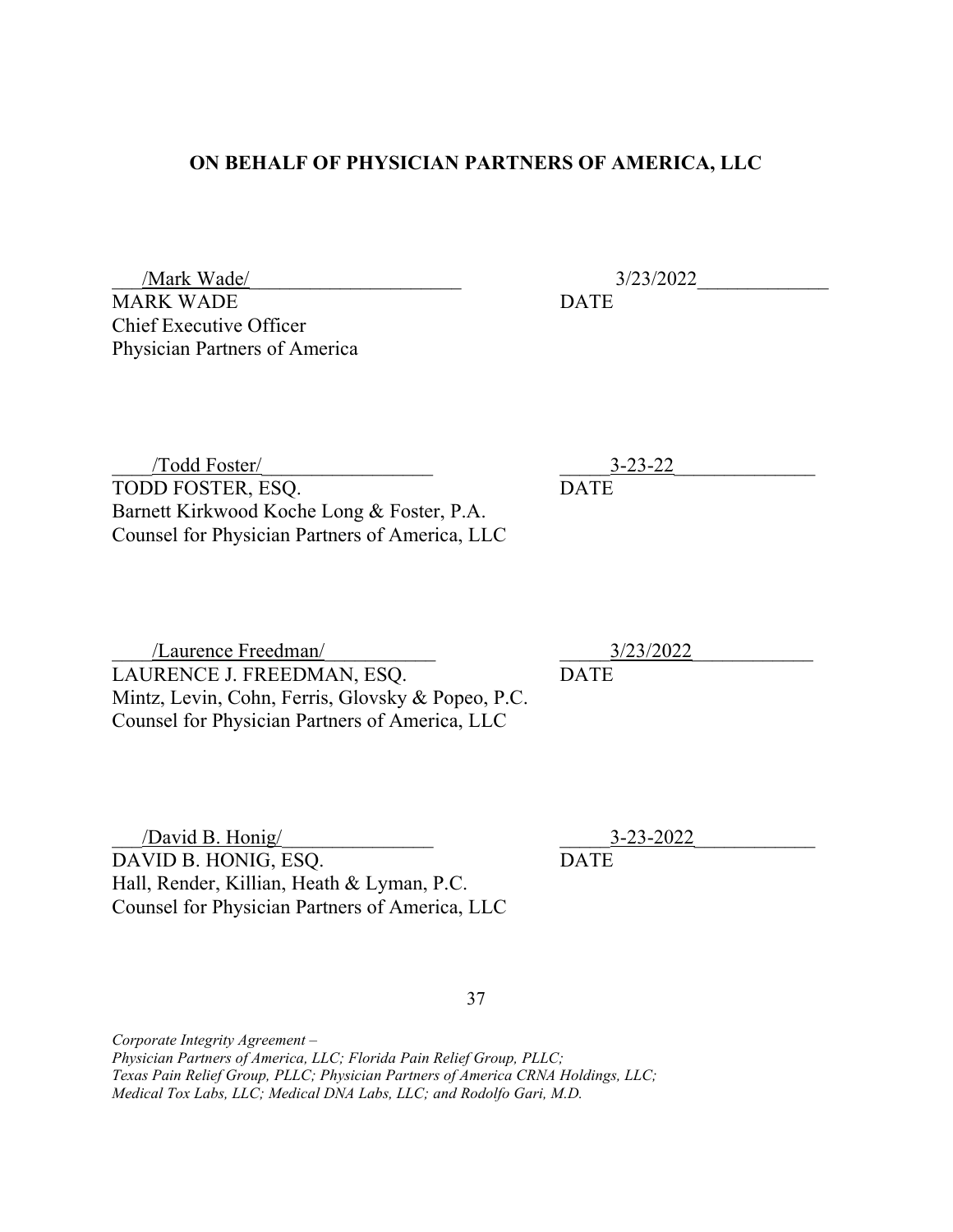#### ON BEHALF OF FLORIDA PAIN RELIEF GROUP, PLLC

 RODOLFO GARI, M.D. Florida Pain Relief Group, PLLC \_\_\_\_/Rodolfo Gari/\_\_\_\_\_\_\_\_\_\_\_\_\_\_\_\_\_ Manager

\_\_\_\_3/23/2022\_\_\_\_\_\_\_\_\_\_\_\_\_\_

\_\_\_\_3/23/2022\_\_\_\_\_\_\_\_\_\_\_\_\_\_\_

DATE

DATE

 LAURENCE J. FREEDMAN, ESQ. Mintz, Levin, Cohn, Ferris, Glovsky & Popeo, P.C. Counsel for Florida Pain Relief Group, PLLC /Laurence Freedman/

 \_\_\_/David B. Honig/\_\_\_\_\_\_\_\_\_\_\_\_\_\_\_\_ DAVID B. HONIG, ESQ. Hall, Render, Killian, Heath & Lyman, P.C. Counsel for Florida Pain Relief Group, PLLC \_\_\_\_\_3-23-2022\_\_\_\_\_\_\_\_\_\_\_\_\_\_

DATE

38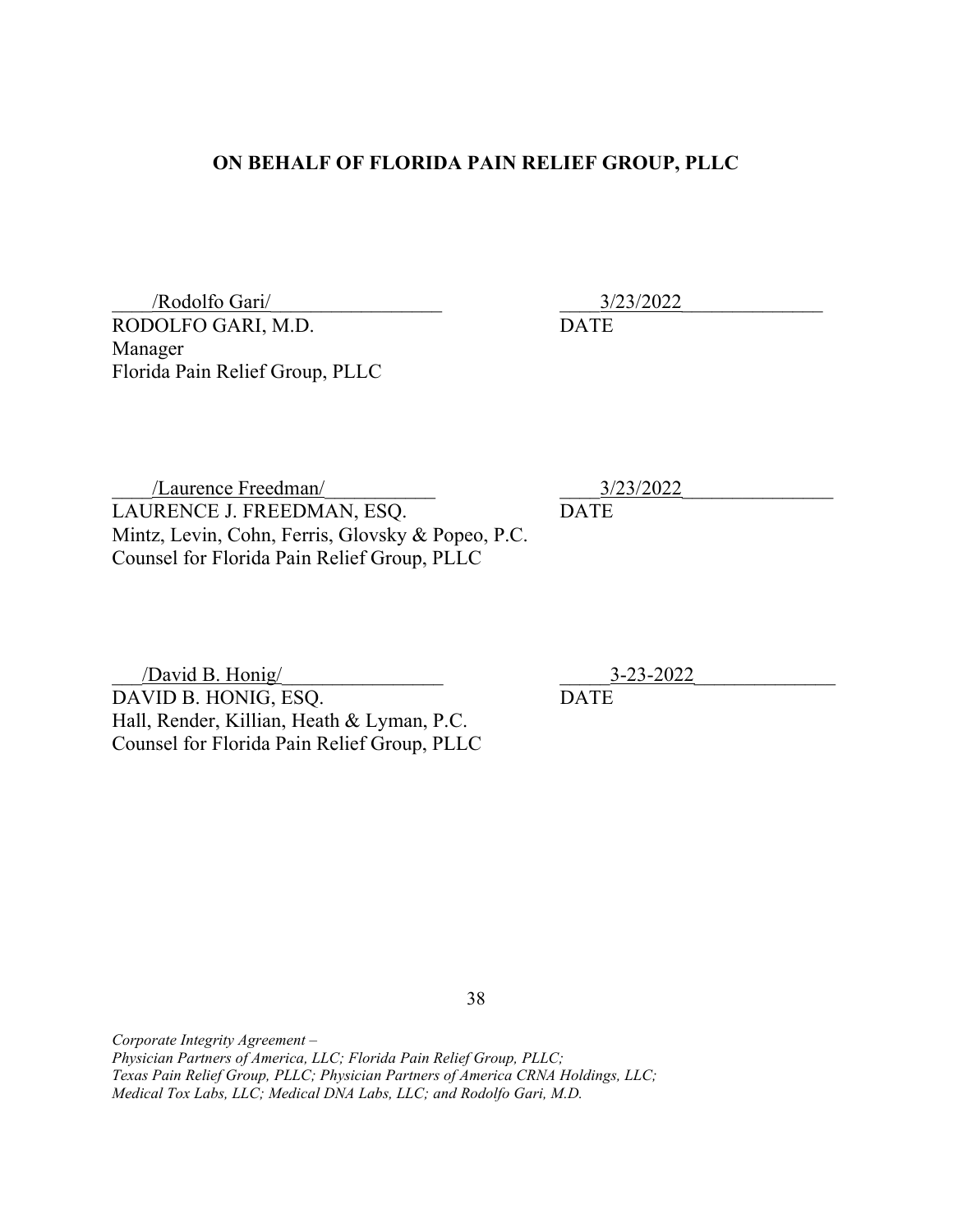#### ON BEHALF OF TEXAS PAIN RELIEF GROUP

 RODOLFO GARI, M.D. Texas Pain Relief Group, PLLC \_\_\_\_/Rodolfo Gari/\_\_\_\_\_\_\_\_\_\_\_\_\_\_\_\_\_ Manager

\_\_\_\_3/23/2022\_\_\_\_\_\_\_\_\_\_\_\_\_\_ DATE

 LAURENCE J. FREEDMAN, ESQ. Mintz, Levin, Cohn, Ferris, Glovsky & Popeo, P.C. Counsel for Texas Pain Relief Group, PLLC /Laurence Freedman/

\_\_\_\_\_3-23-2022\_\_\_\_\_\_\_\_\_\_\_\_\_\_

 \_\_\_/David B. Honig/\_\_\_\_\_\_\_\_\_\_\_\_\_\_\_\_ DAVID B. HONIG, ESQ. Hall, Render, Killian, Heath & Lyman, P.C. Counsel for Texas Pain Relief Group, PLLC

39

 Corporate Integrity Agreement – Physician Partners of America, LLC; Florida Pain Relief Group, PLLC; Texas Pain Relief Group, PLLC; Physician Partners of America CRNA Holdings, LLC; Medical Tox Labs, LLC; Medical DNA Labs, LLC; and Rodolfo Gari, M.D.

DATE

\_\_\_\_3/23/2022\_\_\_\_\_\_\_\_\_\_\_\_\_\_\_ DATE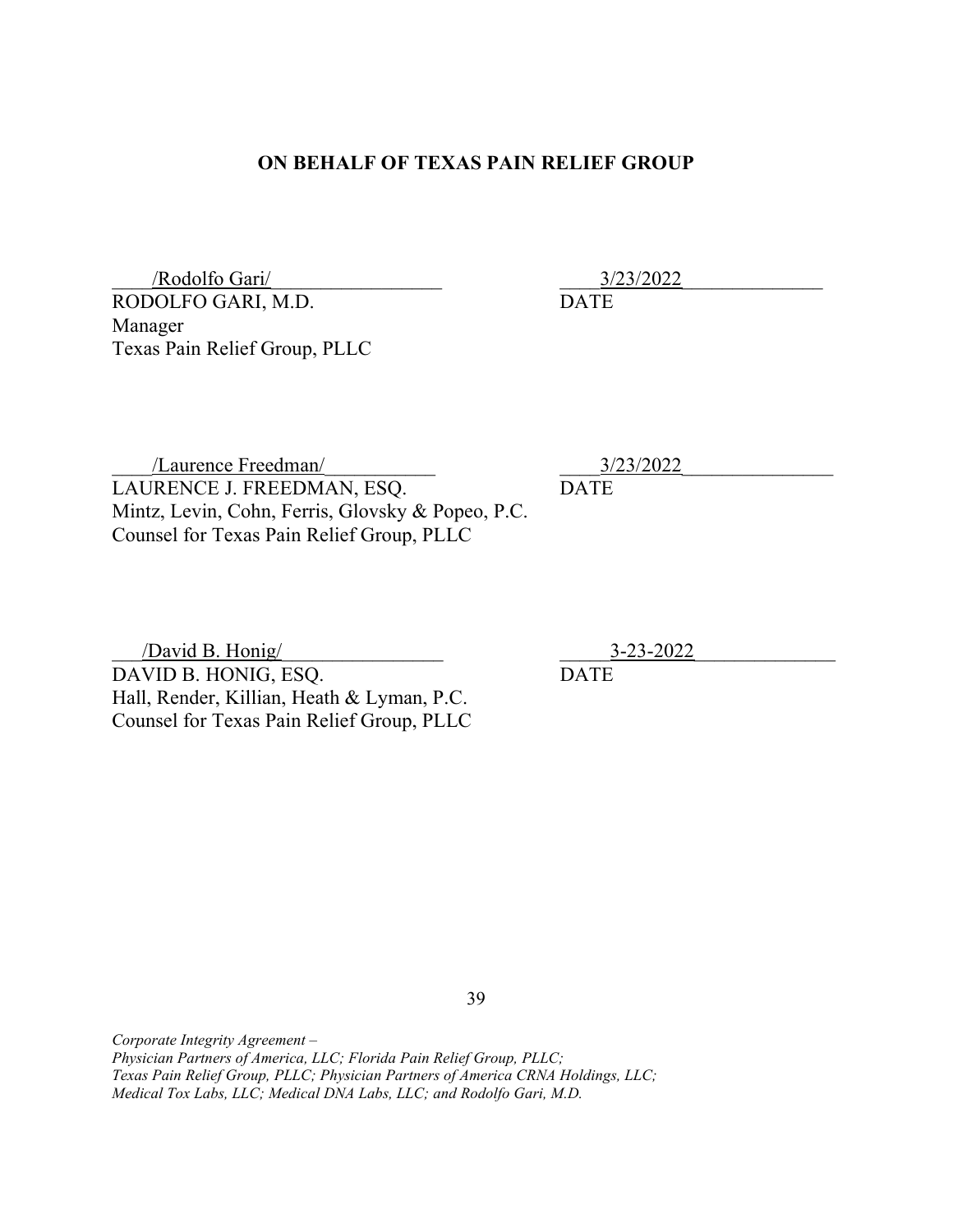### ON BEHALF OF PHYSICIAN PARTNERS OF AMERICA CRNA HOLDINGS, LLC

MARK WADE DATE Chief Executive Officer Physician Partners of America On behalf of Physician Partners of America CRNA Holdings, LLC /Mark Wade/ 2/23/2022

 LAURENCE J. FREEDMAN, ESQ. DATE Mintz, Levin, Cohn, Ferris, Glovsky & Popeo, P.C. Counsel for Physician Partners of America CRNA Holdings, LLC /Laurence Freedman/ 2/23/2022

 \_\_\_/David B. Honig/\_\_\_\_\_\_\_\_\_\_\_\_\_\_\_\_ \_\_\_\_\_3-23-2022\_\_\_\_\_\_\_\_\_\_\_\_\_\_ DAVID B. HONIG, ESQ. DATE Hall, Render, Killian, Heath & Lyman, P.C. Counsel for Physician Partners of America CRNA Holdings, LLC

40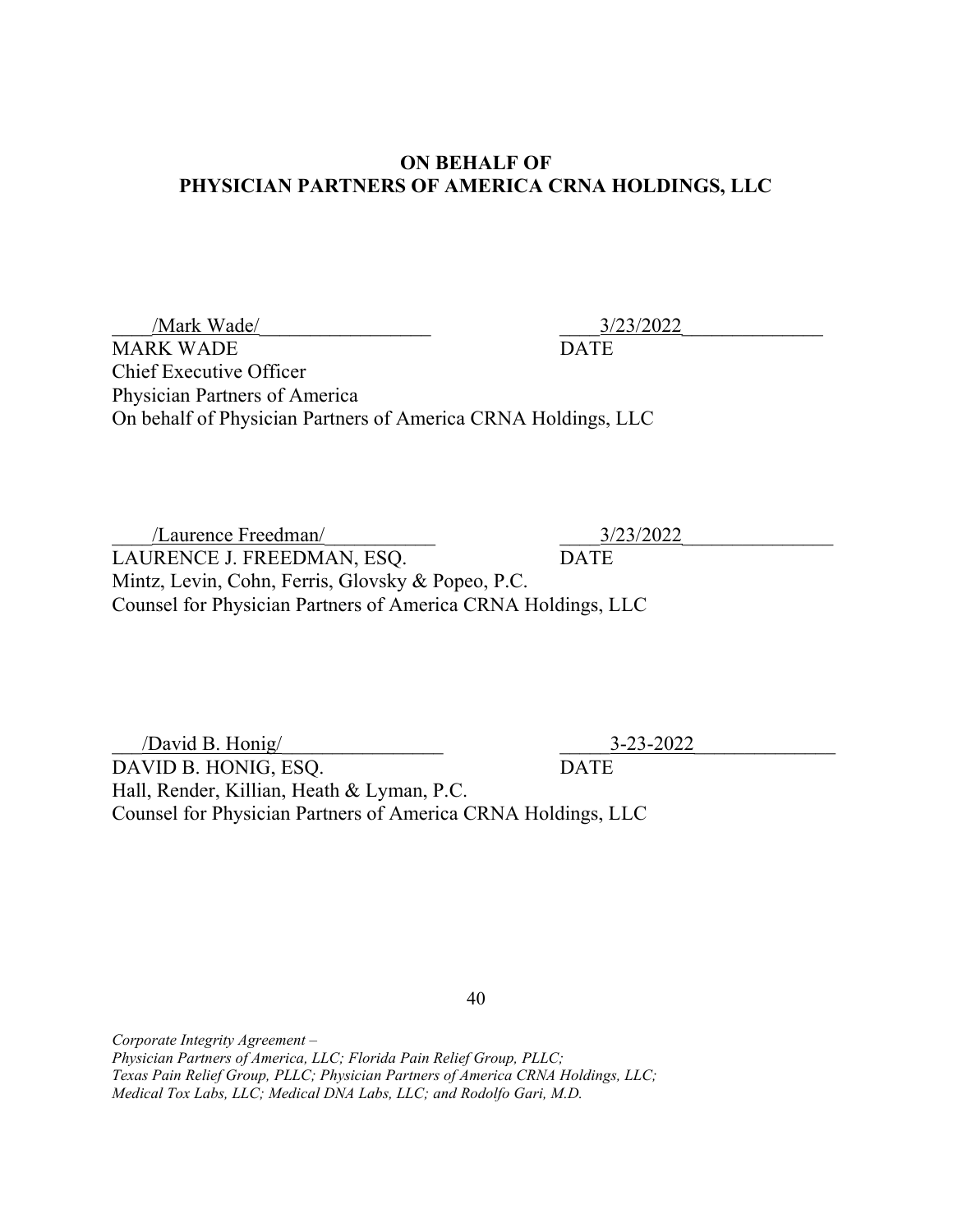### ON BEHALF OF MEDICAL TOX LABS, LLC

 \_\_\_\_/David A. Wood/\_\_\_\_\_\_\_\_\_\_\_\_\_\_\_ DAVID A. WOOD Manager Medical Tox Labs, LLC

\_\_\_\_3/23/2022\_\_\_\_\_\_\_\_\_\_\_\_\_\_

DATE

 LAURENCE J. FREEDMAN, ESQ. Mintz, Levin, Cohn, Ferris, Glovsky & Popeo, P.C. Counsel for Medical Tox Labs, LLC /Laurence Freedman/

 \_\_\_/David B. Honig/\_\_\_\_\_\_\_\_\_\_\_\_\_\_\_\_ DAVID B. HONIG, ESQ. Hall, Render, Killian, Heath & Lyman, P.C. Counsel for Medical Tox Labs, LLC

\_\_\_\_3/23/2022\_\_\_\_\_\_\_\_\_\_\_\_\_\_\_ DATE

\_\_\_\_\_3-23-2022\_\_\_\_\_\_\_\_\_\_\_\_\_\_

DATE

41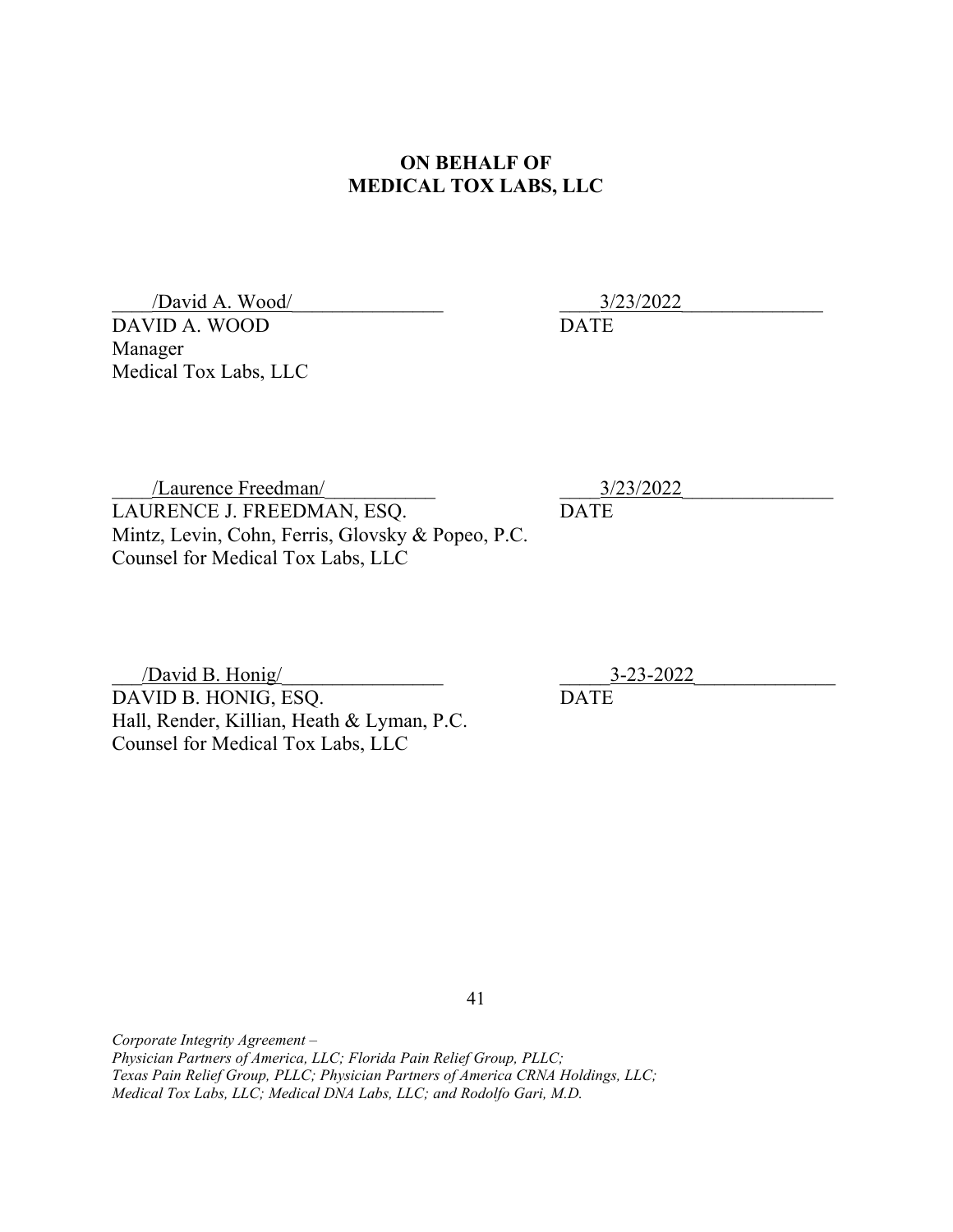### ON BEHALF OF MEDICAL DNA LABS, LLC

 \_\_\_\_/David A. Wood/\_\_\_\_\_\_\_\_\_\_\_\_\_\_\_ DAVID A. WOOD Manager Medical DNA Labs, LLC

\_\_\_\_3/23/2022\_\_\_\_\_\_\_\_\_\_\_\_\_\_

DATE

 LAURENCE J. FREEDMAN, ESQ. Mintz, Levin, Cohn, Ferris, Glovsky & Popeo, P.C. Counsel for Medical DNA Labs, LLC /Laurence Freedman/

 \_\_\_/David B. Honig/\_\_\_\_\_\_\_\_\_\_\_\_\_\_\_\_ DAVID B. HONIG, ESQ. Hall, Render, Killian, Heath & Lyman, P.C. Counsel for Medical DNA Labs, LLC

\_\_\_\_3/23/2022\_\_\_\_\_\_\_\_\_\_\_\_\_\_\_ DATE

\_\_\_\_\_3-23-2022\_\_\_\_\_\_\_\_\_\_\_\_\_\_

DATE

42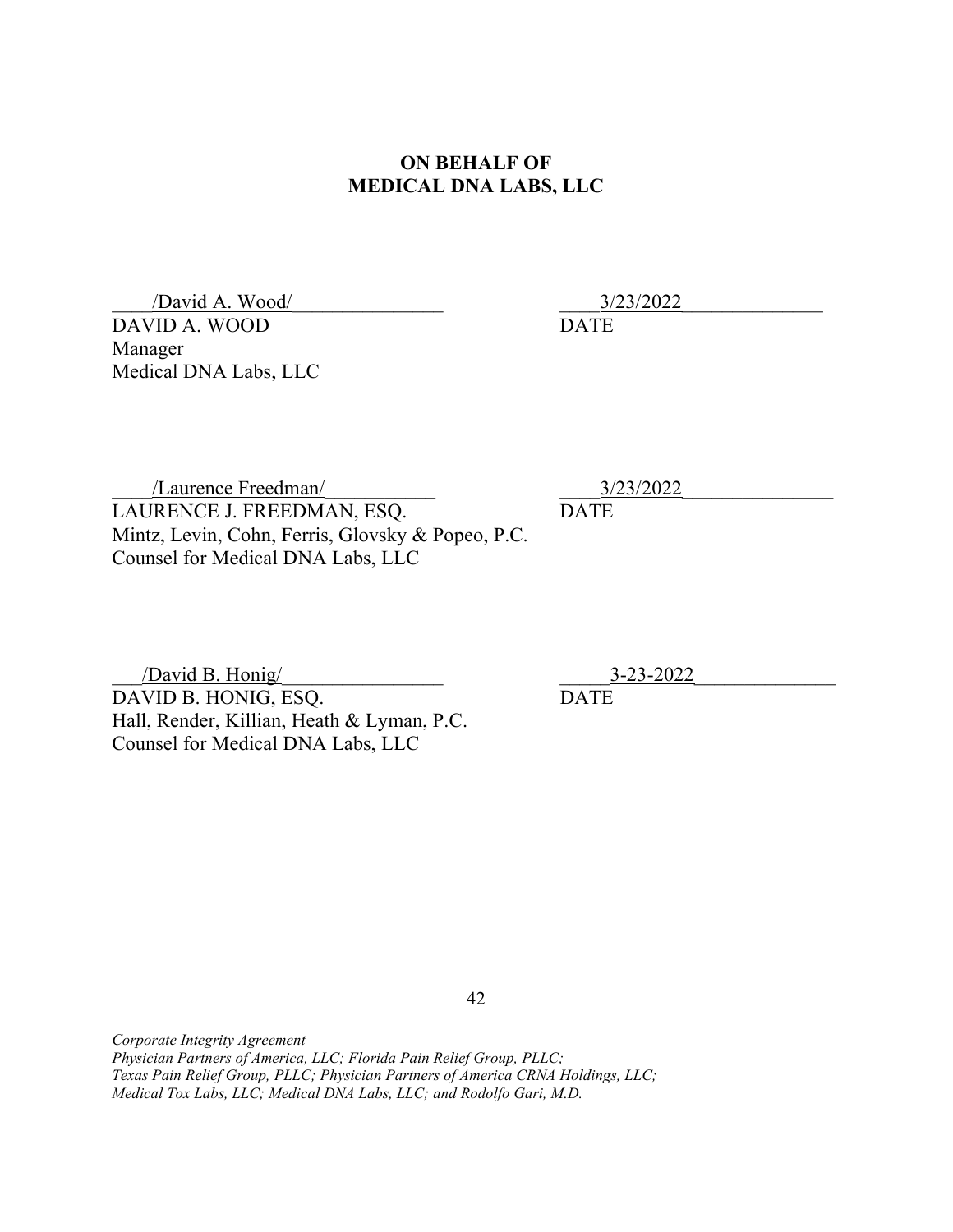### ON BEHALF OF RODOLFO GARI, M.D.

 RODOLFO GARI, M.D. /Rodolfo Gari/

\_\_\_3/23/2022\_\_\_\_\_\_\_\_\_\_\_\_\_\_\_\_

DATE

 LAURENCE J. FREEDMAN, ESQ. Mintz, Levin, Cohn, Ferris, Glovsky & Popeo, P.C. Counsel for Rodolfo Gari, M.D. /Laurence Freedman/

\_\_\_3/23/2022\_\_\_\_\_\_\_\_\_\_\_\_\_\_\_\_

DATE

 \_\_\_/David B. Honig/\_\_\_\_\_\_\_\_\_\_\_\_\_\_\_\_ DAVID B. HONIG, ESQ. Hall, Render, Killian, Heath & Lyman, P.C. Counsel for Rodolfo Gari, M.D.

\_\_\_3-23-2022\_\_\_\_\_\_\_\_\_\_\_\_\_\_\_

DATE

43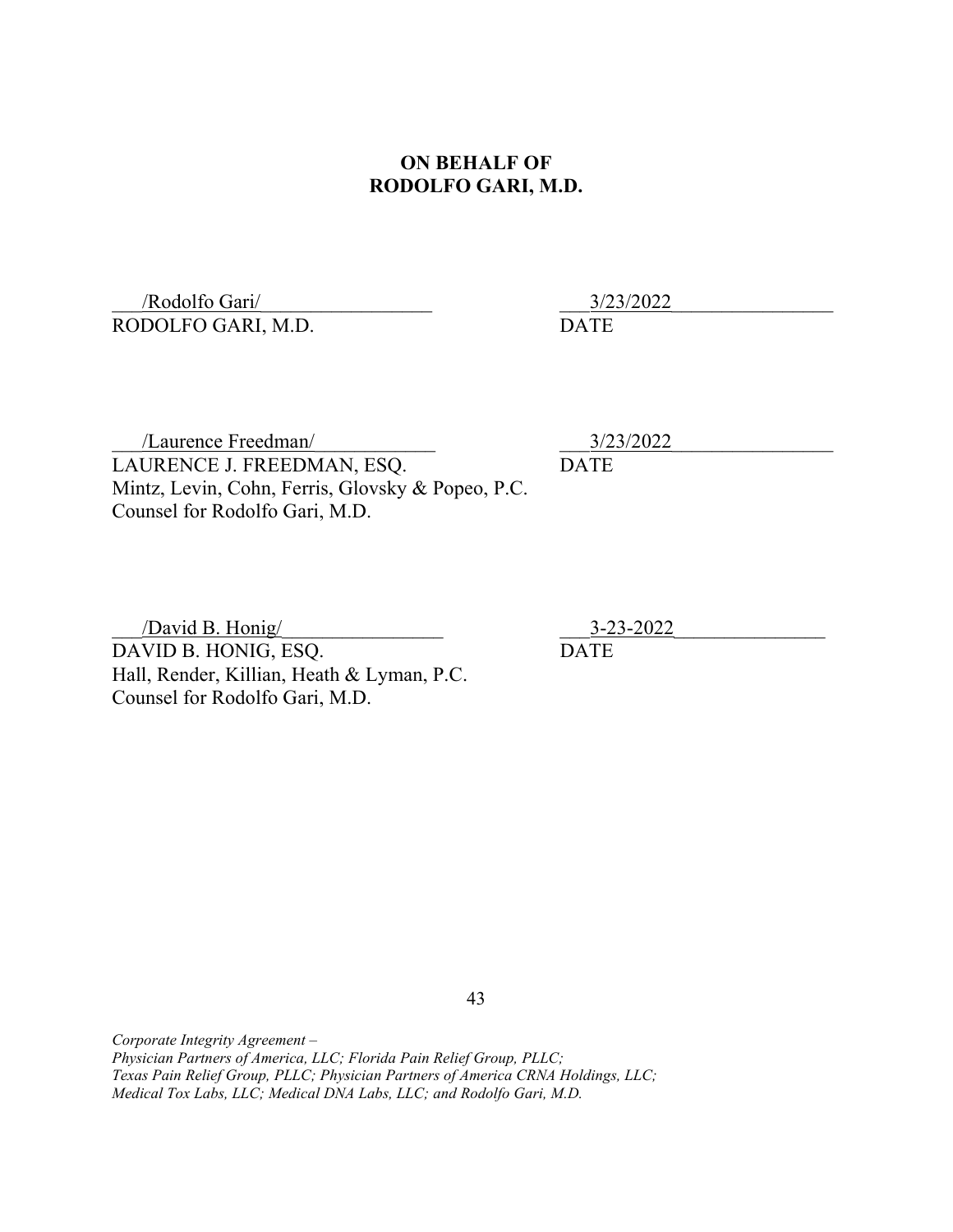### ON BEHALF OF THE OFFICE OF INSPECTOR GENERAL OF THE DEPARTMENT OF HEALTH AND HUMAN SERVICES

 $\frac{1}{2}$  /Lisa M. Re/ LISA M. RE DATE Assistant Inspector General for Legal Affairs

Office of Inspector General

Office of Inspector General

Andrea L. Treese Berlin/ 2022 ANDREA L. TREESE BERLIN DATE Senior Counsel Administrative and Civil Remedies Branch

U.S. Department of Health and Human Services

U.S. Department of Health and Human Services

44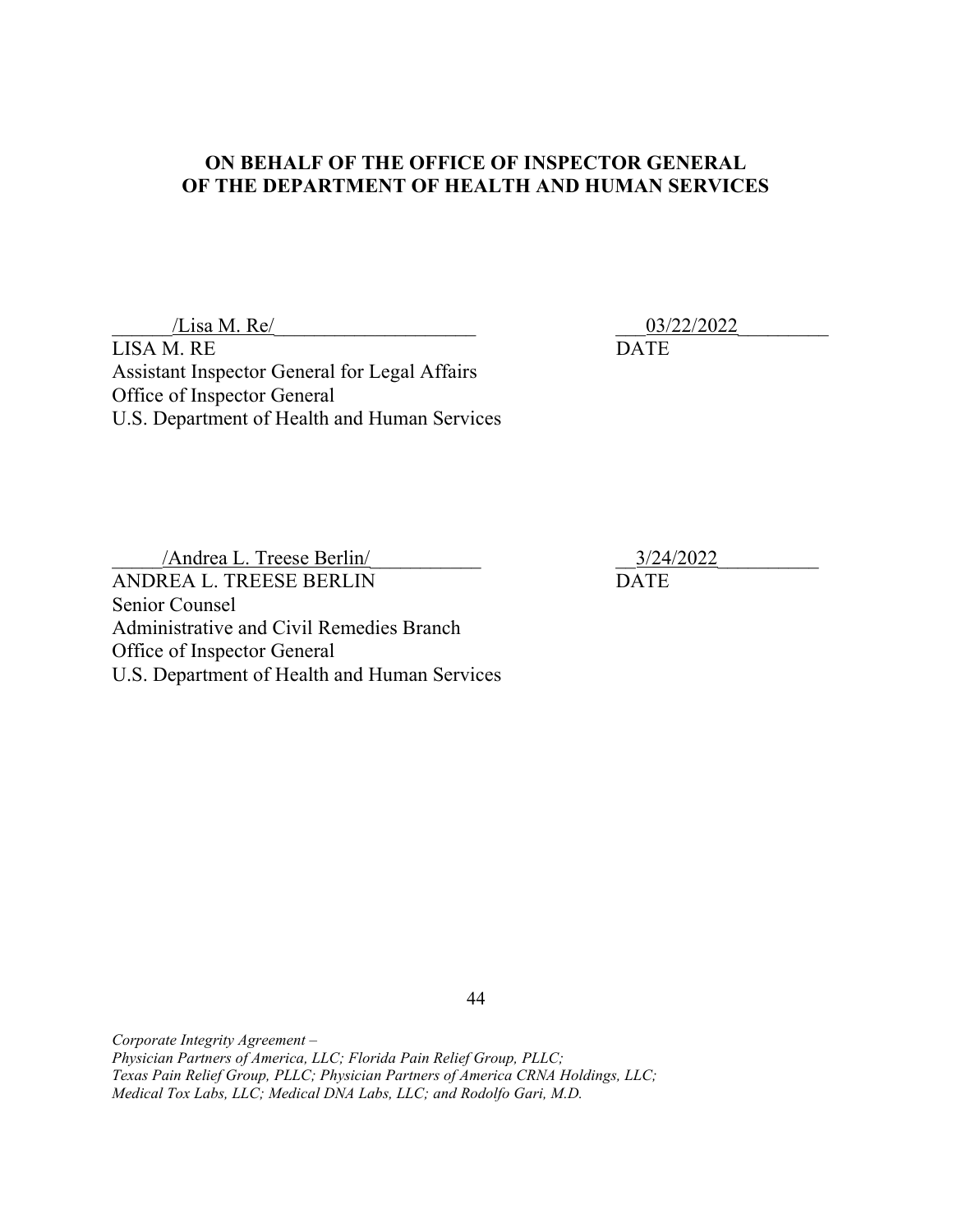## APPENDIX A

## INDEPENDENT REVIEW ORGANIZATION

 This Appendix contains the requirements relating to the Independent Review Organization (IRO) required by Section III.D of the CIA.

A. **IRO Engagement** 

 $1<sub>1</sub>$  Paragraph B, below, to perform the responsibilities in Paragraph C, below. The IRO shall conduct the review in a professionally independent and objective fashion, as set forth in Paragraph E. Within 30 days after OIG receives the information identified in Section V.A.8 of the CIA or any additional information submitted by PPOA in response to a request by OIG, whichever is later, OIG will notify PPOA if the IRO is unacceptable. Absent notification from OIG that the IRO is unacceptable, PPOA may continue to engage the IRO. 1. PPOA shall engage an IRO that possesses the qualifications set forth in

2. also meet the requirements of this Appendix. If a new IRO is engaged, PPOA shall submit the information identified in Section V.A.8 of the CIA to OIG within 30 days of engagement of the IRO. Within 30 days after OIG receives this information or any additional information submitted by PPOA at the request of OIG, whichever is later, OIG will notify PPOA if the IRO is unacceptable. Absent notification from OIG that the IRO is unacceptable, PPOA may continue to engage the IRO. If PPOA engages a new IRO during the term of the CIA, that IRO must

 $B<sub>1</sub>$ IRO Qualifications

The IRO shall:

 $\mathbf{1}$ . Medicare and state Medicaid program requirements (including Medicare and Medicaid managed care programs) applicable to the claims being reviewed; assign individuals to conduct the Claims Review who have expertise in the

45

 Physician Partners of America, LLC; Florida Pain Relief Group, PLLC; Texas Pain Relief Group, PLLC; Physician Partners of America CRNA Holdings, LLC;

 Medical Tox Labs, LLC; Medical DNA Labs, LLC; and Rodolfo Gari, M.D.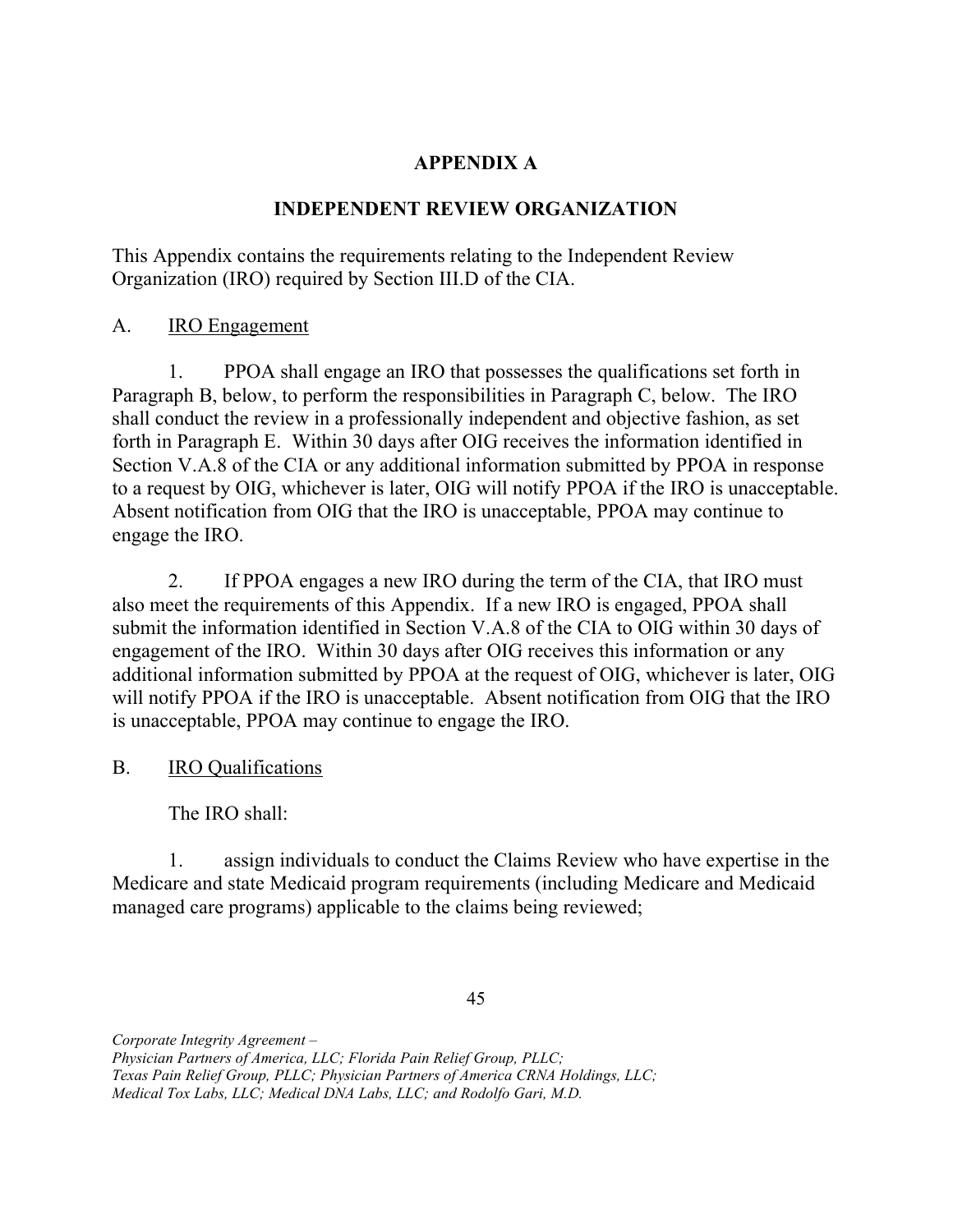$2.$  knowledgeable about the appropriate statistical sampling techniques; assign individuals to design and select the Claims Review sample who are

3. Review who have a nationally recognized coding certification and who have maintained this certification (e.g., completed applicable continuing education requirements); assign individuals to conduct the coding review portions of the Claims

4. specialized expertise (or other licensed health care professionals acting within their scope of practice and specialized expertise) to make the medical necessity determinations required by the Claims Review; and assign licensed nurses or physicians with relevant education, training and

5. CIA on a timely basis. have sufficient staff and resources to conduct the reviews required by the

#### $C_{\cdot}$ IRO Responsibilities

The IRO shall:

 1. perform each Claims Review in accordance with the specific requirements of the CIA;

2. Medicare and Medicaid managed care programs) rules and reimbursement guidelines in making assessments in the Claims Review; 2. follow all applicable Medicare and state Medicaid program (including

 $\overline{3}$ . contractor), if in doubt of the application of a particular Medicare or state Medicaid program (including Medicare and Medicaid managed care programs) policy or 3. request clarification from the appropriate authority (e.g., Medicare regulation;

 $\overline{4}$ . respond to all OIG inquires in a prompt, objective, and factual manner; and

 $5<sub>1</sub>$  required by Appendix B to the CIA. 5. prepare timely, clear, well-written reports that include all the information

46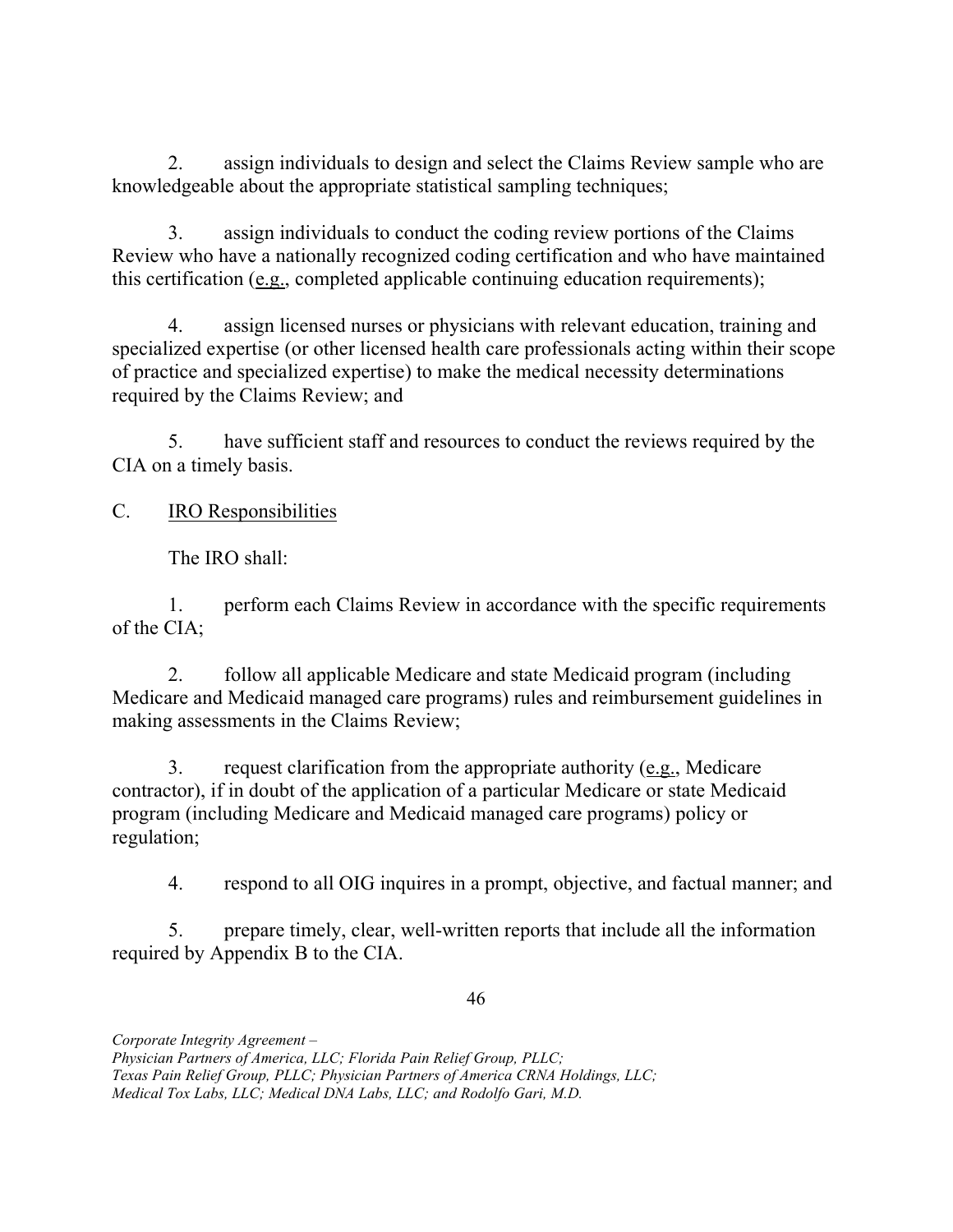#### D. PPOA Responsibilities

 PPOA shall ensure that the IRO has access to all records and personnel necessary to complete the reviews listed in III.D of this CIA and that all records furnished to the IRO are accurate and complete.

#### Ε. IRO Independence and Objectivity

 The IRO must perform the Claims Review in a professionally independent and objective fashion, as defined in the most recent Government Auditing Standards issued by the U.S. Government Accountability Office.

#### $F_{\cdot}$ IRO Removal/Termination

1. PPOA and IRO. If PPOA terminates its IRO or if the IRO withdraws from the engagement during the term of the CIA, PPOA must submit a notice explaining (a) its reasons for termination of the IRO or (b) the IRO's reasons for its withdrawal to OIG, no later than 30 days after termination or withdrawal. PPOA must engage a new IRO in accordance with Paragraph A of this Appendix and within 60 days of termination or withdrawal of the IRO.

2. OIG Removal of IRO. In the event OIG has reason to believe the IRO does not possess the qualifications described in Paragraph B, is not independent and objective as set forth in Paragraph E, or has failed to carry out its responsibilities as described in Paragraph C, OIG shall notify PPOA in writing regarding OIG's basis for determining that the IRO has not met the requirements of this Appendix. PPOA shall have 30 days from the date of OIG's written notice to provide information regarding the IRO's qualifications, independence or performance of its responsibilities in order to resolve the concerns identified by OIG. If, following OIG's review of any information provided by PPOA regarding the IRO, OIG determines that the IRO has not met the requirements of this Appendix, OIG shall notify PPOA in writing that PPOA shall be required to engage a new IRO in accordance with Paragraph A of this Appendix. PPOA must engage a new IRO within 60 days of its receipt of OIG's written notice. The final determination as to

47

 Physician Partners of America, LLC; Florida Pain Relief Group, PLLC;

 Texas Pain Relief Group, PLLC; Physician Partners of America CRNA Holdings, LLC;

 Medical Tox Labs, LLC; Medical DNA Labs, LLC; and Rodolfo Gari, M.D.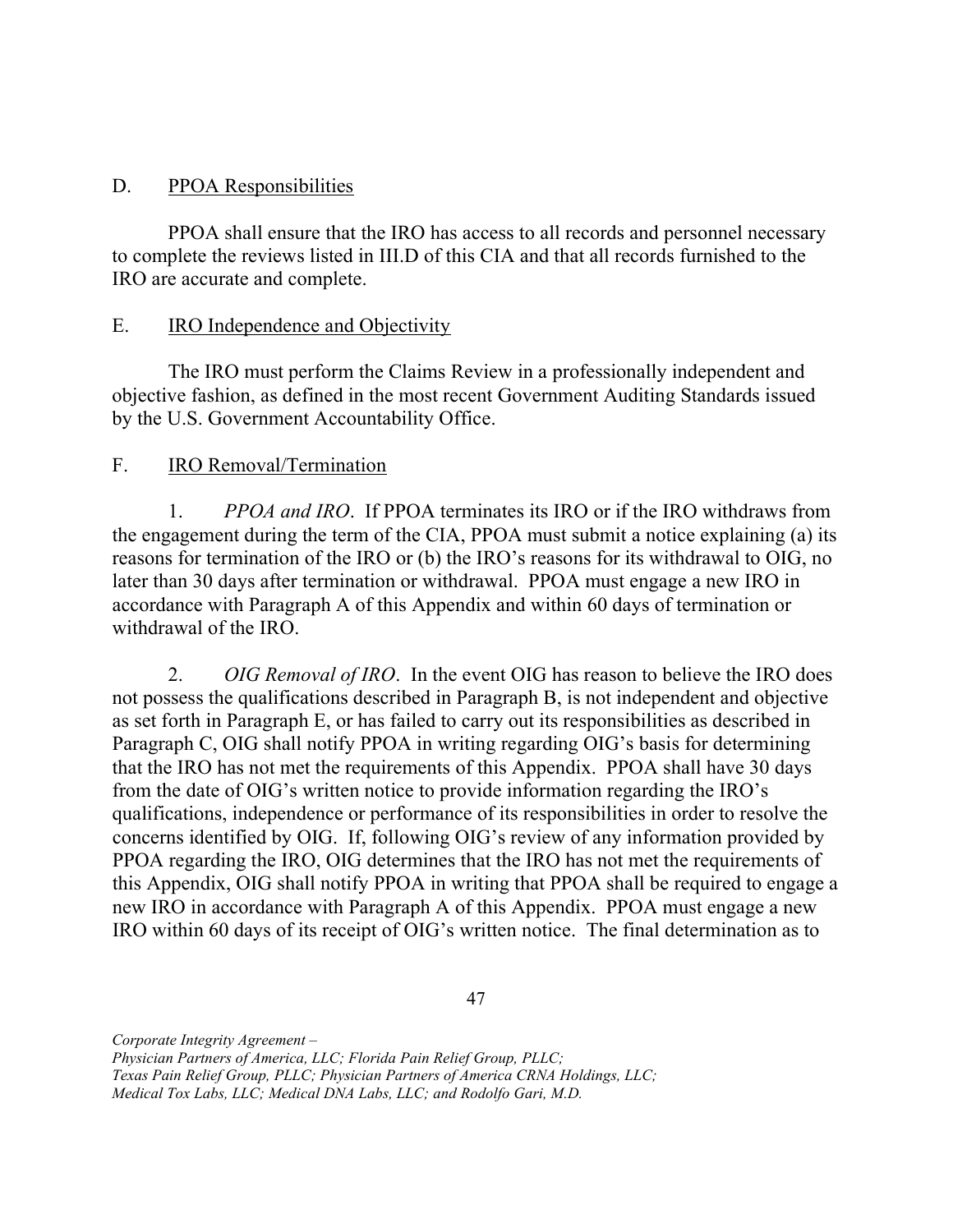whether or not to require PPOA to engage a new IRO shall be made at the sole discretion of OIG.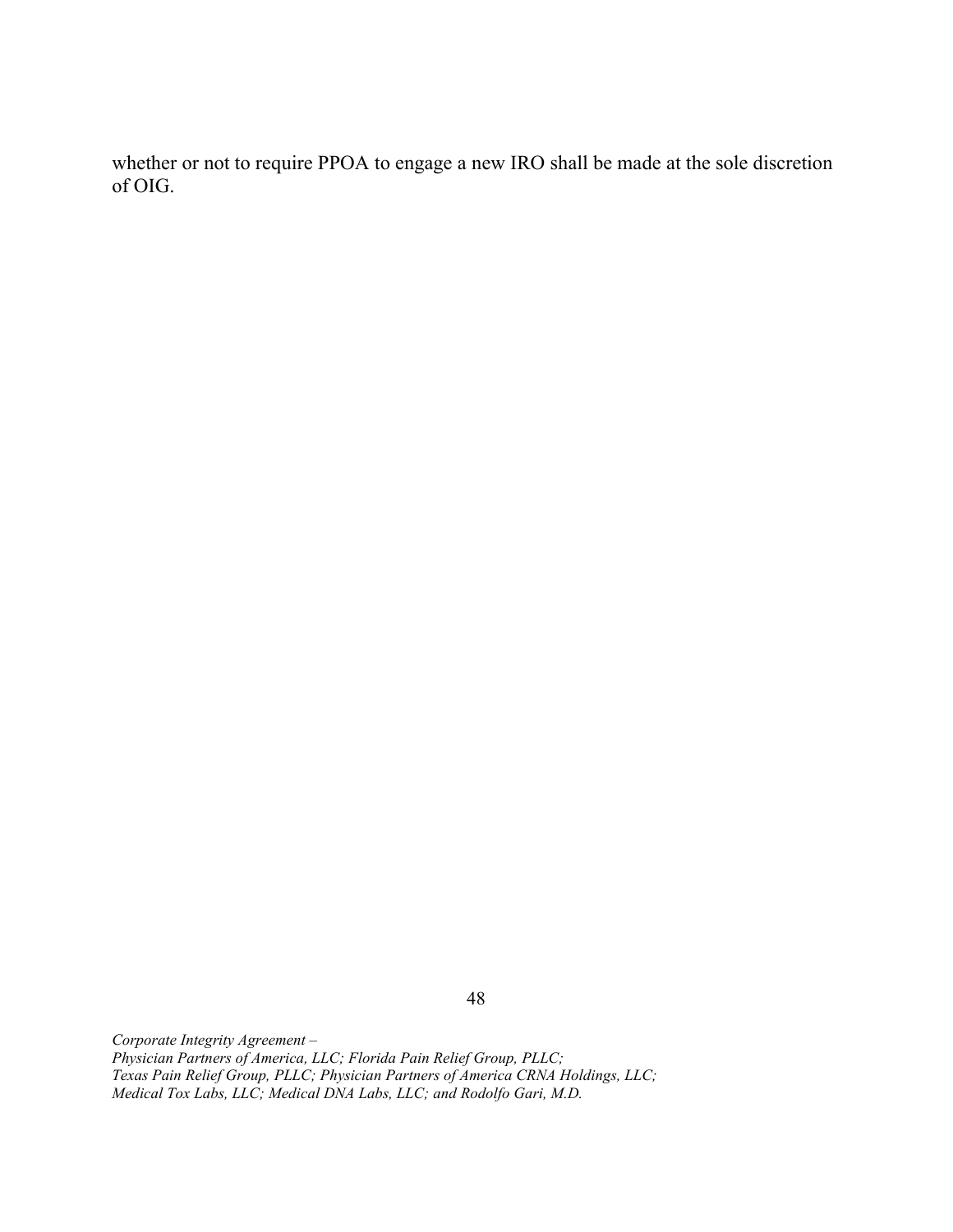### APPENDIX B

### CLAIMS REVIEW

A. of the five Reporting Periods. The IRO shall perform all components of each Claims Review at three or 10%, whichever is greater, of PPOA locations that furnish items or services payable by Medicare or Medicaid (each referred to as a "PPOA Location" and collectively referred to as the "PPOA Locations") Claims Review. The IRO shall perform the Claims Review annually to cover each

1. Definitions. For the purposes of the Claims Review, the following definitions shall be used:

- a. Overpayment: The amount of money a PPOA Location has received in excess of the amount due and payable under Medicare or any state Medicaid program requirements (including Medicare and Medicaid managed care programs), as determined by the IRO in connection with the Claims Review performed under this Appendix B.
- b. Paid Claim: A claim submitted by a PPOA Location and for which such PPOA Location has received reimbursement from the Medicare program or a state Medicaid program (including Medicare and Medicaid managed care programs).
- c. Population: The Population shall be defined as all Paid Claims for a PPOA Location during the 12-month period covered by the Claims Review.

2. Submission of Information for Claim Reviews. At least 90 days prior to the end of each Reporting Period, PPOA shall submit the following information to the OIG: (a) a list of all PPOA Locations, (b) the total number and type(s) of Paid Claims for the prior twelve month period for each PPOA location, and (c) the Medicare and Medicaid program payor mix percentage, separately identifying Medicare and Medicaid managed care programs (*i.e.*, the percentage of Medicare and Medicaid program payments measured against gross revenues) for the prior twelve month period. The OIG will select

49

 Physician Partners of America, LLC; Florida Pain Relief Group, PLLC;

 Texas Pain Relief Group, PLLC; Physician Partners of America CRNA Holdings, LLC;

 Medical Tox Labs, LLC; Medical DNA Labs, LLC; and Rodolfo Gari, M.D.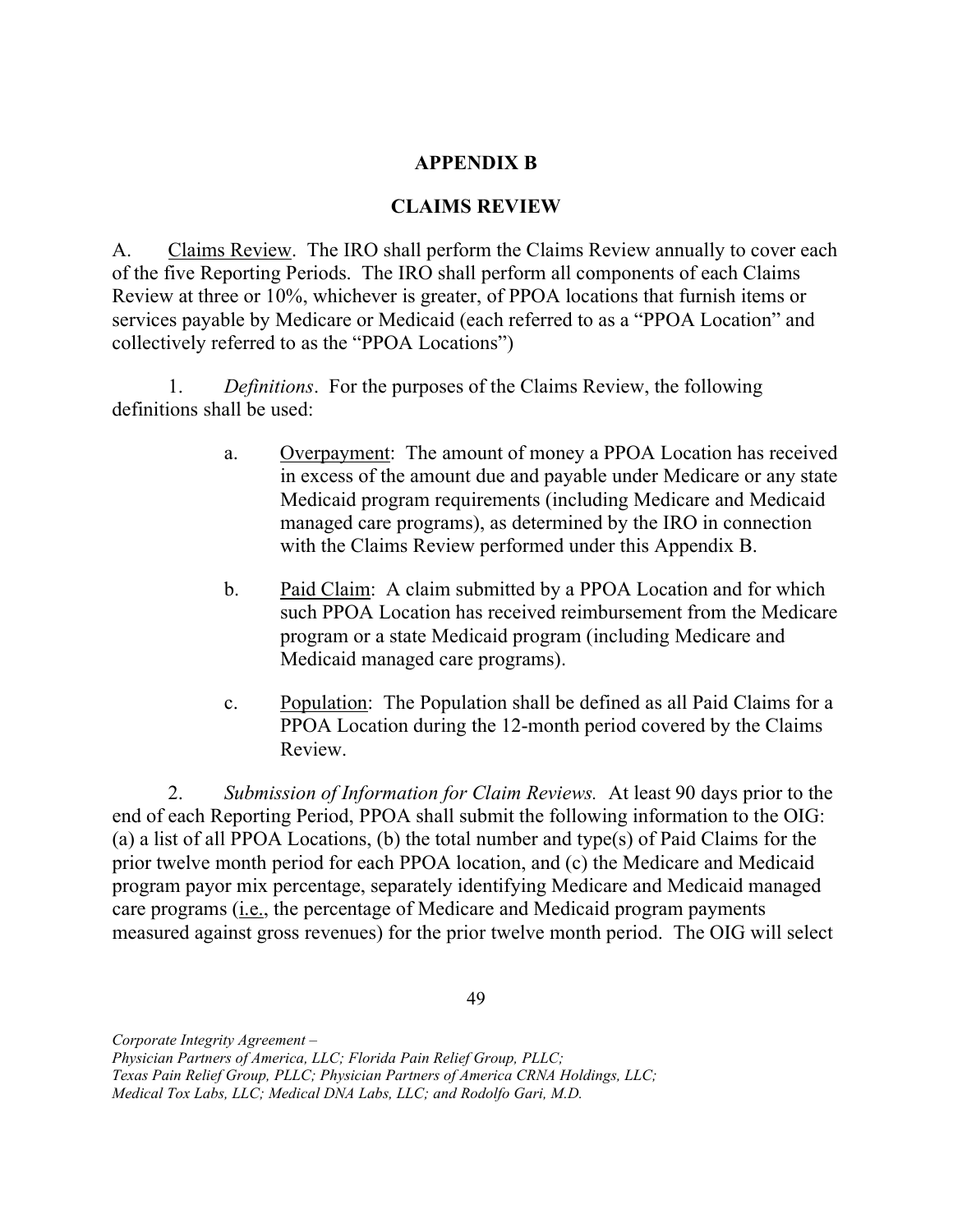the PPOA Locations that will be subject to the Claims Review at least 30 days prior to the end of the Reporting Period and notify PPOA of the selection.

3. Claims Review Sample. The IRO shall randomly select and review a sample of 100 Paid Claims from each of the PPOA Locations selected by the OIG (Claims Review Samples). The Paid Claims shall be reviewed based on the supporting documentation available at the PPOA Location or under the PPOA Location's control and applicable Medicare and state Medicaid program requirements (including Medicare and Medicaid managed care programs) to determine whether the items and services furnished were medically necessary and appropriately documented, and whether the claim was correctly coded, submitted, and reimbursed. For each Paid Claim in each Claims Review Sample that results in an Overpayment, the IRO shall review the system(s) and process(es) that generated the Paid Claim and identify any problems or weaknesses that may have resulted in the identified Overpayments. The IRO shall provide its observations and recommendations on suggested improvements to the system(s) and the process(es) that generated the Paid Claim.

### 4. Other Requirements.

a. Supplemental Materials. The IRO shall request all documentation and materials required for its review of the Paid Claims in the Claims Review Sample and the PPOA Location shall furnish such documentation and materials to the IRO prior to the IRO initiating its review of the Claims Review Sample. If the IRO accepts any supplemental documentation or materials from a PPOA Location after the IRO has completed its initial review of the Claims Review Sample (Supplemental Materials), the IRO shall identify in the Claims Review Report the Supplemental Materials, the date the Supplemental Materials were accepted, and the relative weight the IRO gave to the Supplemental Materials in its review. In addition, the IRO shall include a narrative in the Claims Review Report describing the process by which the Supplemental Materials were accepted and the IRO's reasons for accepting the Supplemental Materials.

Corporate Integrity Agreement –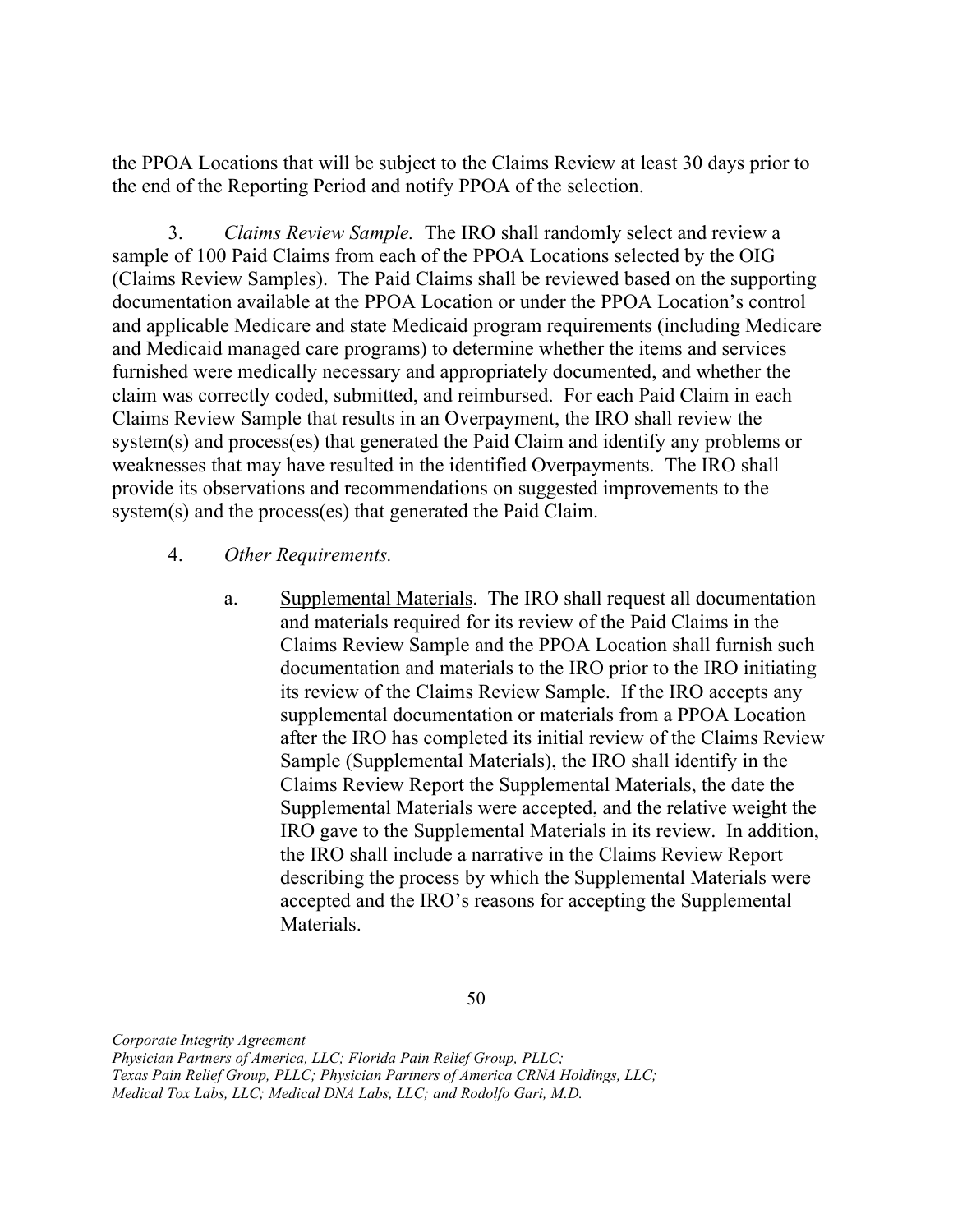- b. Paid Claims without Supporting Documentation. Any Paid Claim for which a PPOA Location cannot produce documentation shall be considered an error and the total reimbursement received by the PPOA Location for such Paid Claim shall be deemed an Overpayment. Replacement sampling for Paid Claims with missing documentation is not permitted.
- c. Use of First Samples Drawn. For the purposes of the Claims Review Sample discussed in this Appendix, the first set of Paid Claims selected shall be used (*i.e.*, it is not permissible to generate more than one list of random samples and then select one for use with the Claims Review Sample).

5. Repayment of Identified Overpayments. PPOA shall repay within 60 days the Overpayment(s) identified by the IRO in the Claims Review Sample, in accordance with the requirements of 42 U.S.C. § 1320a-7k(d) and any applicable regulations and Centers for Medicare and Medicaid Services (CMS) guidance (the "CMS overpayment rule"). If PPOA determines that the CMS overpayment rule requires that an extrapolated Overpayment be repaid, PPOA shall repay that amount at the mean point estimate as calculated by the IRO. PPOA shall make available to OIG all documentation that reflects the refund of the Overpayment(s) to the payor. OIG, in its sole discretion, may refer the findings of the Claims Review Sample (and any related work papers) received from PPOA to the appropriate Medicare or state Medicaid program contractor for appropriate follow up by the payor.

B. Claims Review Report. The IRO shall prepare a Claims Review Report as described in this Appendix for each Claims Review performed. The following information shall be included in the Claims Review Report.

- 1. Claims Review Methodology.
	- a. Claims Review Population. A description of the Population subject to the Claims Review.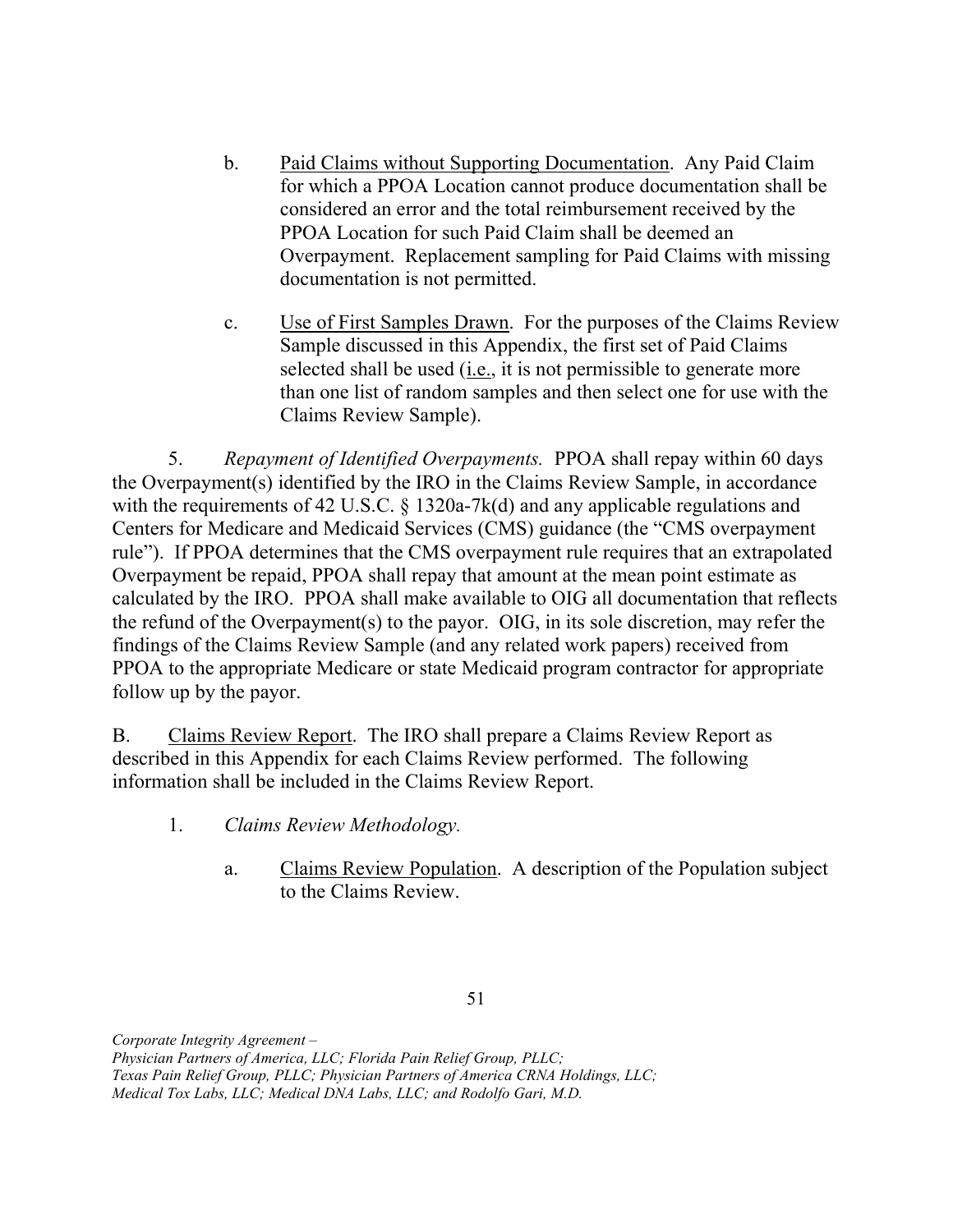- b. Claims Review Objective. A clear statement of the objective intended to be achieved by the Claims Review.
- c. Source of Data. A description of  $(1)$  the process used to identify Paid Claims in the Population and (2) the specific documentation relied upon by the IRO when performing the Claims Review (e.g., medical records, physician orders, certificates of medical necessity, requisition forms, local medical review policies (including title and policy number), CMS program memoranda (including title and issuance number), Medicare carrier or intermediary manual or bulletins (including issue and date), other policies, regulations, or directives).
- d. Review Protocol. A narrative description of how the Claims Review was conducted and what was evaluated.
- e. Supplemental Materials. A description of any Supplemental Materials as required by A.4.a., above.
- 2. Statistical Sampling Documentation.
	- a. A copy of the printout of the random numbers generated by the "Random Numbers" function of the statistical sampling software used by the IRO.
	- b. A description or identification of the statistical sampling software package used by the IRO.
- 3. Claims Review Findings.
	- a. Narrative Results.
		- i. A description of the PPOA Location's billing and coding system(s), including the identification, by position description, of the personnel involved in coding and billing.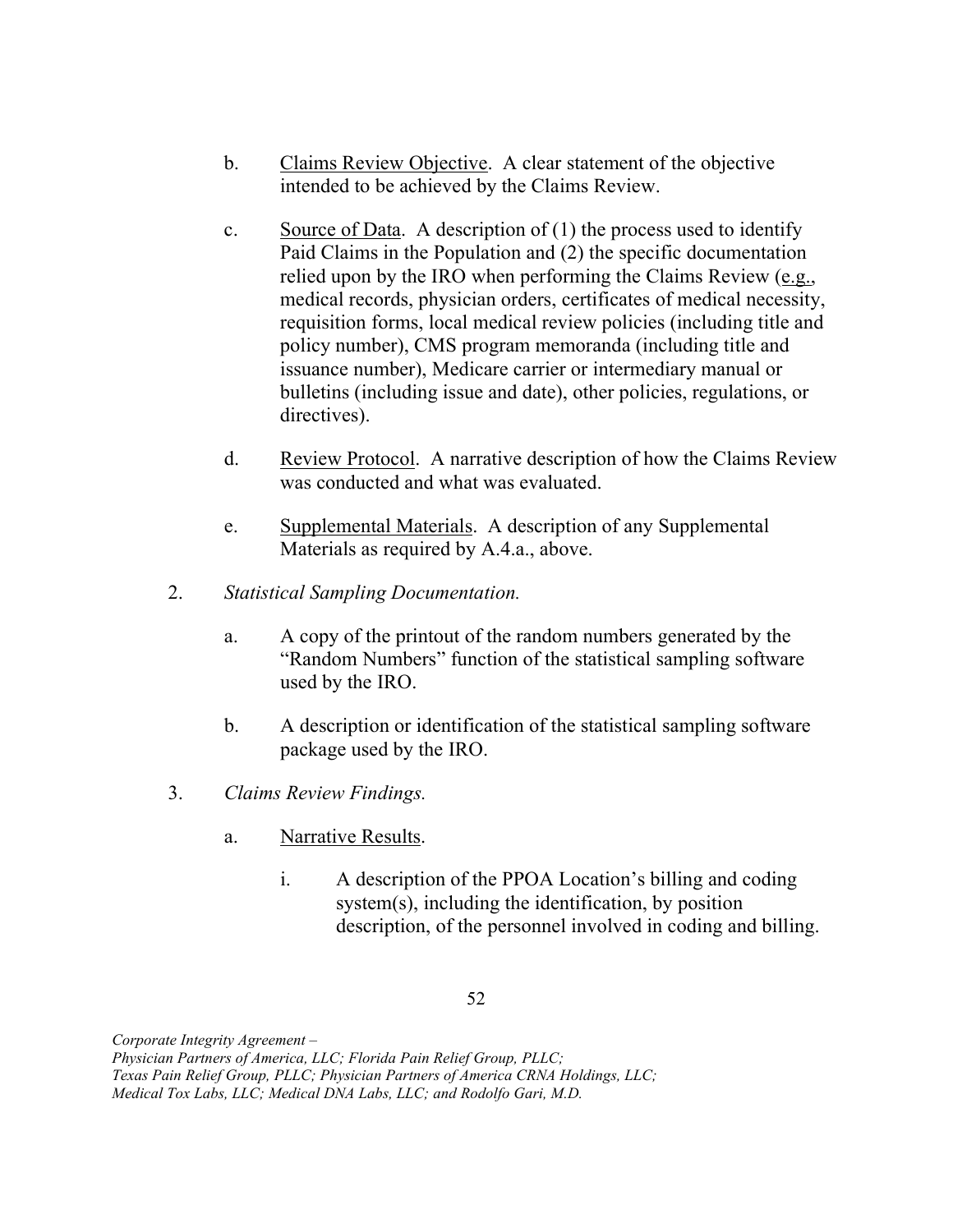- ii. A description of controls in place at the PPOA Location to ensure that all items and services billed to Medicare or a state Medicaid program (including Medicare and Medicaid managed care programs) are medically necessary and appropriately documented.
- iii. A narrative explanation of the IRO's findings and supporting rationale (including reasons for errors, patterns noted, etc.) regarding the Claims Review, including the results of the Claims Review Sample.

### b. Quantitative Results.

- i. Total number and percentage of instances in which the IRO determined that the coding of the Paid Claims submitted by the PPOA Location differed from what should have been the correct coding and in which such difference resulted in an Overpayment to the PPOA Location.
- ii. Total number and percentage of instances in which the IRO determined that a Paid Claim was not appropriately documented and in which such documentation errors resulted in an Overpayment to the PPOA Location.
- iii. Total number and percentage of instances in which the IRO determined that a Paid Claim was for items or services that were not medically necessary and resulted in an Overpayment to the PPOA Location.
- iv. Total dollar amount of all Overpayments in the Claims Review Sample.
- v. Total dollar amount of Paid Claims included in the Claims Review Sample.